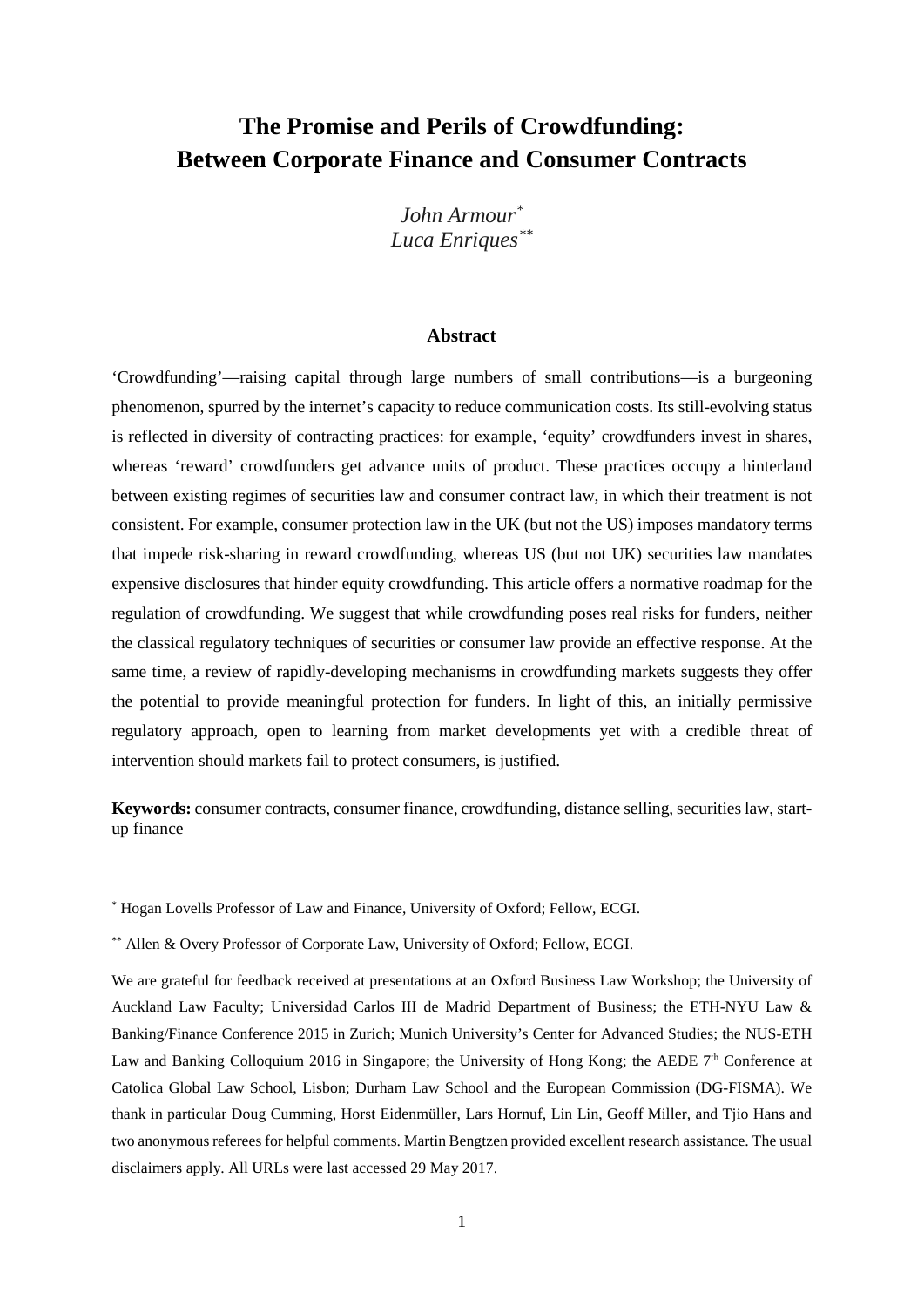## **A Introduction**

**.** 

<span id="page-1-4"></span>Start-up firms—with untried products, and often untested founders—frequently find it difficult to obtain finance.<sup>[1](#page-1-0)</sup> This difficulty has arguably been exacerbated by constriction in bank lending since the financial crisis.<sup>[2](#page-1-1)</sup> Because start-up firms are disproportionately associated with innovation and job creation,<sup>[3](#page-1-2)</sup> the possibility of a 'funding gap' for start-up firms is a significant concern for policymakers. [4](#page-1-3)

In the last few years, a new source of finance for start-ups, known as 'crowdfunding' ('CF'), has become widely available. As the name implies, this involves raising capital from a large number of individuals, each of whom typically contributes a small sum. The internet has lowered the costs of raising funds in this way, by facilitating the dissemination of information about small projects. Use of CF has grown exponentially. Industry statistics estimate a total of

<span id="page-1-0"></span><sup>&</sup>lt;sup>1</sup> See BIS, 'SME Access to External Finance', BIS Economics Paper No 16, January 2012; A. Freeman, *Challenging Myths About the Funding of Small Businesses: Finance for Growth* (London: Demos, 2013); National Audit Office, BIS and HM Treasury, *Report by the Comptroller and Auditor General: Improving Access to Finance for Small and Medium-Sized Enterprises*, HC 734, November 2013, 13-15; British Business Bank, 'Analysis of the UK Smaller Business Growth Loans Market', Research Report, March 2015; cf R. Brown and S. Lee, *Funding Issues Confronting High Growth SMEs in the UK* (Edinburgh: ICAS, 2014).

<span id="page-1-1"></span><sup>2</sup> See eg I. McCafferty, 'UK Business Finance Since the Crisis—Moving to a New Normal?', speech given at Bloomberg, London, 20 October 2015.

<span id="page-1-2"></span><sup>&</sup>lt;sup>3</sup> See eg B.H. Hall, 'Innovation and Productivity', NBER Working Paper No 17178 (2011); L. Kogan et al, 'Technological Innovation, Resource Allocation, and Growth', NBER Working Paper No 17769 (2012); National Audit Office, BIS and HM Treasury, *Report by the Comptroller and Auditor General: Improving Access to Finance for Small and Medium-Sized Enterprises*, HC 734, November 2013, 13; BIS, 'SMEs: The Key Enablers of Business Success and the Economic Rationale for Government Intervention', BIS Analysis Paper No 2, December 2013; J. Edler and J. Fagerberg, 'Innovation policy: what, why, and how' (2017) 33 Ox Rep Econ Pol 2, 9-10.

<span id="page-1-3"></span><sup>4</sup> For details of recent policy initiatives, see BIS and HM Treasury, '2010 to 2015 Government Policy: Business Enterprise', Policy Paper, May 2015, available at [https://www.gov.uk/government/publications/2010-to-2015](https://www.gov.uk/government/publications/2010-to-2015-government-policy-business-enterprise) [government-policy-business-enterprise.](https://www.gov.uk/government/publications/2010-to-2015-government-policy-business-enterprise)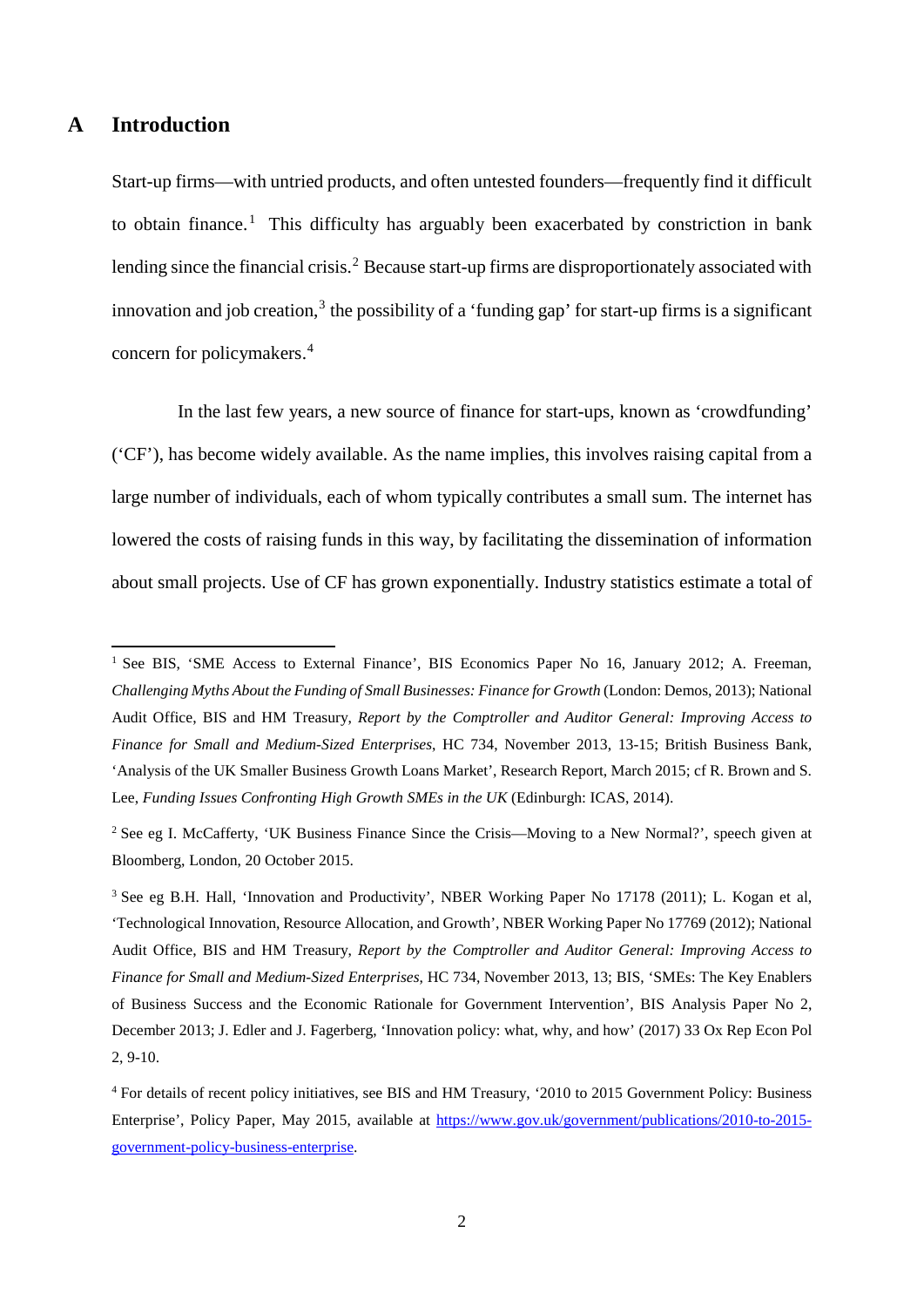\$34 billion was raised worldwide using crowdfunding in 2015, having grown thirteen-fold over just three years.<sup>[5](#page-2-0)</sup> This is just over a sixth of the amount raised worldwide through initial public offerings ('IPOs') on equity markets in the same year. [6](#page-2-1)

While the availability of CF is clearly good news for entrepreneurs, its merits for those providing the funding are less certain. Because funders typically invest only small sums in projects, CF may appeal to consumers, that is, unsophisticated individuals. However, consumers have limited capacity to assess the prospects of a business, and are prone to making investment decisions subject to biases and herd behaviour. In addition to losses to funders, this can cause finance to be misallocated to inferior business projects. These risks raise important questions for regulators.

<span id="page-2-6"></span><span id="page-2-5"></span><span id="page-2-4"></span>In this article, we sketch out a normative roadmap for the regulation of CF in relation to business start-ups. This is a highly salient enquiry. In the UK, the Financial Conduct Authority ('FCA') has recently conducted its third review of CF regulation in as many years.<sup>[7](#page-2-2)</sup> In the US, the Securities and Exchange Commission ('SEC') regulations for retail CF came into force in May 2016 pursuant to the JOBS Act of 2012; [8](#page-2-3) their operation is being carefully

<span id="page-2-0"></span><sup>5</sup> Massolution, *Crowdfunding Industry 2015 Report* (2016).

<span id="page-2-1"></span><sup>6</sup> EY, *EY Global IPO Trends 2015 4Q*, 4 (2016).

<span id="page-2-2"></span><sup>7</sup> FCA, *Interim Feedback to the Call for Input to the Post-Implementation Review of the FCA's Crowdfunding Rules*, FS16/13 (2016). See also FCA, *The FCA's Regulatory Approach to Crowdfunding over the Internet, and the Promotion of Non-Readily Realisable Securities by Other Media*, PS14/4 (2014).

<span id="page-2-3"></span><sup>8</sup> SEC, 'Crowdfunding: Final Rule' (2015) 80 *Federal Register* 71388 (17 CFR Parts 200, 226, 232, 239, 240, 249, 269 and 274).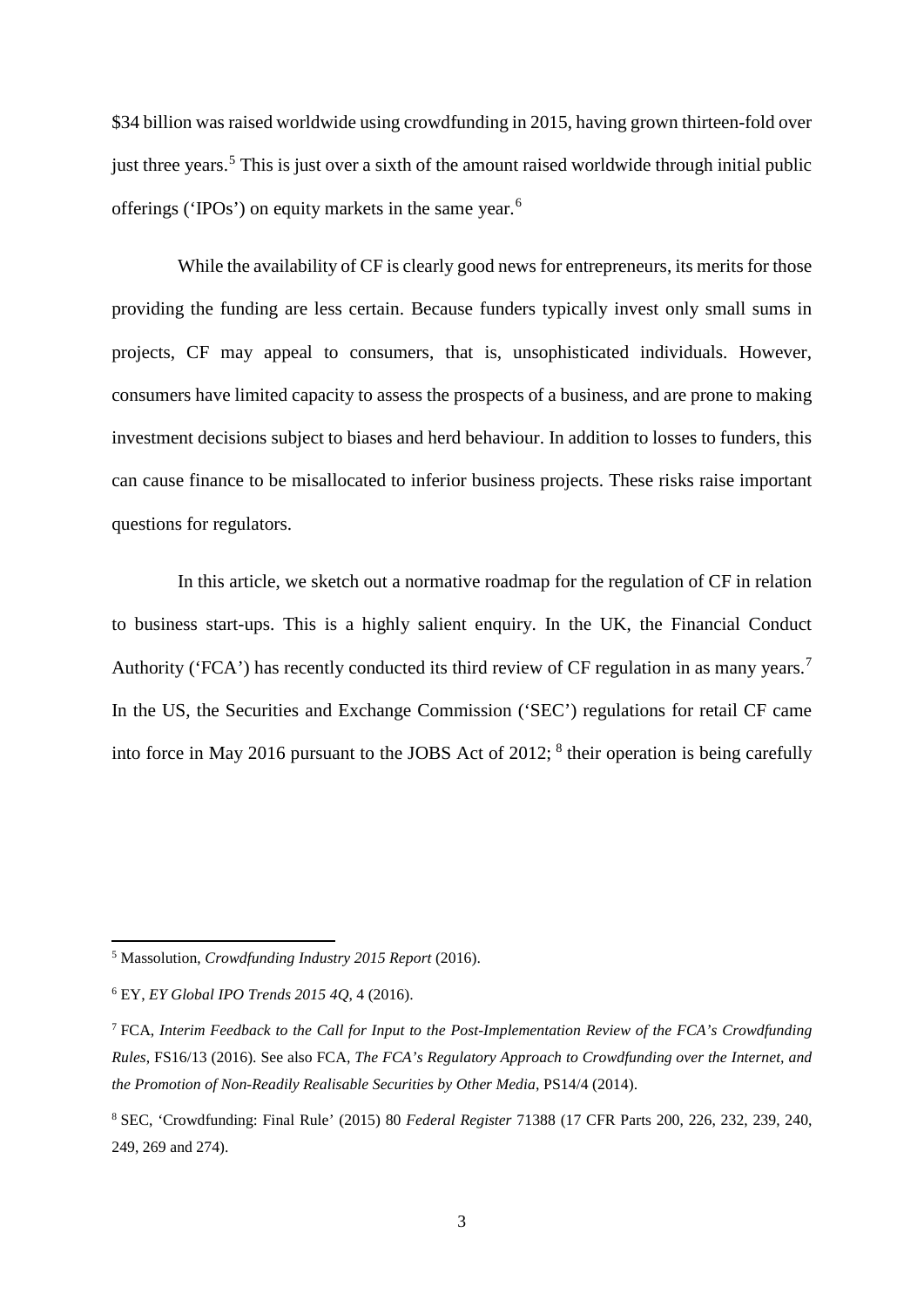studied. Meanwhile, the European Commission is actively seeking to promote CF as part of the Capital Markets Union action plan.[9](#page-3-0)

We begin by considering the use of CF and the characteristics of typical CF contracts. One type of CF contract—the 'reward' model, in which funders are rewarded with units of product—offers both firms and funders the promise of reducing uncertainty by generating new information about consumer demand. By using reward CF, founders capture synergies between their product and capital markets. Rather than raise capital and aggregate information about likely success as a by-product (through the price mechanism), they tap the product market, thus directly testing demand, and raise capital as a by-product.

In contrast, with 'equity' CF, where funders buy shares, their valuations are based on estimates of others' future consumption of the product and the venture's profitability, about which they have no special expertise. There is consequently a real peril that consumers (whom hereinafter we refer to as 'retail investors' when they invest in equity CF) will simply 'herd' into backing projects that early adopters have previously found attractive, which can lead to misallocation of capital.

We then review the regulation of CF in the UK (which largely reflects the implementation of EU law) and the US. Because CF is a novel practice, regulatory policy has tended, to some degree, to take the form of the application of existing frameworks designed with other contexts in mind. This has led to inconsistent, and in places misconceived, regulatory treatment.

<span id="page-3-0"></span><sup>9</sup> See European Commission, *Action Plan on Building a Capital Markets Union*, COM(2015) 468 final, 30 September 2015, 7; European Commission, *Crowdfunding in the EU Capital Markets Union*, SWD(2016) 154 final, 3 May 2016.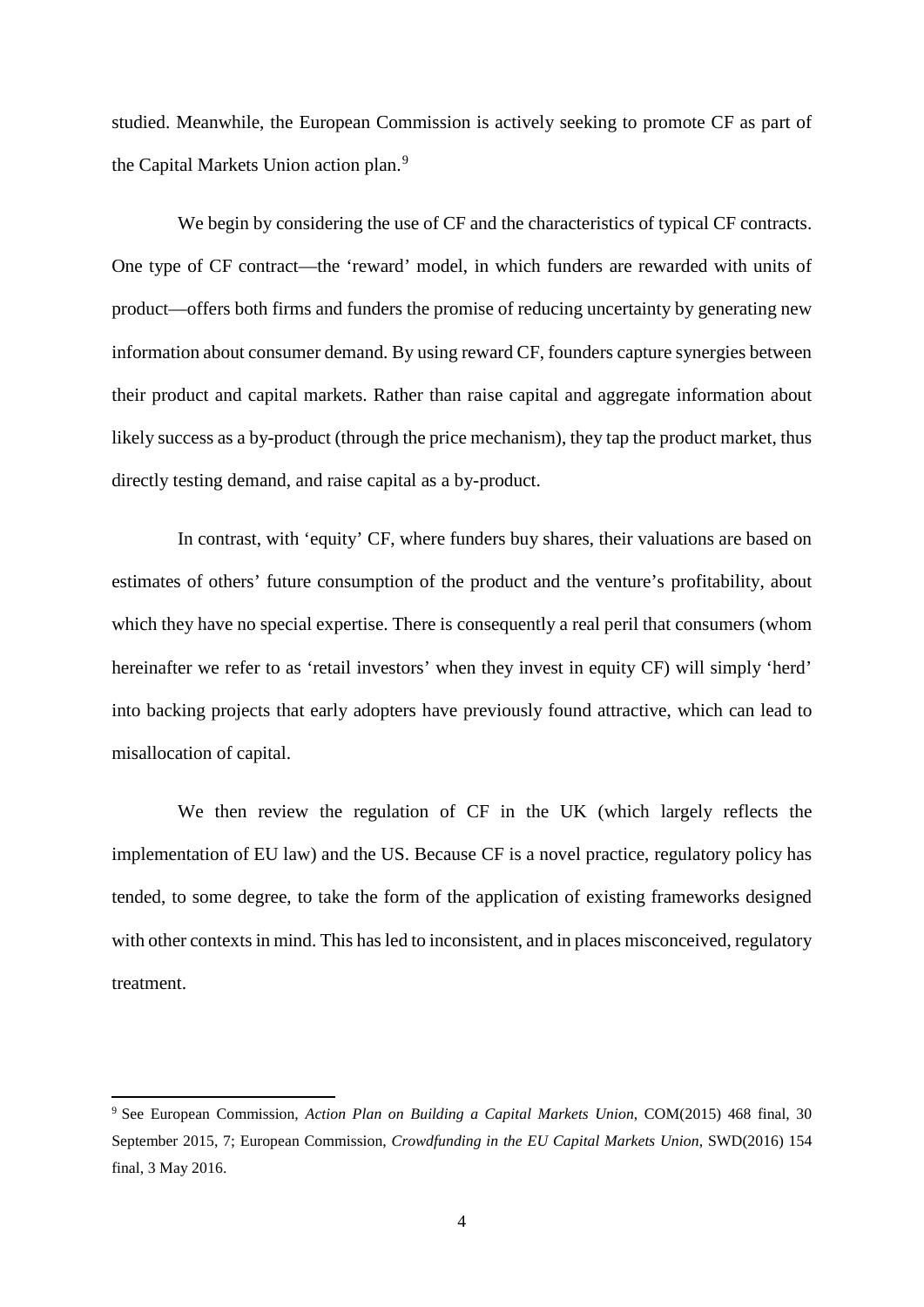Reward CF binds together a start-up firm's financial and product markets. The involvement of the product market means that the practice appears to be subject, in the UK, to the regime established by EU consumer protection rules, mandating amongst other things that consumers have an option to cancel the transaction and reclaim their money. This, we argue, fails to take account of funders' dual function as product consumers *and financiers*, in the latter aspect of which they bear risk associated with the product's completion. In contrast, few mandatory terms are imposed on consumer contracts in the US. This gives parties greater freedom to design reward CF arrangements. While reward CF is virtually non-existent in the UK, it has flourished in the US.

Equity CF involves issuing securities to investors, and for that reason is formally within the domain of 'securities law'. A central plank of securities law is mandatory disclosure, the compliance costs of which are often prohibitive for small firms. Despite the reduction of these costs in the US through a special regime for equity CF, with effect from May 2016, they still seem too high to foster the development of equity CF in that country. In contrast, equity CF has flourished in the UK, where there is an exemption from disclosure obligations under the Prospectus Directive for small offerings. In our analysis, the way equity CF markets operate is sufficiently different from traditional securities market contexts that the justifications for mandating disclosure in those other market contexts do not carry across.

The structure of the problems of CF are common to many consumer finance transactions. However, evidence-based regulatory solutions in consumer finance tend to be context-specific, and poorly-crafted intervention can easily make things worse rather than better. At this early stage of the market's development, we consequently advocate a permissive regulatory regime. This allows the promise of reward CF to be fulfilled, and offers the opportunity for the development of market solutions in respect of equity CF. In the penultimate section, we review the range of market mechanisms that have been deployed in the UK and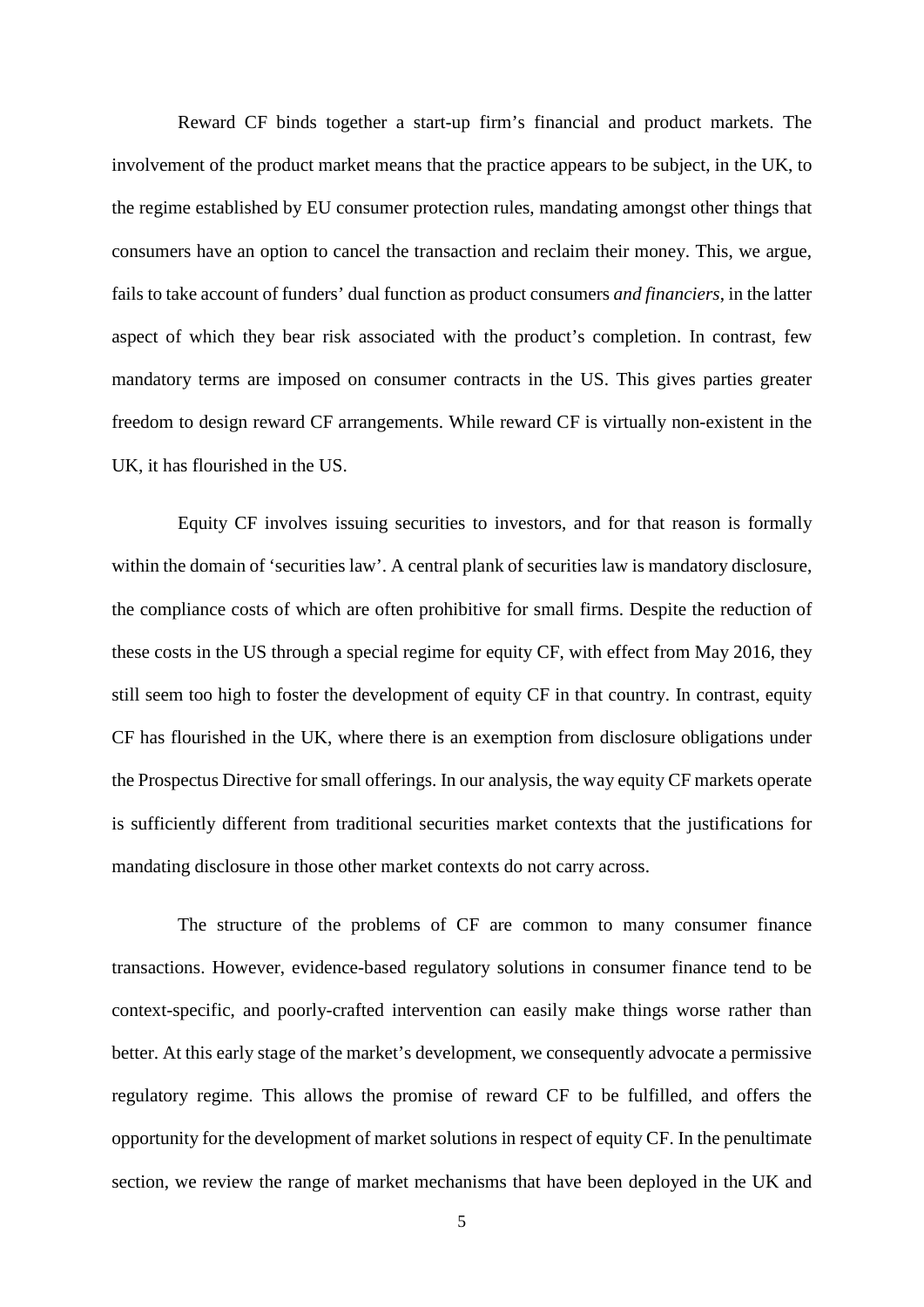other jurisdictions to overcome the contracting problems inherent in equity CF. We suggest that these hold out promise, and that an initially permissive regulatory approach, open to learning from market developments yet with a credible threat of intervention should markets fail to protect funders, is justified. At the outset, it should be emphasised that as the CF industry is in its infancy, our analysis and conclusions must be regarded as preliminary.

## **A Crowdfunding for start-ups**

## B Challenges of start-up financing

**.** 

<span id="page-5-2"></span>Most business start-ups fail, so funding a start-up is a risky endeavour. There is no market for the firm's product—indeed, in most cases there is not even (yet) a product—and so profitability forecasts are at best guesstimates of future production costs and market size. These factors greatly intensify the core problems of any business financing arrangement—namely, uncertainty, information asymmetry, and the risk of opportunism.<sup>[10](#page-5-0)</sup> Most founders begin by investing their savings, making use of personal credit facilities, and tapping family and friends for funds.<sup>[11](#page-5-1)</sup> For founders who have exhausted such 'personal' finance, raising outside finance is a considerable challenge. Start-ups generally do not generate steady cash flows to pay interest and—beyond re-mortgaging the founder's family home—lack liquid assets to offer as

<span id="page-5-0"></span><sup>&</sup>lt;sup>10</sup> See generally R.J. Gilson, 'Locating Innovation: The Endogeneity of Technology, Organizational Structure, and Financial Contracting' (2010) 110 Colum L Rev 885, 901.

<span id="page-5-1"></span><sup>11</sup> See eg A.M. Robb and D.T. Robinson, 'The Capital Structure Decisions of New Firms' (2014) 27 Rev Fin Stud 153.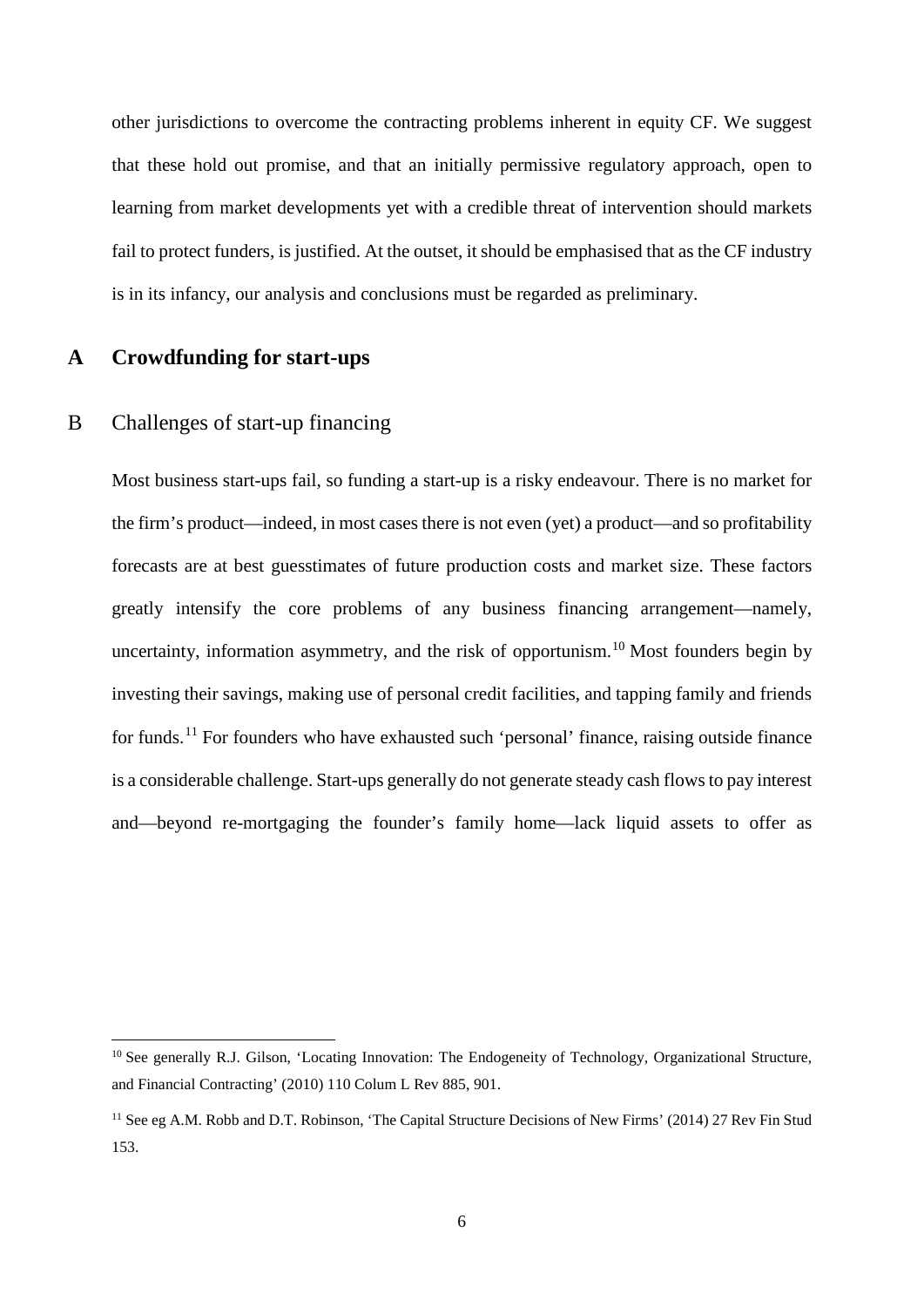<span id="page-6-6"></span><span id="page-6-5"></span>security. <sup>[12](#page-6-0)</sup> This makes them unattractive candidates for corporate debt financing, which constrains the most obvious source of funds for most small businesses, namely bank lending.<sup>[13](#page-6-1)</sup>

Another well-known source of finance for start-ups is from venture capitalists ('VCs') and 'business angels', whose investment model is designed to accommodate the particular challenges of start-up financing.  $14$  These investors manage the high risk of failure by diversifying their investments across a portfolio, being very selective in which firms they invest, and using specialist expertise to assess the quality of the entrepreneurial team and their project. They take control rights—often disproportionate to their investment—and use these to enhance the quality of decision-making and mitigate the potential for opportunism by the entrepreneur.<sup>[15](#page-6-3)</sup> However, such expertise is in short supply, and the investment model requires geographic proximity for the investor to be able to participate actively in decision-making.<sup>[16](#page-6-4)</sup> Consequently, venture capitalists tend to be based in areas where there are large 'clusters' of

<span id="page-6-8"></span><span id="page-6-7"></span><span id="page-6-0"></span><sup>&</sup>lt;sup>12</sup> On home remortgage finance, see M.C. Schmalz, D.A. Sraer and D. Thesmar, 'Housing Collateral and Entrepreneurship', NBER Working Paper 19680 (2013).

<span id="page-6-1"></span><sup>&</sup>lt;sup>13</sup> A.N. Berger and G.F. Udell, 'The Economics of Small Business Finance: The Roles of Private Equity and Debt Markets in the Financial Growth Cycle' (1998) 22 J Bank & Fin 613; R.E. Carpenter and B.C. Petersen, 'Capital Market Imperfections, High-Tech Investment and New Equity Financing' (2002) 112 *Economic Journal* F54; P. Aghion, S. Bond, A. Klemm and I. Martinescu, 'Technology and Financial Structure: Are Innovative Firms Different?' (2004) 2 *Journal of the European Economic Association* 277.

<span id="page-6-2"></span><sup>14</sup> See generally P.A. Gompers and J. Lerner, *The Venture Capital Cycle* (Cambridge, MA: MIT Press, 1999); J. Armour and L. Enriques, 'Financing Disruption', working paper, Oxford University (2016). Business angels are wealthy individuals with prior entrepreneurial experience who now invest in other projects: see eg S. Prowse, 'Angel Investors and the Market for Angel Investments' (1998) 22 J Bank & Fin 785.

<span id="page-6-3"></span><sup>15</sup> W.A. Sahlman, 'The Structure and Governance of Venture Capital Organizations' (1990) 27 J Fin Econ 473; S.N. Kaplan and P. Strömberg, 'Financial Contracting Theory Meets the Real World: An Empirical Analysis of Venture Capital Contracts' (2003) 70 Rev Fin Stud 281.

<span id="page-6-4"></span><sup>&</sup>lt;sup>16</sup> J. Lerner, 'Venture Capitalists and the Oversight of Private Firms' (1995) 50 J Fin 301; M.A. Zook, 'Grounded Capital: Venture Financing and the Geography of the Internet Industry, 1994-2000' (2002) 2 J Ec Geog 151.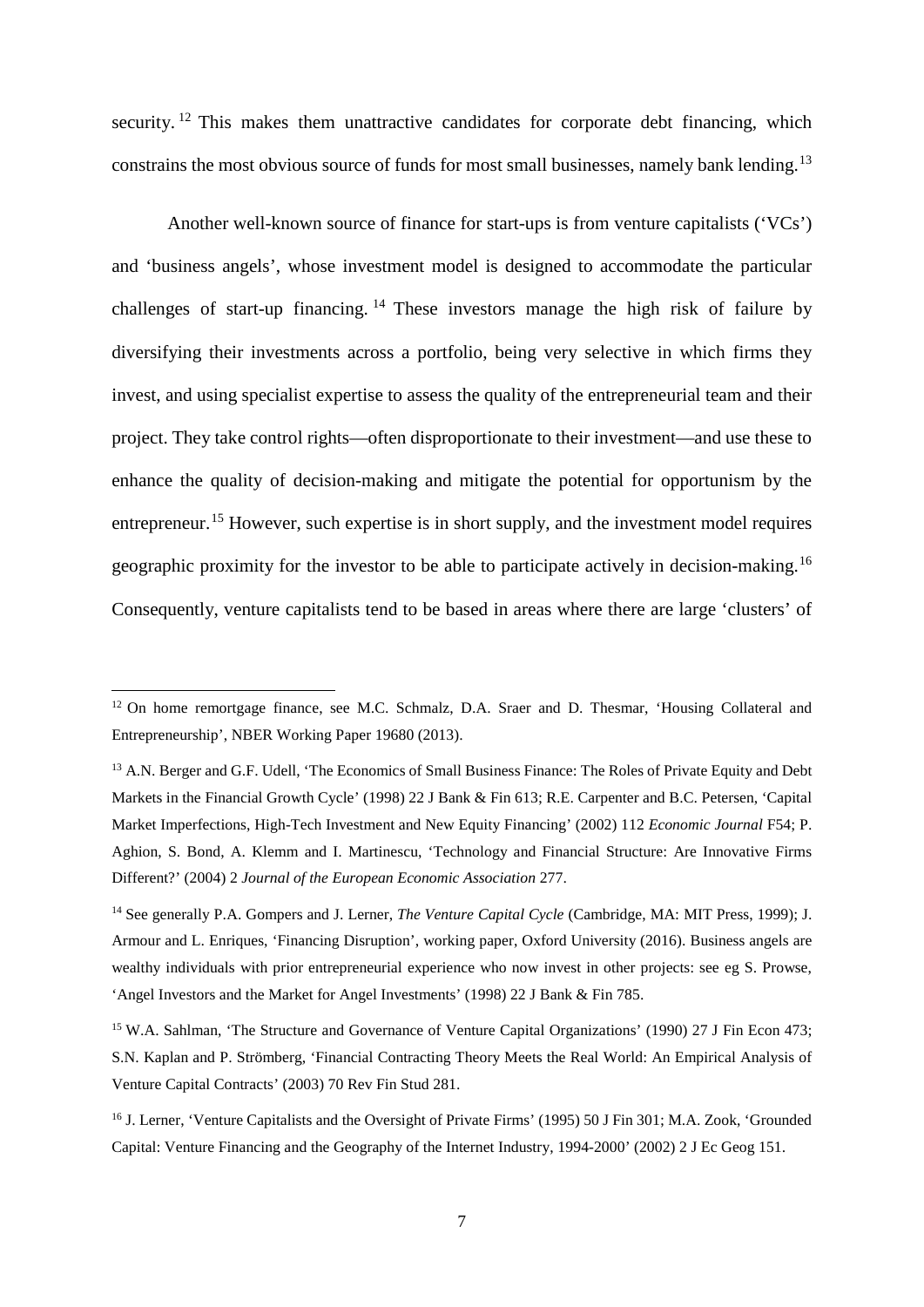<span id="page-7-5"></span>new firms, typically near a source of technological innovation such as a university.[17](#page-7-0) But for an entrepreneur not living in, or able to relocate to, the vicinity of a venture capitalist, this source of finance is unlikely to be available.

<span id="page-7-3"></span>No such geographic proximity is necessary for fundraising through stock markets. Unlike venture capitalists, stock market investors are generally passive, and many do not have any specialist expertise in selecting investments. Rather than making assessments themselves, they rely on securities law and the reputation of underwriters to weed out 'lemons', and the market's ability to aggregate information to ensure the price at which securities are offered is appropriate.[18](#page-7-1) However, raising capital by making a public offer involves significant fixed costs, in part associated with securities law compliance. For example, respondents to the European Commission's recent consultation on the Prospectus Directive estimated the cost of producing an IPO prospectus on a range averaging between just under €1m (minimum) to just over  $\epsilon$ 2.3m (maximum).<sup>[19](#page-7-2)</sup> This puts capital-raising from regulated markets far beyond the reach of start-ups.

<span id="page-7-4"></span>Against this background of apparent funding constraints for start-ups, crowdfunding offers the promise of meeting some part of entrepreneurs' unmet demand for outside finance.

**.** 

Commission, *Consultation Document: Review of the Prospectus Directive*, February 2015 (2015), 4-6.

<span id="page-7-0"></span><sup>&</sup>lt;sup>17</sup> See R.L. Florida and M. Kenney, 'Venture Capital, High Technology and Regional Development' (1988) 22 *Regional Studies* 33; A. Saxenian, *Regional Advantage: Culture and Competition in Silicon Valley and Route 128*  (Cambridge, MA: Harvard UP, 1994); R. Martin, P. Sunley and D. Turner, 'Taking Risks in Regions: The Geographical Anatomy of Europe's Emerging Venture Capital Market' (2002) 2 J Ec Geog 121.

<span id="page-7-1"></span><sup>18</sup> See generally J. Armour et al, *Principles of Financial Regulation* (Oxford: OUP, 2016), Chs 5-6.

<span id="page-7-2"></span><sup>19</sup> European Commission, *Published Results: Consultation on the Review of the Prospectus Directive*, available at [http://ec.europa.eu/eusurvey/publication/prospectus-directive-2015?language=en.](http://ec.europa.eu/eusurvey/publication/prospectus-directive-2015?language=en) See also European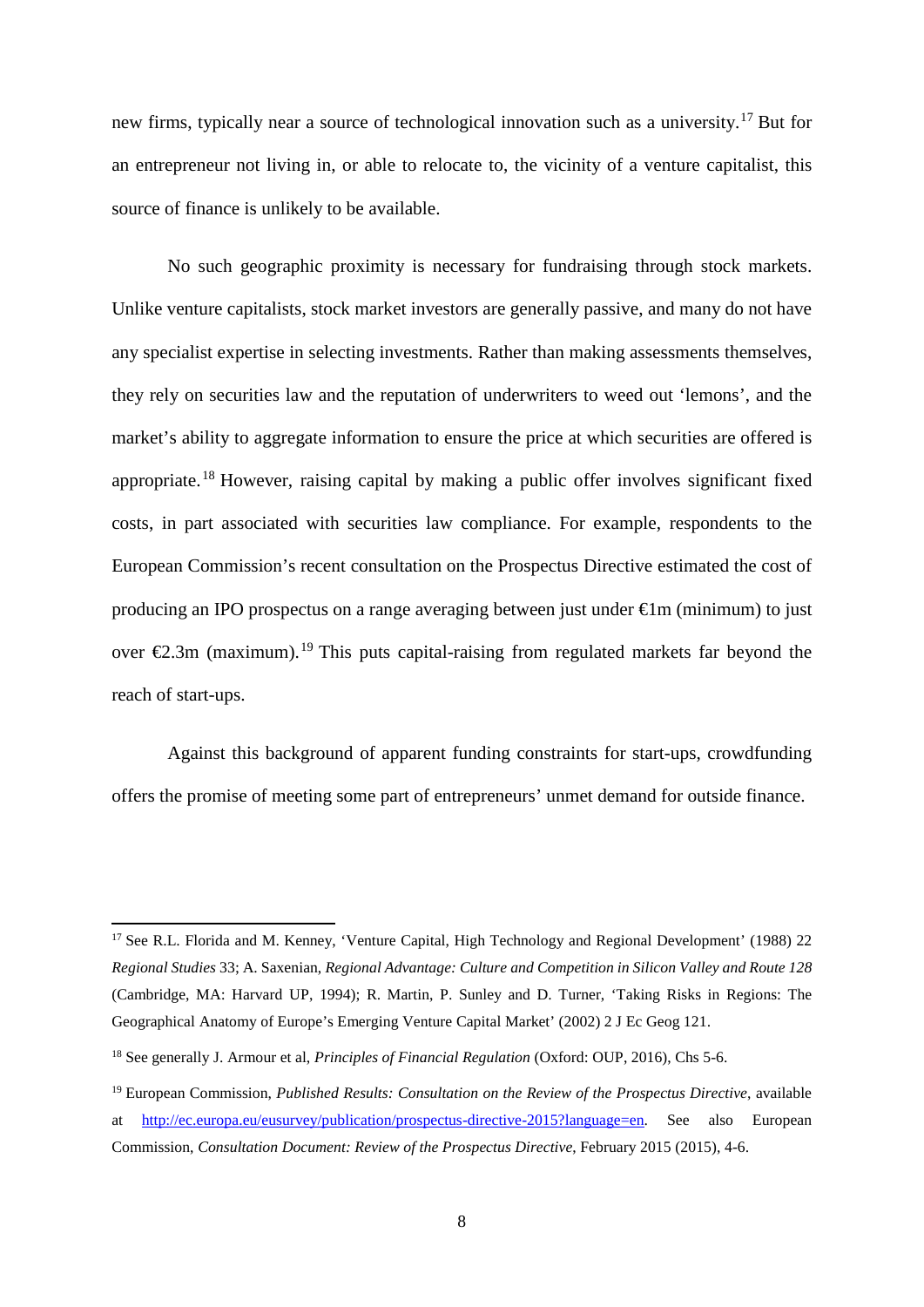#### B Types of crowdfunding contract

**.** 

Crowdfunding is the aggregation of many individuals' small direct investments in a project. There is of course nothing new about this in principle.<sup>[20](#page-8-0)</sup> What is different today, however, is the scale of activity, which is driven by the use of technology to lower communication costs. Where in the past geography would have placed a constraint on the success of this kind of fundraising, $2<sup>1</sup>$  the internet means that a great deal of information can now be conveyed to potential funders wherever they are located.<sup>[22](#page-8-2)</sup>

<span id="page-8-4"></span>CF bundles together multiple investment contracts written in parallel between individual investors and the entrepreneur. These contracts are typically on terms offered to the investors by the entrepreneur with the assistance of a 'platform', a web-based service that establishes a marketplace of CF offerings.<sup>[23](#page-8-3)</sup> CF came to prominence initially as a technique for raising funds for charitable or public-interest projects, for which funders (donors) were promised no returns other than the satisfaction of knowing the project would be pursued. Significant amounts of money continue to be raised as such 'donation CF', but it is outside our current focus on funding for business start-ups.

<span id="page-8-0"></span><sup>20</sup> See eg N. Scholz, *The Relevance of Crowdfunding* (Wiesbaden, Springer Gabler: 2015), 7: the funding via patrons' donations of Mozart's and Beethoven's concerts and new music compositions and the funding by small donations from the American and French people of the Statue of Liberty are well known *ante literam* examples of CF.

<span id="page-8-1"></span><sup>21</sup> See eg J. Franks, C. Mayer and S. Rossi, 'Ownership: Evolution and Regulation' (2009) 22 *Review of Financial Studies* 4009, 4041-4044 (geographic proximity traditionally important for private investors in UK firms).

<span id="page-8-2"></span><sup>&</sup>lt;sup>22</sup> A. Agrawal, C. Catalini and A. Goldfarb, 'Crowdfunding: Geography, Social Networks, and the Timing of Investment Decisions' (2015) 24 *Journal of Economics Management & Strategy* 253.

<span id="page-8-3"></span> $^{23}$  The same contract terms are offered to all investors in a particular offer, and so we describe and analyse here the properties of the 'contract' in the singular.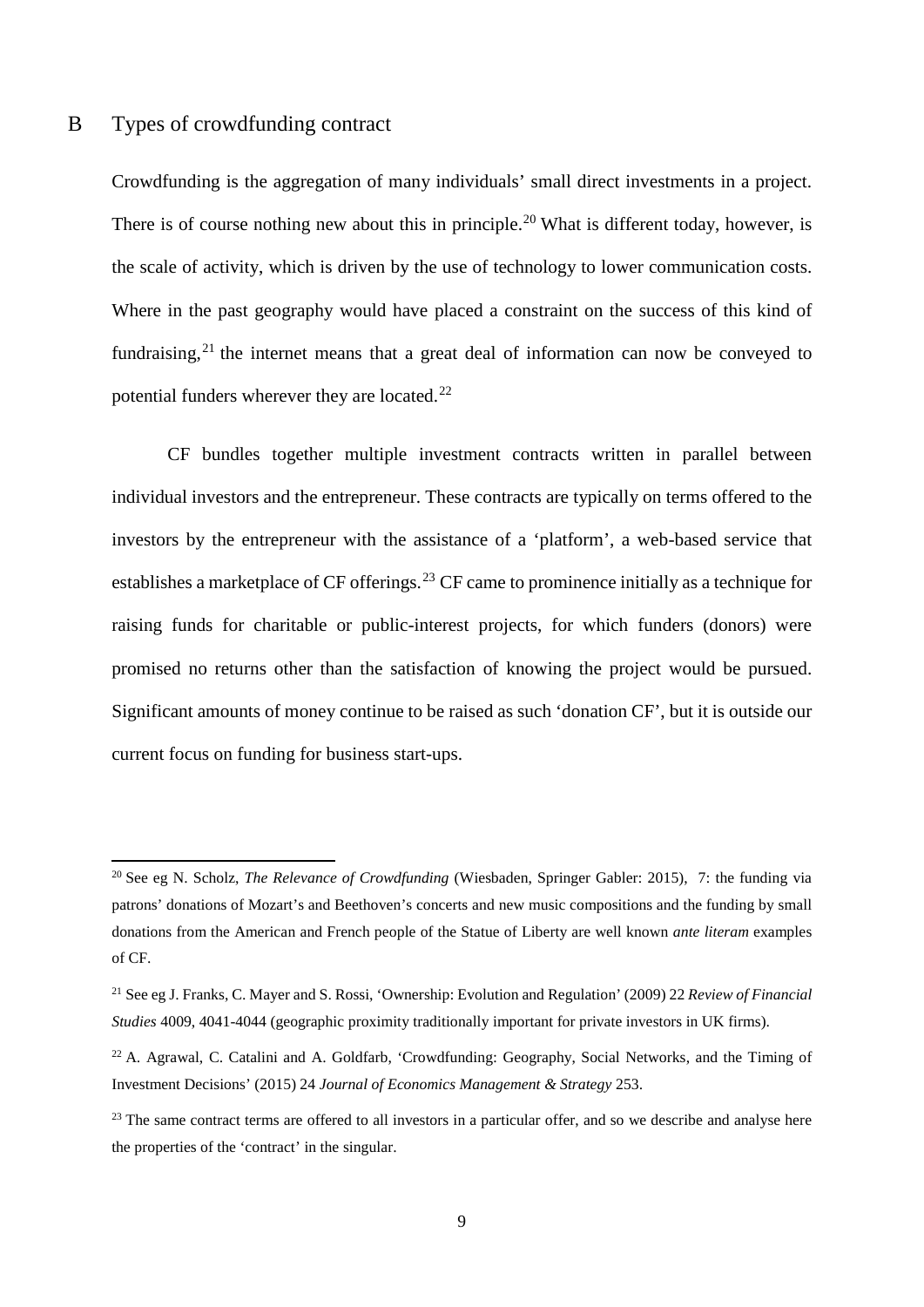<span id="page-9-3"></span>Two types of CF contract are particularly significant for funding business start-ups: 'reward' CF and 'equity' CF (also known as 'crowdinvesting').<sup>[24](#page-9-0)</sup> Reward CF involves the promise of some type of valuable non-financial return on investment. With a start-up, the most common reward promised consists of one or more units of the firm's proposed product.<sup>[25](#page-9-1)</sup> Reward CF thus combines access to product and capital markets. In contrast, with equity CF, investors buy shares in start-up businesses. Table 1 sets out the amounts of funds raised using these two forms of CF in the 2012-15 period. As a comparator, Table 1 also shows funds invested in the form of seed and early-stage venture capital finance during the same period. As can be seen, the use of both types of CF has grown rapidly. In relation to the UK, equity CF has grown particularly strongly, to outstrip all UK seed and early-stage VC investment, while reward CF appears to have grown less rapidly.<sup>[26](#page-9-2)</sup>

<span id="page-9-0"></span><sup>24</sup> On the terminology, see eg Massolution, *Crowdfunding Industry Report 2014* (2015), 40-45; D. Cumming and L. Hornuf (eds), *The Economics of Crowdfunding: Startups, Portals and Investor Behavior* (London: Palgrave Macmillan, forthcoming).

<span id="page-9-1"></span><sup>&</sup>lt;sup>25</sup> In some cases, 'rewards' may be rather more symbolic (eg 'a signed thank you from the founder'), meaning that the funding arrangement is essentially donative. We take the distinguishing feature of 'reward' from 'donative' CF to be the presence of a valuable reward.

<span id="page-9-2"></span><sup>&</sup>lt;sup>26</sup> Data on reward CF by UK firms may be less reliable than for other forms of CF, though: while UK equity CF founders and peer-to-peer lenders can be expected to take advantage of the many successful UK platforms, which in turn the Cambridge University Centre for Alternative Finance/NESTA reports obtain their data from, the most popular reward CF platforms, such as Indiegogo and Kickstarter, are global and, at least until recently, have operated only from the US. That explains why the UK Alternative Finance Industry Reports specify that data for reward CF by UK firms are estimated 'through manual and theoretical sampling'. See eg Nesta and Cambridge Centre for Alternative Finance, *The Rise of Future Finance: The UK Alternative Finance Benchmarking Report*  (2013), 6.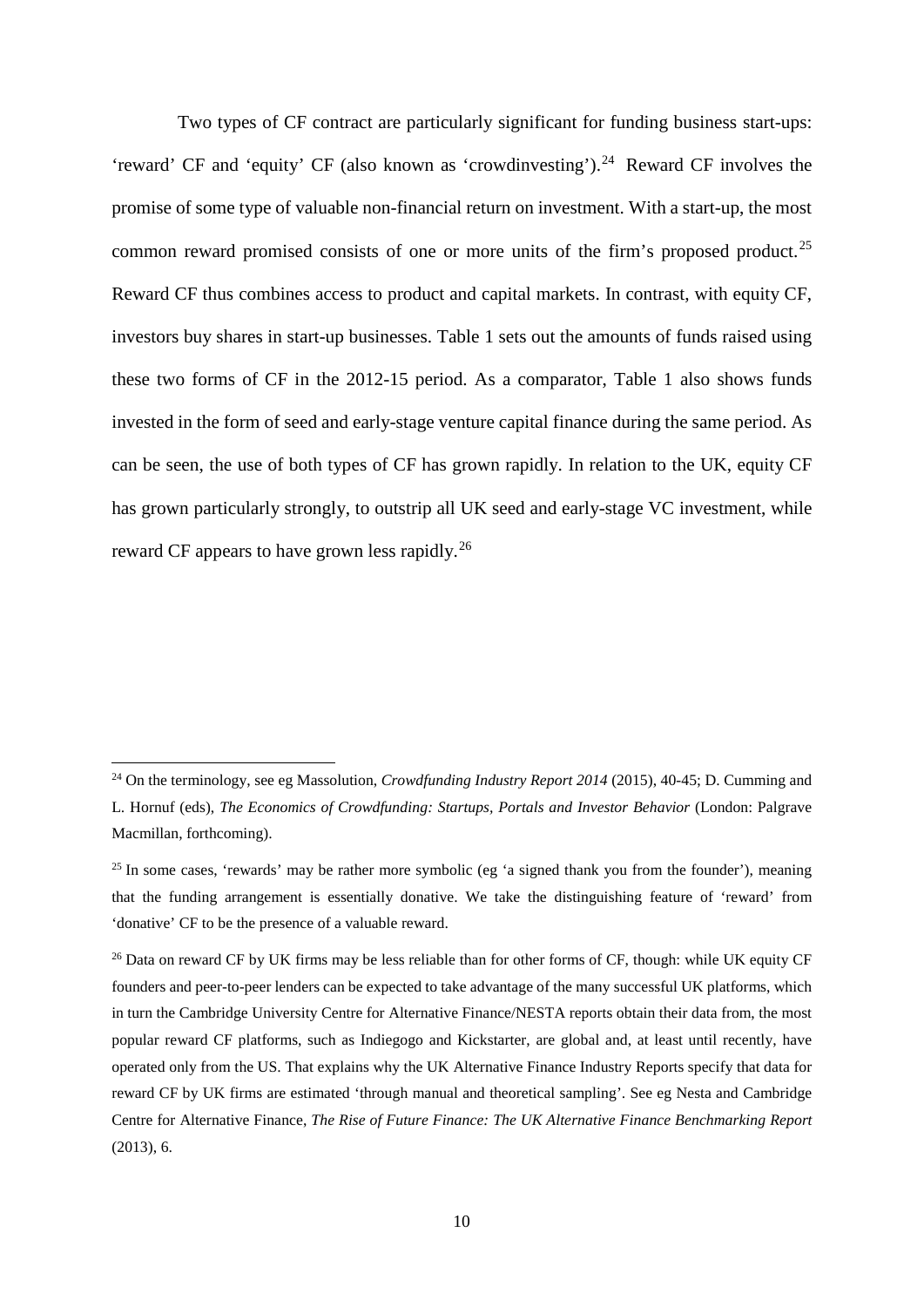| Year | <b>Total CF</b> |       | Reward CF |    | <b>Equity CF</b> |     | Seed/Early stage VC |     |  |
|------|-----------------|-------|-----------|----|------------------|-----|---------------------|-----|--|
|      | Global          | UK    | Global    | UK | Global           | UK  | Global              | UK  |  |
| 2012 | 2,070           | 267   | 300       |    | 91               |     | 19,500              | 219 |  |
| 2013 | 4,677           | 666   | 557       |    | 304              | 28  | 22,100              | 142 |  |
| 2014 | 12,421          | .740  | 1,020     | 26 | 854              | 84  | 39,400              | 108 |  |
| 2015 | 26,377          | 3,200 | 2,055     | 42 | l.969            | 245 | 56,500              | 225 |  |

**Table 1:** Aggregate funds invested (£m) by financial contract type, 2012-15

**Notes:** Data for Global CF activity are from Massolution *Crowdfunding Industry Reports*; Data for UK CF activity are from Cambridge University Centre for Alternative Finance/NESTA *UK Alternative Finance Industry Reports*. UK equity CF data exclude real estate investments. Data for UK VC finance are from BVCA, *Reports on Investment Activity*; Data for Global VC finance are estimated from KPMG, *Venture Pulse.*

A third form of CF used for business is 'loan' CF (also known as 'crowdlending' or 'peer-to-business lending'). As the name suggests, this involves (retail) funders advancing credit to businesses, usually with the aid of credit scores produced by the platform. It too has grown very rapidly as a form of small business finance, in part because of the contraction of ordinary bank lending—for which it is a close substitute—since the financial crisis. [27](#page-10-0) As discussed, however, debt financing is unsuitable for firms without hard assets, <sup>[28](#page-10-1)</sup> which is borne out by the fact that loan CF tends to be sought by established small businesses, as opposed to start-ups.<sup>[29](#page-10-2)</sup> We consequently do not focus on loan CF in this article.<sup>[30](#page-10-3)</sup>

<span id="page-10-0"></span><sup>27</sup> See eg McCafferty, n [2](#page-1-4) above.

<span id="page-10-1"></span> $28$  n [13](#page-6-5) above.

<span id="page-10-2"></span><sup>&</sup>lt;sup>29</sup> See T.L. Mach, C.M. Carter, and C.R. Slattery, 'Peer-to-Peer Lending to Small Businesses', Working Paper, Federal Reserve (2014) (describing patterns of borrowing from Lending Club, a leading US loan crowdfunding platform). That said, the common practice using the founder's personal credit for seed finance (see n[n 11](#page-5-2)[-12](#page-6-6) above and text thereto) is also replicated in loan crowdfunding.

<span id="page-10-3"></span><sup>&</sup>lt;sup>30</sup> To be sure, the lines between equity and loan CF can be blurred: in some jurisdictions, such as Germany, hybrid forms, known as profit-participating loans, are most often used. See eg L. Klöhn, L. Hornuf, and T. Schilling, 'Financial Contracting in Crowdinvesting: Lessons from the German Market', working paper, SSRN (2016), 9.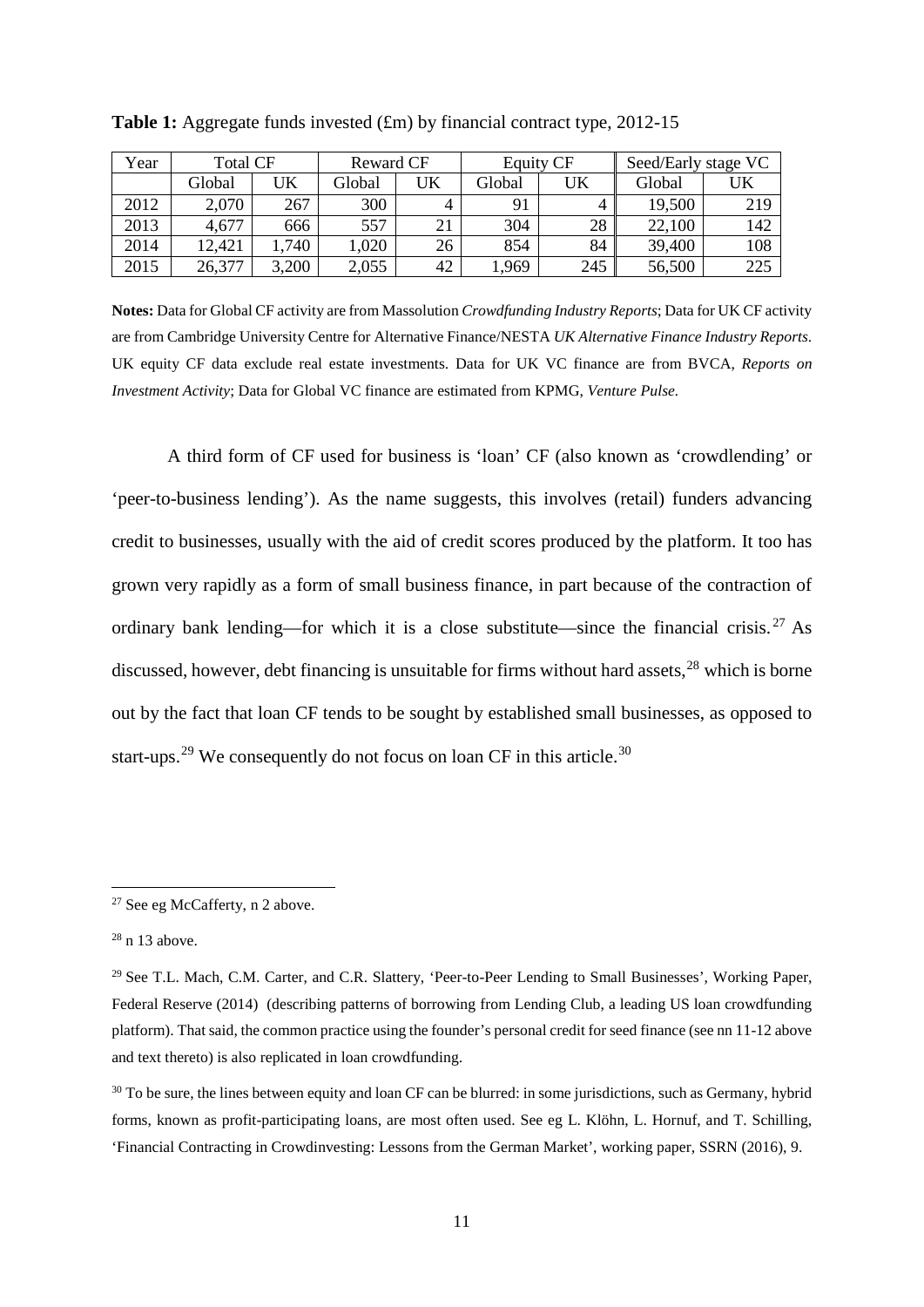Crowdfunders' motivations may include an element of 'intrinsic' benefit, whereby participation in funding is itself a component of the return. Most obviously, in donation CF, funders derive their returns through the satisfaction of knowing that a cause they value has been furthered. There may also be intrinsic benefits to funding in commercial contexts. For example, a reward CF funder's satisfaction from the product might be enhanced by having had the opportunity to contribute to its development as a member of a community of entrepreneurs and funders. [31](#page-11-0) Even some equity CF investors may enjoy intrinsic benefits—perhaps the satisfaction of being part of a community of investors who interact with the entrepreneur,  $32$  or excitement at the opportunity to be an early investor in 'the next Google'.<sup>[33](#page-11-2)</sup>

## <span id="page-11-3"></span>B The perils of equity crowdfunding

<span id="page-11-4"></span>While equity CF holds out promise for entrepreneurs as a source of financing, it appears highly perilous for investors. Like venture capitalists, equity crowdfunders invest in nascent businesses, with all the associated uncertainty. But unlike a venture capitalist, retail CF investors lack specialist expertise about the prospects of the business projects they back, which leaves them more exposed to poor selection. Nor, continuing the comparison, do they take control rights, because the costs of doing so would outweigh the benefits, given CF investors' lack of expertise and high coordination costs. This lack of control leaves them more exposed than a VC to agency costs—that is, the costs of opportunistic conduct by the entrepreneur after

<span id="page-11-0"></span><sup>31</sup> P. Belleflamme, T. Lambert and A. Schwienbacher, 'Crowdfunding: Tapping the Right Crowd' (2014) 29 *Journal of Business Venturing* 585, 588-589.

<span id="page-11-1"></span><sup>32</sup> ibid, 591.

<span id="page-11-2"></span><sup>33</sup> A. Schwartz, 'The Nonfinancial Returns of Crowdfunding' (2015) 34 *Review of Banking and Financial Law* 565, 575-576. A quasi-experiment with Dutch funders, though, found that intrinsic benefits played little part in funders' decisions regarding either type of CF. See M. Cholakova and B. Clarysse, 'Does the Possibility to Make Equity Investments in Crowdfunding Projects Crowd Out Reward-Based Investments?' (2015) 39 *Entrepreneurship Theory and Practice* 1.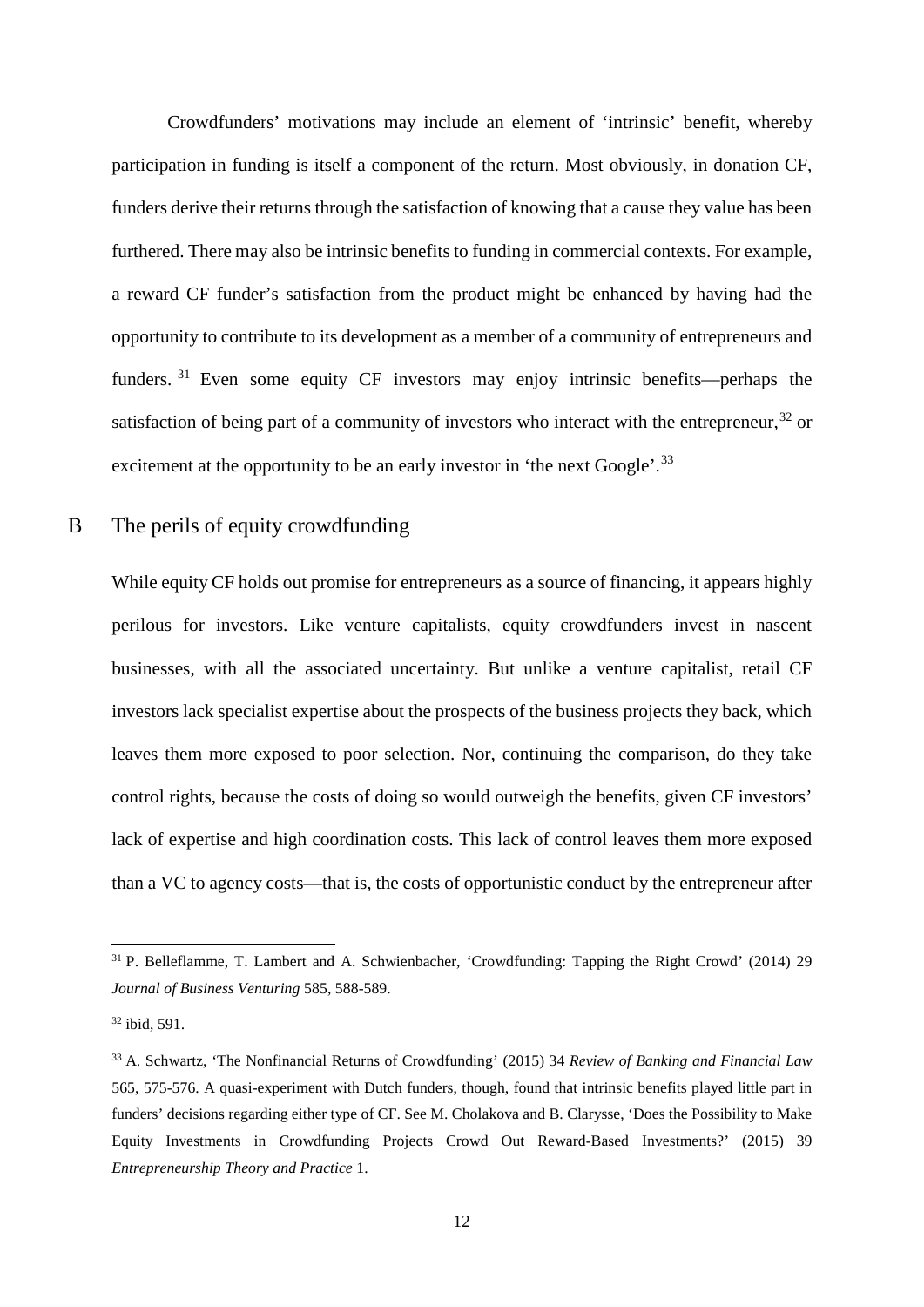an investment is made. That said, because they do not need to exert resources in exercising control, equity CF investors are in principle able to diversify their investment over a wider portfolio of firms than would a VC. Indeed, equity CF's passive, uninformed and widely diversified investment pattern sounds more like that of traditional retail investors in public equity markets than of VCs investing in start-ups.

Yet if we pursue this alternate comparison, equity CF investors also look more exposed than those investing in public equity markets when it comes to price formation and price informativeness. [34](#page-12-0) In public equity markets, a bevy of mechanisms, including the concurring presence on the market of professional, informed investors, combine to protect retail investors by ensuring that the price swiftly reflects all available information—that is, it is 'informationally efficient'. [35](#page-12-1) In particular, secondary market trading acts to aggregate investors' assessments of the price relevance of publicly available information into the market price extremely rapidly. This makes the market price the best available estimate of the securities' value, based on publicly available information. Mandatory disclosure obligations for public companies ensure that the set of publicly available information supports informed trading and, hence, accurate pricing.[36](#page-12-2)

<span id="page-12-3"></span><span id="page-12-0"></span><sup>&</sup>lt;sup>34</sup> A comprehensive comparison between the position of equity CF investors and retail shareholders of publicly traded firms would be out of the scope of this paper. Our focus here is on the lack of an efficient secondary market as an indirect protection tool. At the same time, it is plausible that until an equity-crowdfunded firm becomes a mature successful company, equity CF investors may be less exposed to founders' opportunistic behaviour: startup firms lack free cash flows that can readily be diverted, and founders will be concerned about the need to tap capital markets again in the future.

<span id="page-12-1"></span><sup>&</sup>lt;sup>35</sup> See generally R. Gilson and R. Kraakman, 'The Mechanisms of Market Efficiency' (1984) 70 Va L Rev 549; B.G. Malkiel, 'The Efficient Market Hypothesis and its Critics' (2003) 17 J Ec Persp 59; Armour et al, n [18](#page-7-3) above, Ch 5.

<span id="page-12-2"></span><sup>36</sup> See R. Kraakman et al, *The Anatomy of Corporate Law*, 3rd ed (Oxford: OUP, 2017), Ch 9.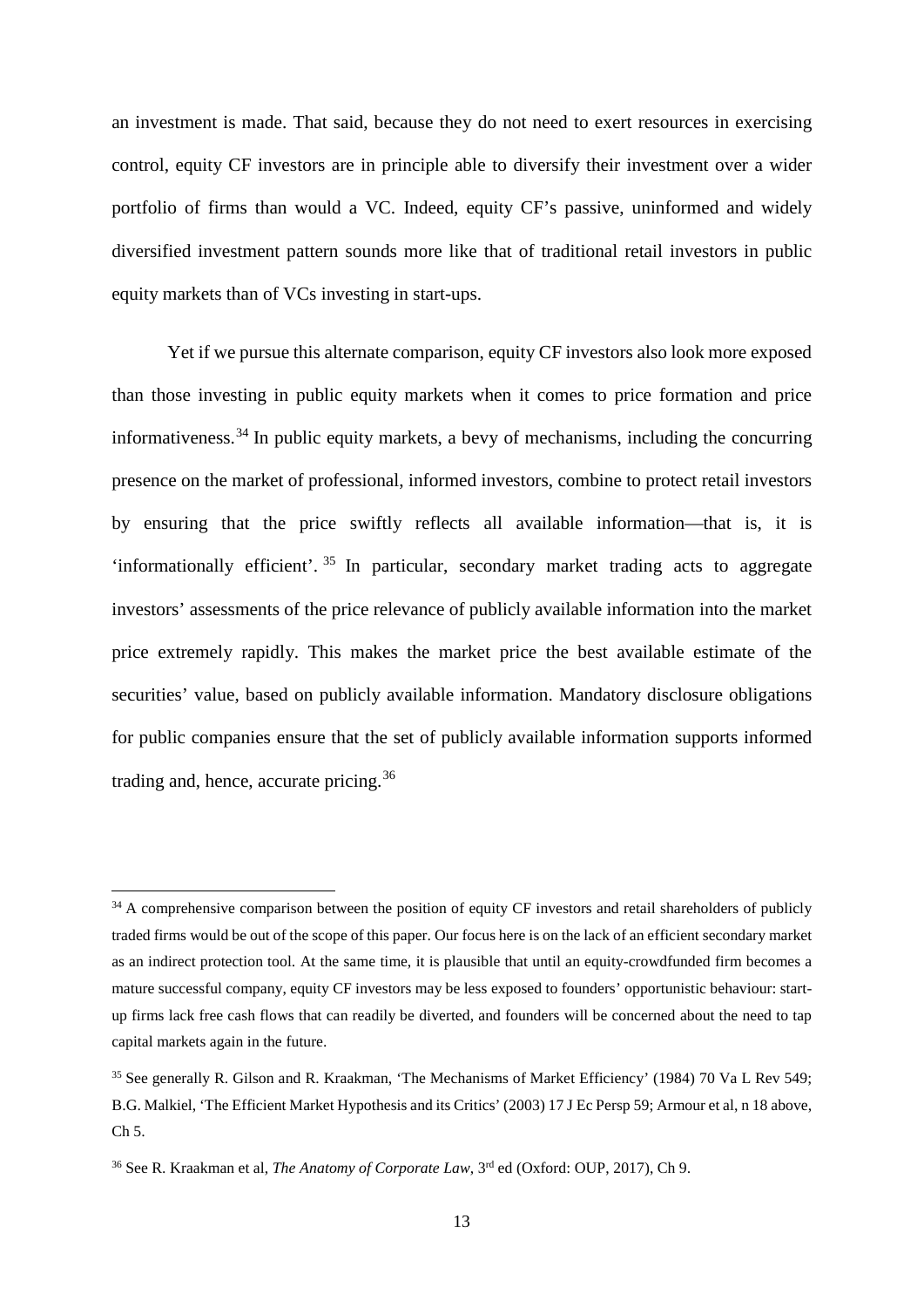On the other hand, there is usually no secondary market for equity CF investments. This means that funders can only invest in equity CF firms in the primary market—whereby firms sell newly issued securities to investors. Of course, that is initially the case for publicly traded shares as well. Yet, an initial public offering ('IPO') on a public equity market is preceded by a 'bookbuilding' process, in which an investment bank will set the initial price based on informed investors' non-binding bids for the securities. In addition, the investment bank's reputation and contacts serve to convince the informed investors to take the process seriously, and to add further credibility it undertakes to underwrite any shortfall.

In contrast, equity CF offerings are far more basic: the issuer typically offers the securities directly to retail investors, without any bookbuilding process or similar mechanism.<sup>[37](#page-13-0)</sup> CF platforms provide access to information about the company's (self-produced) valuation, its business plan, the target amount, and the percentage of equity it represents based on the valuation. Typically, information is also provided about how much funding the crowd has already committed, and how many investors have already committed to funding. The offer is generally made contingent on enough commitments being made to meet the issuer's selfdeclared funding target.[38](#page-13-1)

<span id="page-13-2"></span>**.** 

<span id="page-13-1"></span><sup>38</sup> That is the case for many UK equity CF platforms, such as Crowdcube (see [https://help.crowdcube.com/hc/en](https://help.crowdcube.com/hc/en-us/articles/206232524-What-happens-if-I-don-t-reach-my-target-)[us/articles/206232524-What-happens-if-I-don-t-reach-my-target-\)](https://help.crowdcube.com/hc/en-us/articles/206232524-What-happens-if-I-don-t-reach-my-target-), Seedrs (see [https://www.seedrs.com/learn/guides/creating-a-campaign\)](https://www.seedrs.com/learn/guides/creating-a-campaign), and The Right Crowd (see http://therightcrowd.com/faqs/). The SEC crowdfunding regulations mandate a target amount. See Securities and Exchange Commission, n [8](#page-2-4) above, 71538.

<span id="page-13-0"></span><sup>37</sup> Loan crowdfunding platforms do use auction mechanisms: see J. Franks, N. Serrano-Velarde and O. Sussman, 'Marketplace Lending, Information Efficiency, and Liquidity', working paper (2016).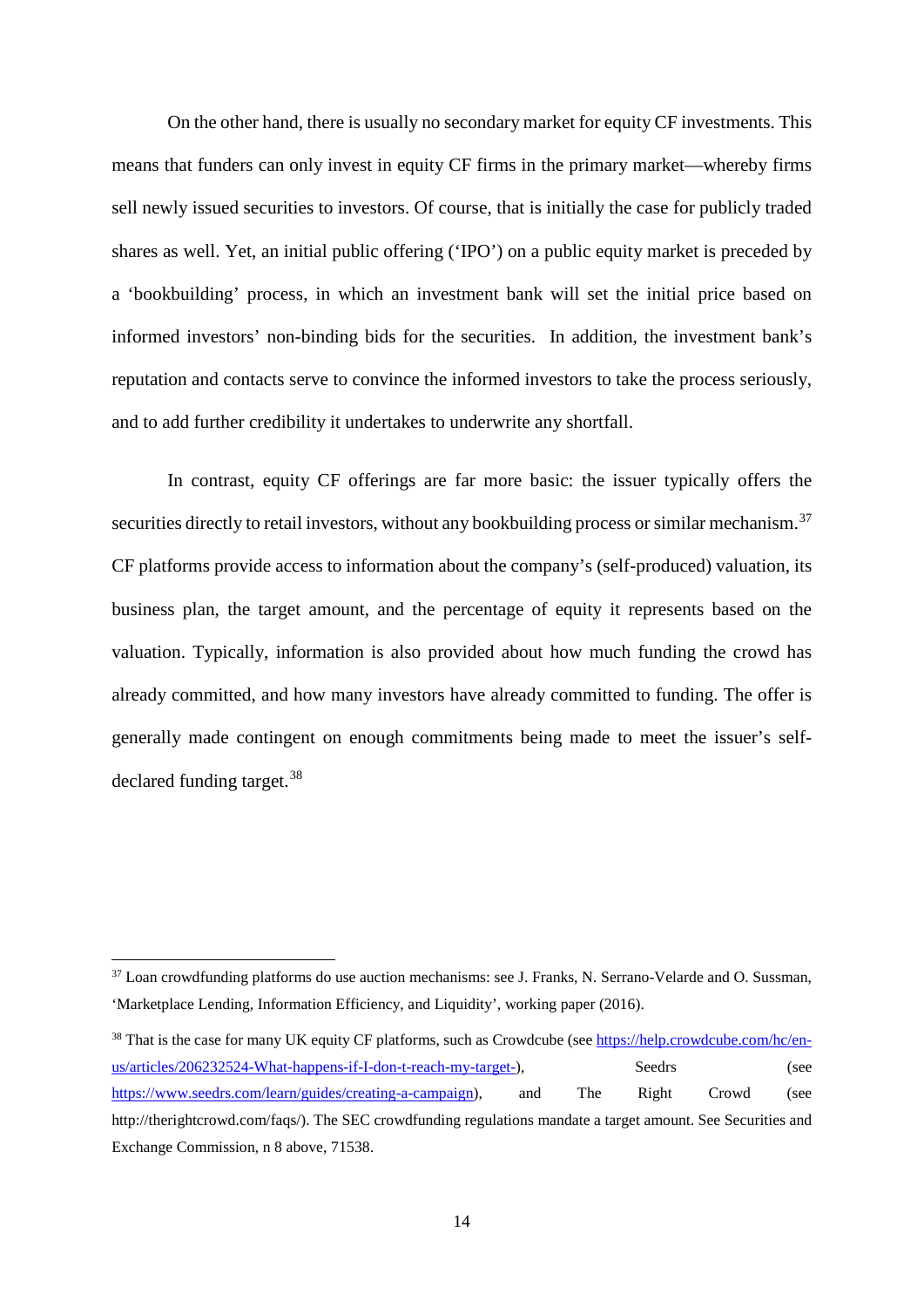<span id="page-14-2"></span>Theory suggests that, rather than serving to aggregate information, the sequential arrival of investors is likely to engender herding.[39](#page-14-0) In a secondary market, investors assess their own valuation of the security against that reflected in the market price, which adjusts depending on demand. With equity CF, the price neither changes in response to demand nor reflects informed investors' bids. Investors therefore draw inferences about the accuracy of the price from the level of observed demand.

Herding in CF can be illustrated with the following simple model.<sup>[40](#page-14-1)</sup> Assume that there are *n* persons who consider an opportunity on a CF platform. Each person *i* does so in sequence, for  $i = i_1$  to  $i_n$ , with earlier investment decisions made known to subsequent arrivals. Some proportion  $\Phi$  of the persons (such that  $0 \le \Phi \le 1$ ) have incomplete pieces of information about the quality of the opportunity. Assume that the investors can determine whether a piece of information is positive or negative with respect to the opportunity's prospects, but because they are not experts, they cannot tell how strong the signal is. Assume further that the probability of any piece of information being positive or negative is equal (that is, 0.5), and that investors do not invest unless they are aware of some positive information, and of more positive than negative information.

It follows that when  $i_1$  considers the investment, she will only invest if she has positive information. If  $i_1$  invests, then  $i_2$  can subsequently infer from  $i_1$ 's investment that  $i_1$  had positive information, and this increases the probability that  $i_2$  will invest. Clearly,  $i_2$  will invest if she has positive information of her own. But even if she has no information of her own, she can still infer the existence of  $i_1$ 's positive information from the latter's actions, and so will now

<span id="page-14-0"></span><sup>39</sup> See AV Banerjee, 'A Simple Model of Herd Behavior' (1992) 107 QJE 797.

<span id="page-14-1"></span><sup>40</sup> This is a simplification of Banerjee's model, ibid.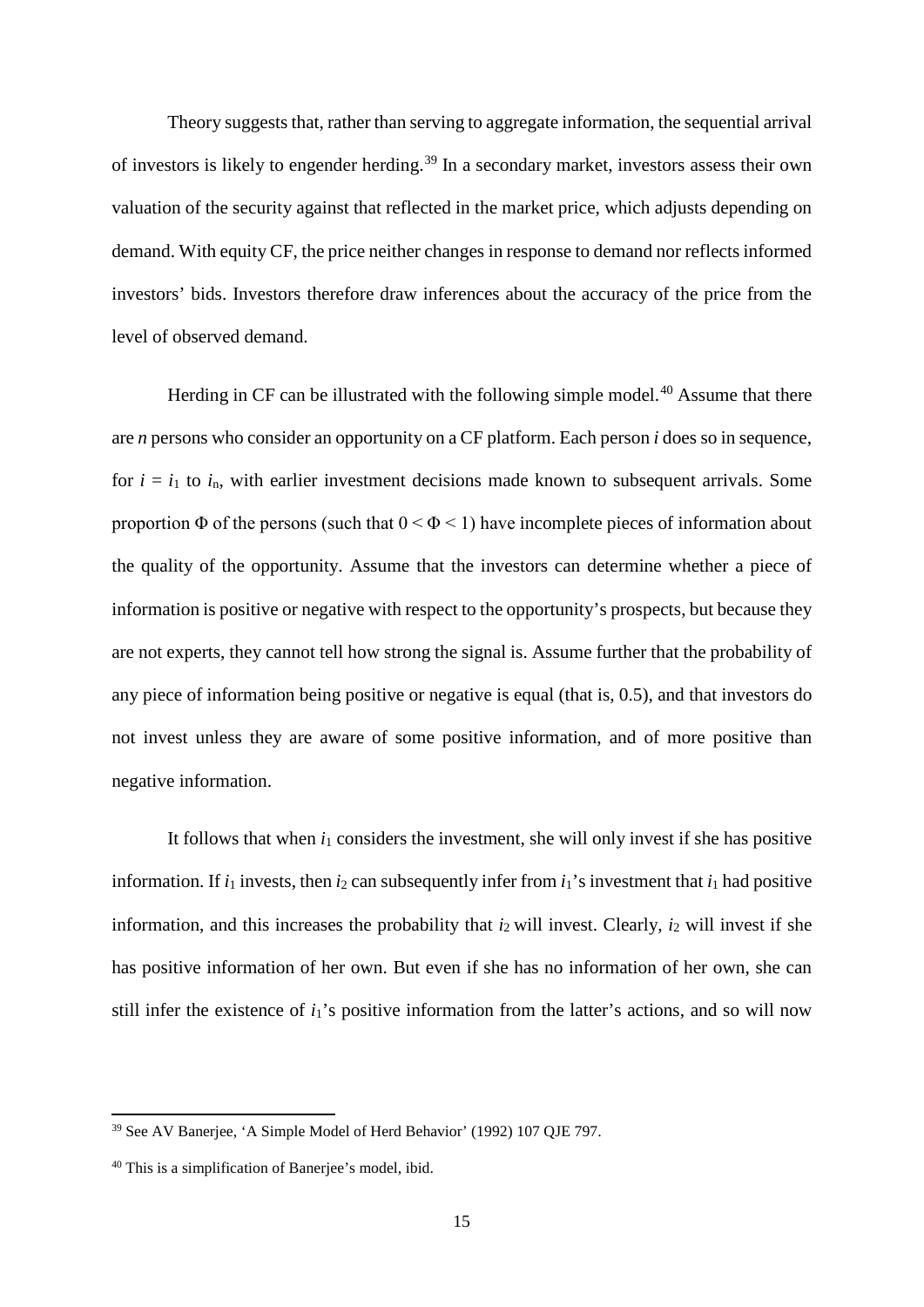invest. Conversely, if *i*<sup>2</sup> has negative information, she will not invest: her negative information will 'cancel out' the positive information she infers from  $i_1$ 's investment.

Now consider what happens when *i*<sup>3</sup> arrives. If both *i*<sup>1</sup> and *i*<sup>2</sup> invested, then *i*<sup>3</sup> will now invest regardless of her own information. This is because  $i_3$  now makes the inference that at least  $i_1$ , and possibly also  $i_2$ , had positive information. If  $i_3$  has no information, or has positive information, then the analysis is the same as for  $i_2$ . However,  $i_3$  will now invest even if she has negative information. In this case she will infer that there are  $1 + \Phi$  positive pieces of information, as she can infer with certainty that  $i_1$  had positive information, and the probability that  $i_2$  had positive information, conditional on having invested, is  $\Phi$ .<sup>[41](#page-15-0)</sup> Consequently the positive information *i*<sup>3</sup> infers exceeds the negative information she has. The effect is *a fortiori*  for subsequent investors, who will now all make the same decision: the actions of the first two have triggered an 'information cascade'. This result turns on the fact that subsequent arrivals are unable to distinguish, amongst prior investors, between those who invested on the basis of positive information and those who invested simply on the basis of inferences, with no information of their own.<sup>[42](#page-15-1)</sup>

<span id="page-15-3"></span>Herding is borne out in CF practice. It is well-known in the sector that 'momentum' is crucial to the success of  $CF$  projects:<sup>[43](#page-15-2)</sup> if a significant number of funders can be contracted

<span id="page-15-0"></span><sup>&</sup>lt;sup>41</sup> The probability that  $i_2$  has *no* information is  $(1 - \Phi)$ , and the probability she has *any* information is  $\Phi$ . By investing, *i*<sup>2</sup> reveals that she does not have negative information. Thus, if she does have information, it must be positive—so the probability she has *positive* information is the same as the probability she has *any* information.

<span id="page-15-1"></span> $42$  As we shall see in our discussion of market mechanisms (below, text to nn [145](#page-45-0)[-151\)](#page-47-0), this effect can be reduced by mechanisms that reveal more information about the characteristics of early investors.

<span id="page-15-2"></span><sup>&</sup>lt;sup>43</sup> As a leading UK equity crowdfunding platform bluntly puts it in its online guidance for founders: '[i]f you can create early momentum and interest your pitch has a much greater chance of success so lining up investors before you go live is imperative'. See Crowdcube, 'Entrepreneur's Guide to the Crowdcube Crowdfunding Process', [https://www.crowdcube.com/pg/the-crowdcube-crowdfunding-process-1371.](https://www.crowdcube.com/pg/the-crowdcube-crowdfunding-process-1371)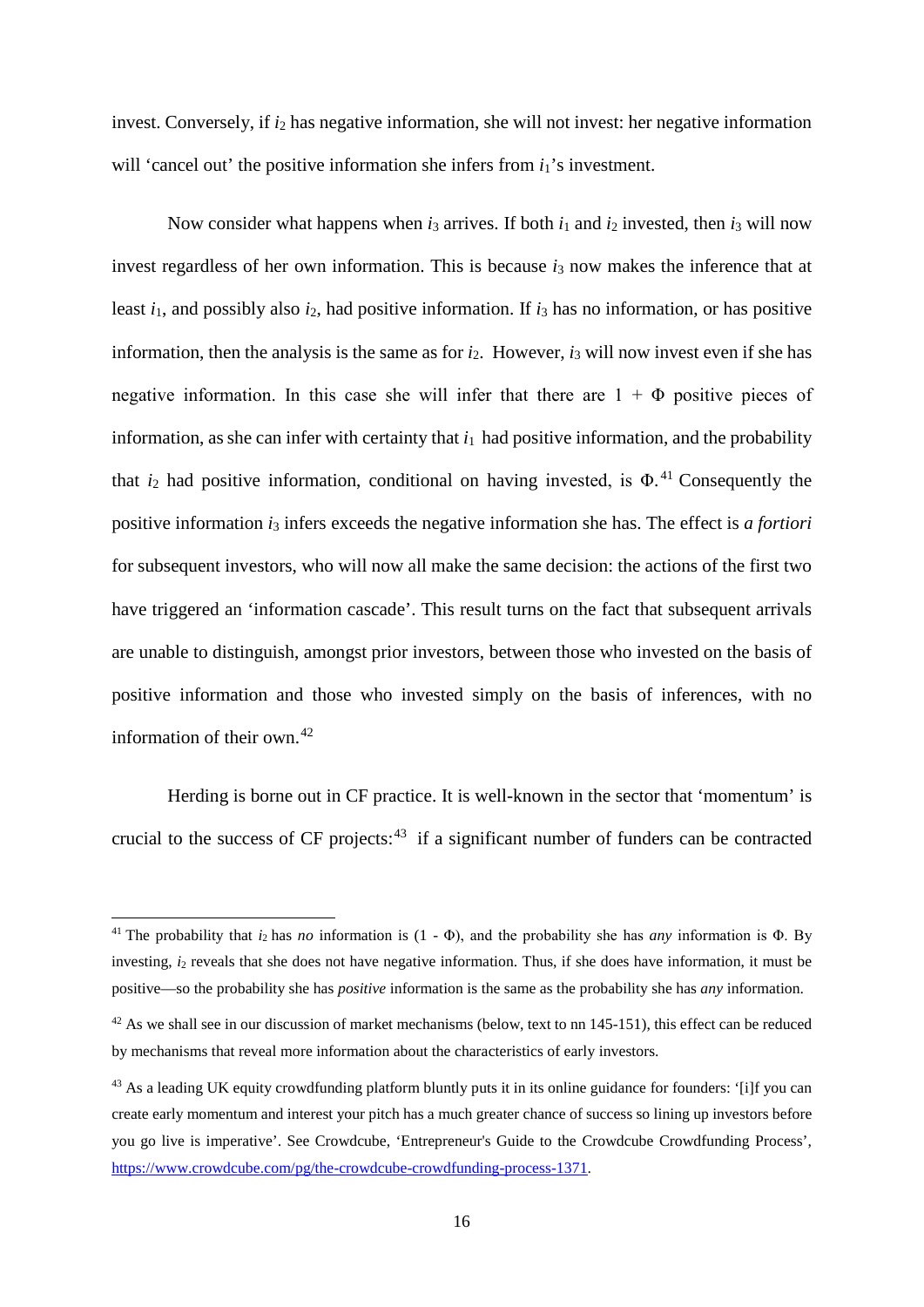quickly, then others will also join. Conversely, a project that does not attract initial support is likely to languish. This suggests a 'bimodal' distribution of funding: that projects should typically either get high levels of support, or very little. This prediction is consistent with casual empiricism. Table 2 presents data from projects offered for investment on Crowdcube.com, a UK-based equity CF portal, in January 2015 and October 2016. For a total of 43 projects offered, the average level of funding received was 42 per cent of the founders' target. However, this masks a bimodal distribution: 26 per cent of offers received more than three-quarters of their target, 63 per cent received one quarter or less of their target, but only 12 per cent received between one-quarter and three-quarters of their target. These results, which complement those reported in other studies,  $44$  are consistent with theoretical predictions of herding.  $45$ 

<span id="page-16-2"></span>**Table 2**: Level of funding, relative to target, for Crowdcube projects

**.** 

| Date                                      | Jan 2015       |     | Oct 2016 |     | Mean           |      |
|-------------------------------------------|----------------|-----|----------|-----|----------------|------|
|                                           | N <sub>o</sub> | %   | No       | %   | N <sub>0</sub> | $\%$ |
| All offers                                | 28             | 100 | 15       | 100 | 43             | 100  |
|                                           |                |     |          |     |                |      |
| Funded to $\ge$ 75% of target             |                | 25  | 4        | 27  | 11             | 26   |
| Funded to $> 25\%$ but $< 75\%$ of target | ◠              | −   | 3        | 20  |                |      |
| Funded to $\leq$ 25% of target            | 19             | 68  | 8        | 53  | 27             |      |
|                                           |                |     |          |     |                |      |
| Mean proportion funded                    |                | 37  |          | 49  |                |      |

**Notes**: data are taken from investment opportunities available on Crowdcube.com on 23 January 2015 and 5 October 2016 respectively. Because of rounding, percentages do not sum exactly to 100 in all cases.

Where herding occurs, funders as a group behave as if they attach great significance to the information possessed by early arrivals and little or no significance to that possessed by

<span id="page-16-0"></span><sup>44</sup> See eg S. Vismara, 'Information Cascades Among Investors in Equity Crowdfunding' (forthcoming) *Entrepreneurship Theory and Practice*.

<span id="page-16-1"></span><sup>&</sup>lt;sup>45</sup> A complementary explanation for the U-shaped support pattern is that, as mentioned above (text preceding n [38\)](#page-13-2) equity CF campaigns have a funding target. Subsequent funders may be more inclined to back campaigns that are closer to the target in order to reduce the expected opportunity costs of committing time and possibly funds (depending on the platform terms) to those which may then fail.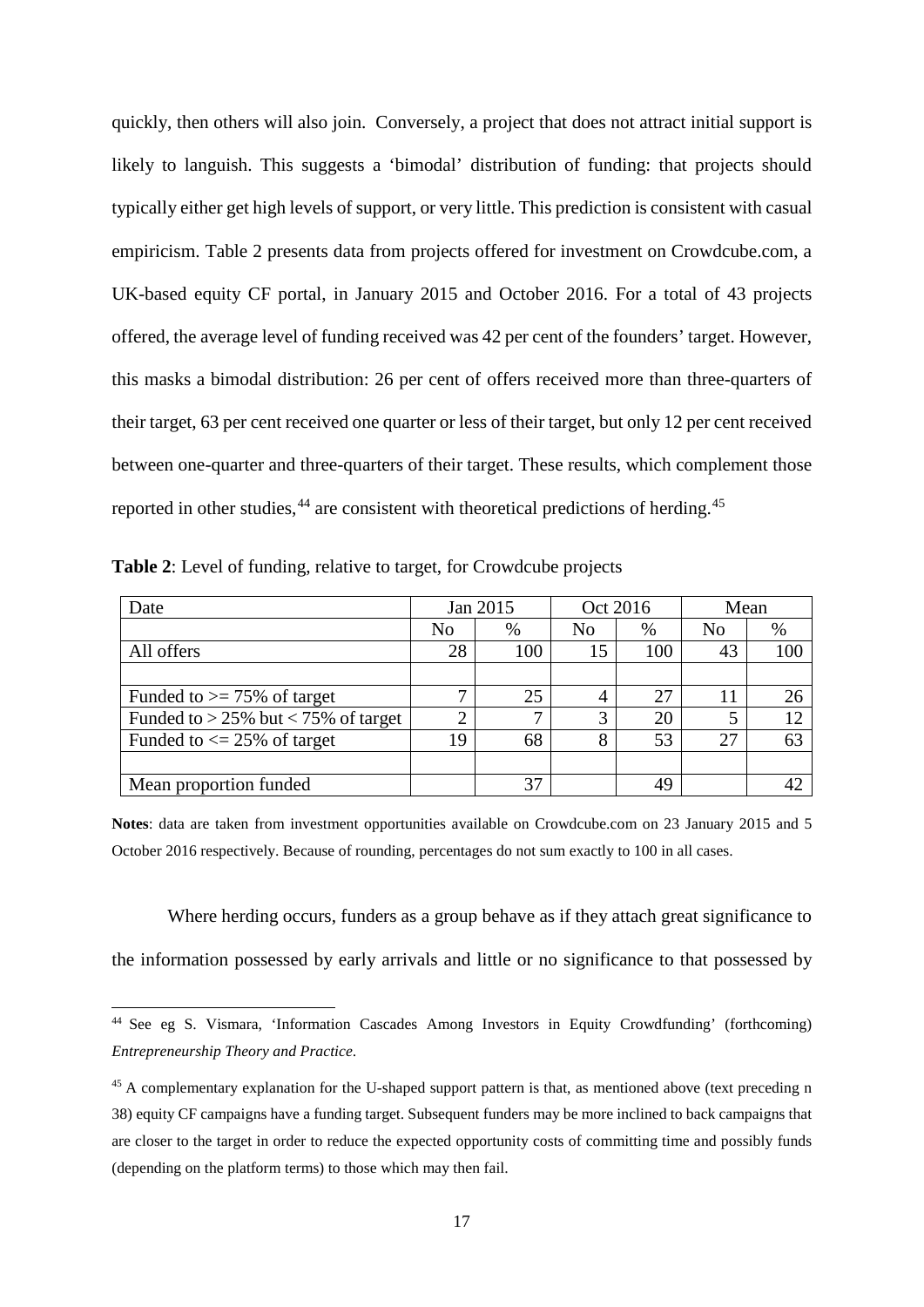later arrivals, even if—as we assumed in the foregoing analysis—the information is all of equal quality. This means that the quality of decision-making will be lower than a process that makes use of all the information available to the group. Herding consequently results in a misallocation of resources—overinvestment in projects for which the prospects are weak and underinvestment in projects for which the prospects are strong—which will consequently reduce returns to investors.

In reality, there is likely to be a bias towards overinvestment, for two reasons. First, all that is reported is some information about prior positive funding decisions, but there is nothing about investors who considered the opportunity and declined to invest. Here, all that subsequent investors can do is to draw inferences based on the amount of time for which an offer has remained open. If it has been open for a while and has received no investment, then people considering it will assume that the number of persons who have passed it over is 'large' and so any investment at this stage will be unlikely. Second, and more perniciously, empirical studies report that initial investors are disproportionately likely to be friends and family of the founders, whose assessment of the project's merits are likely to be strongly biased in favour. [46](#page-17-0) If herding follows, this will consequently bias the collective decision. Given the foregoing perils, equity CF is probably the riskiest (non-leveraged) investment class a retail investor can access.

## B The promise of reward crowdfunding

**.** 

<span id="page-17-1"></span>Reward CF involves raising finance from a firm's (prospective) consumers, who are promised early shipment of units of the product in return for their funding. Like equity CF, the firm

<span id="page-17-0"></span><sup>46</sup> Agrawal et al, n [22](#page-8-4) above; E. Mollick, 'The Dynamics of Crowdfunding: An Exploratory Study' (2014) 29 *Journal of Business Venturing* 1; M.G. Colombo, C. Franzoni and C. Rossi-Lamastra, 'Internal Social Capital and the Attraction of Early Contributions in Crowdfunding' (2015) 39 *Entrepreneurship Theory and Practice* 75.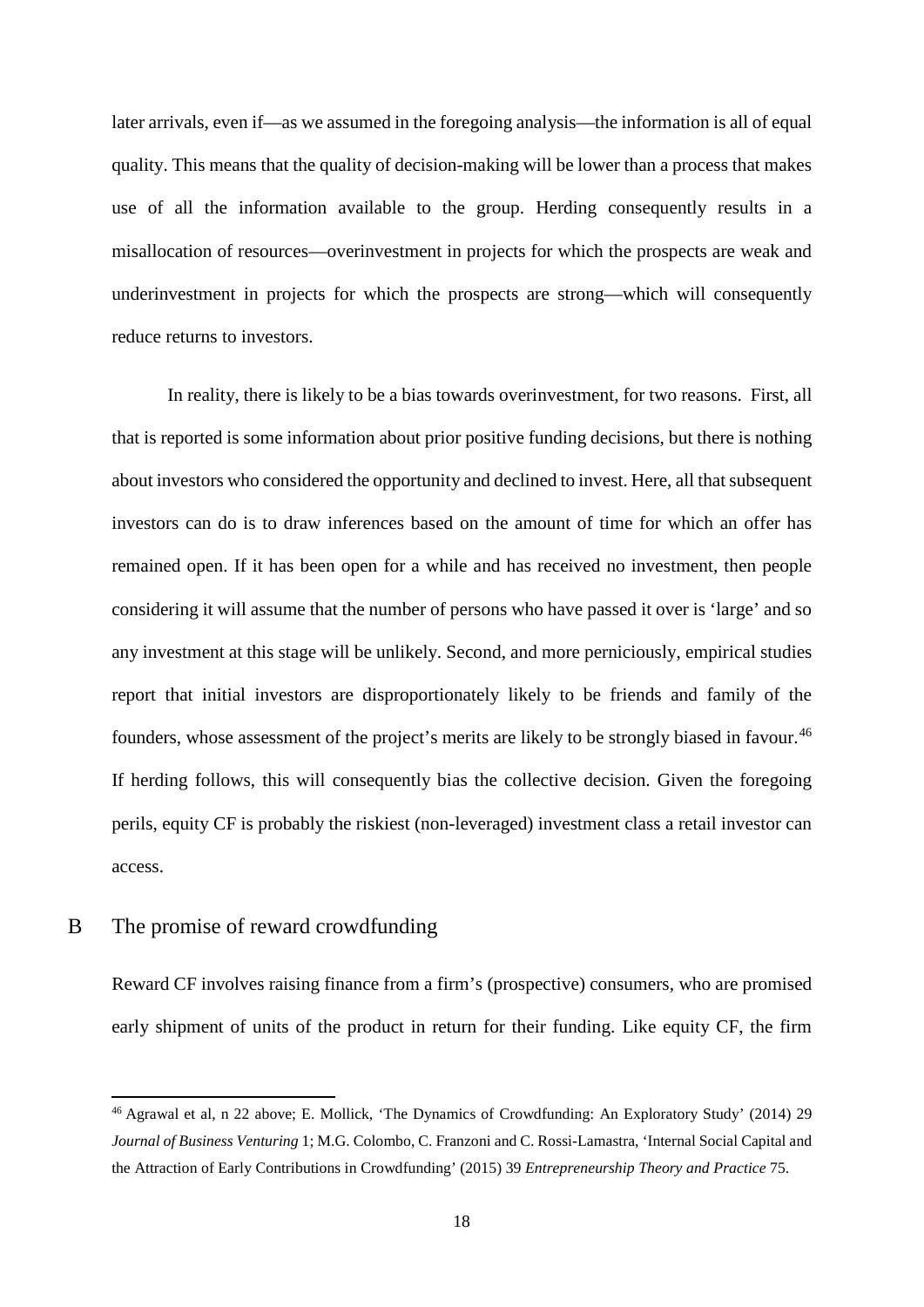contracts with the funders directly, and there is no subsequent trading of claims between funders in a secondary market. However, the fact that the funding technique melds together the capital and product markets means that the interaction amongst funders is quite different.

Reward CF is similar to pre-purchase of a product, save that the entrepreneur typically makes fewer representations regarding the quality of the product, or even its prospects of delivery, than would an established manufacturer. A prominent example of such risk-sharing is found in the *Terms of Use* offered by Kickstarter, a leading reward CF platform. They provide that the delivery date is an, 'estimate … not a guarantee to fulfil by that date. The schedule may change as the creator works on the project'.<sup>[47](#page-18-0)</sup> As regards non-delivery, the same terms provide that a creator who is unable to fulfil rewards may alternatively 'me[e]t their obligations to backers' if they:  $48$ 

<span id="page-18-3"></span><span id="page-18-2"></span>'post an update that explains what work has been done, how funds were used, and what prevents them from finishing the project as planned; work diligently and in good faith to bring the project to the best possible conclusion in a timeframe that's communicated to backers; … demonstrate that they've used funds appropriately and made every reasonable effort to complete the project as promised; … [have] been honest, and … made no material misrepresentations in their communication to backers; and … offer to return any remaining funds to backers who have not received their reward (in

<span id="page-18-0"></span><sup>47</sup> Kickstarter, *Terms of Use*, clause 5 [\(https://www.kickstarter.com/terms-of-use\)](https://www.kickstarter.com/terms-of-use). The *Terms of Use* clearly appear to be intended to govern not only relations between users and the Kickstarter platform, but also between users and each other.

<span id="page-18-1"></span><sup>48</sup> ibid, clause 4. Entrepreneurs, not the portal itself, are solely responsible for the fulfilment of their reward obligations: ibid, clause 6.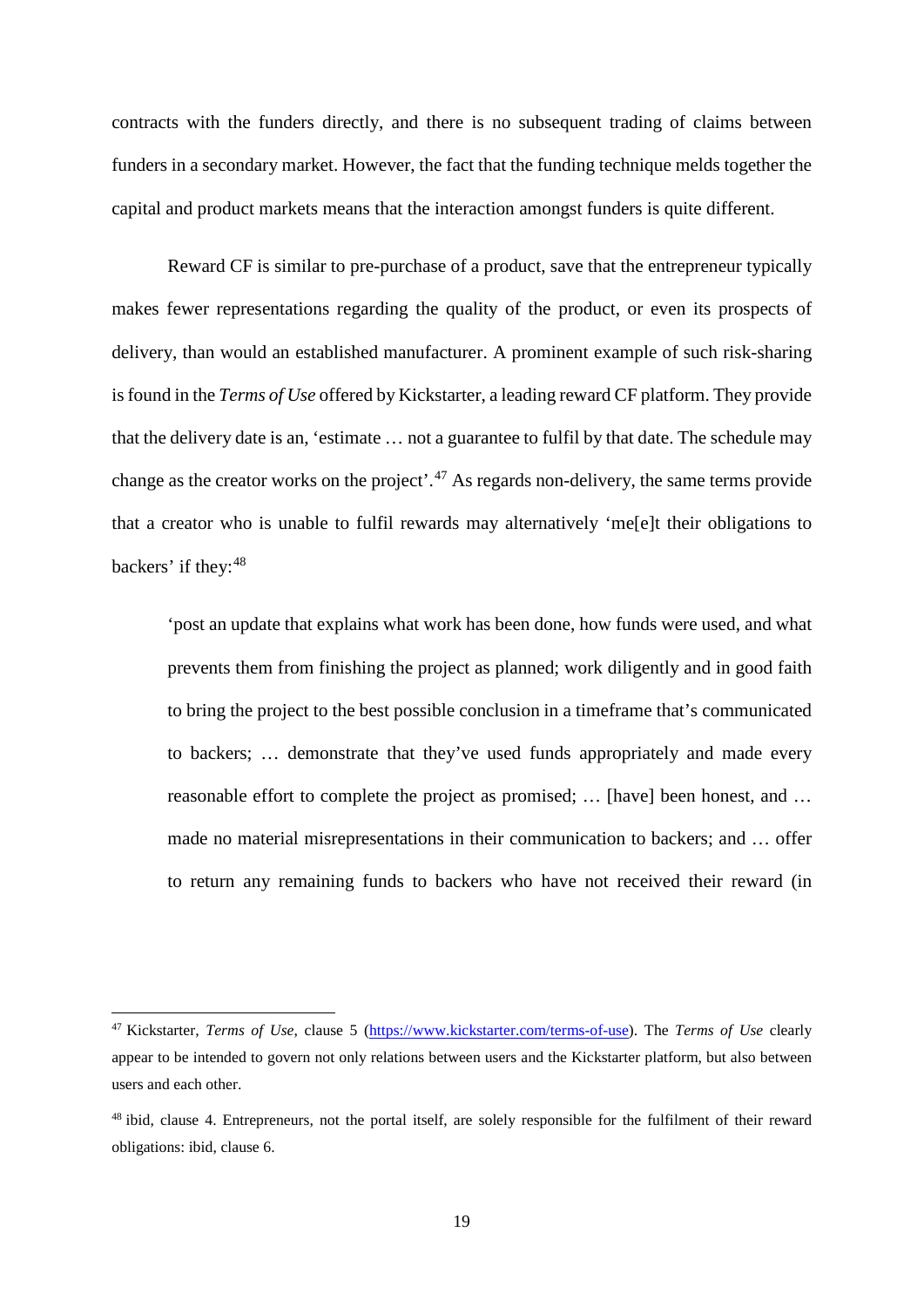<span id="page-19-3"></span>proportion to the amounts pledged), or else explain how those funds will be used to complete the project in some alternate form'.

This clearly establishes a different risk allocation from that normally found in a contract for the sale of goods, and one that is specific to the circumstances of experimental development of a product on behalf of a group of enthusiasts. This risk-sharing is accepted by the funders because of the innovative nature of the product.<sup>[49](#page-19-0)</sup> Funders are people who have a strong preference for the product offered and, because it is innovative, are unable to satisfy that preference elsewhere. For the funders, their preference for the product is so strong that it is worth paying even for a less-than-certain prospect of getting it.

Of course, such risk-sharing leaves funders exposed to agency costs, but these are mitigated by the introduction of a requirement of good faith in performance by the founder, along with an obligation to demonstrate why any outcome has resulted other than delivery.<sup>[50](#page-19-1)</sup> Such terms echo contractual mechanisms commonly used in agreements between sophisticated parties relating to the joint production of technological innovation.<sup>[51](#page-19-2)</sup> An early study of reward CF suggests that non-delivery is in fact rare for projects using reward CF: less than five per

<span id="page-19-0"></span><sup>&</sup>lt;sup>49</sup> As explained in Kickstarter's FAQ: 'backers must understand that Kickstarter is not a store. When you back a project, you're helping to create something new — not ordering something that already exists. There's a chance something could happen that prevents the creator from being able to finish the project as promised'. (FAQ: 'What is a creator obligated to do once their project is funded?', available at [https://www.kickstarter.com/help/faq/kickstarter+basics?ref=footer\)](https://www.kickstarter.com/help/faq/kickstarter+basics?ref=footer).

<span id="page-19-1"></span><sup>&</sup>lt;sup>50</sup> Text to n [48.](#page-18-2) Similarly, the terms of use of another leading reward CF platform, Indiegogo, appear to create mutual obligations of good faith regarding resolution of non-delivery: 'If a Campaign Owner is unable to perform on any promise and/or commitment to Contributors, the Campaign Owner will work with the Contributors to reach a mutually satisfactory resolution, which may include refunding Contributions' (Indiegogo Inc, *Terms of Use*, available at [https://www.indiegogo.com/about/terms\)](https://www.indiegogo.com/about/terms).

<span id="page-19-2"></span><sup>51</sup> See eg R.J. Gilson, C.F. Sabel and R.E. Scott, 'Braiding: The Interaction of Formal and Informal Contracting in Theory, Practice and Doctrine' (2010) 110 Colum L Rev 1377, 1424-1431.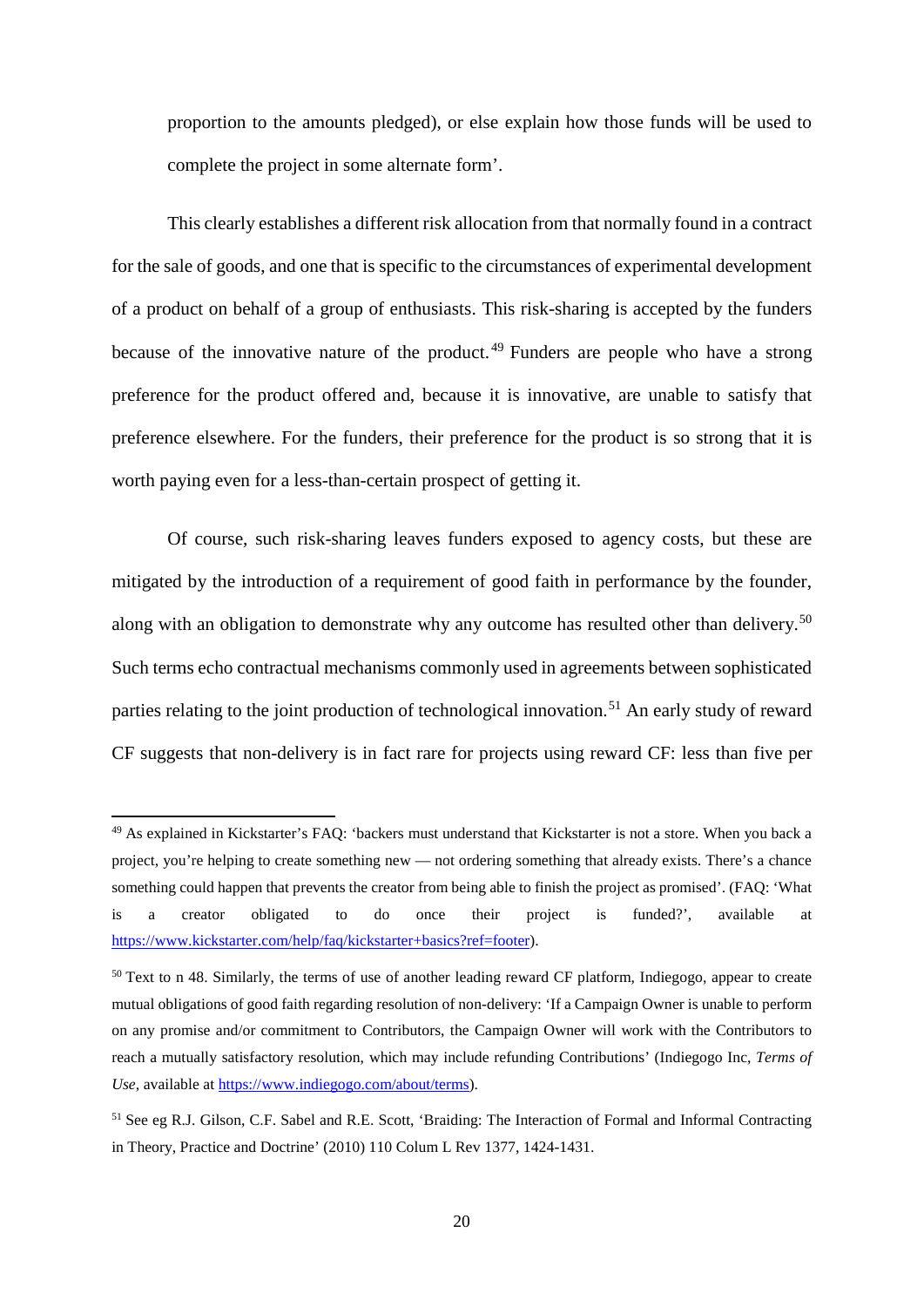cent of founders failed to deliver, although over 75 per cent delivered the product later than indicated in their pitch. [52](#page-20-0)

The key distinction between reward and equity CF is the nature of the funder's material payoff.[53](#page-20-1) With equity CF, the value of the payoff equals the return on the investment, which depends, *inter alia*, on whether shares were priced fairly, [54](#page-20-2) how successful the business is in general, and how loyal the founders are towards the CF investors, that is, on a number of factors that a typical retail investor is unlikely to be able to assess. In contrast, the payoff in reward CF is a unit of the product. The value of this depends on the strength of the funder's preference for the product. This is something known only to the funder, and in respect of which the funder is expert. Where preferences differ among people, the possibility of herding is greatly reduced.<sup>[55](#page-20-3)</sup> This is because the inference that can be drawn from earlier funders' support depends on *these funders'* preferences regarding the product, which will not generalise in the same way as expectations of financial returns.

Moreover, a decision to fund *reveals* previously private information about the funder's preference for the product. By making the funding call conditional on a sufficient amount of finance being raised, the entrepreneur can use a reward CF round as a way of determining

 $52$  Mollick, n [46](#page-17-1) above, 11-12.

<sup>53</sup> On funders' intrinsic motivations to engage in CF see text to nn [31](#page-11-3)[-33.](#page-11-4)

<span id="page-20-2"></span><span id="page-20-1"></span><span id="page-20-0"></span><sup>&</sup>lt;sup>54</sup> Problems with pricing are compounded if, as seems plausible, retail investors are liable to conflate their expectations about the success of the firm's product with the likely success of the investment. <sup>55</sup> See eg S. Bikhchandani, D. Hirshleifer, and I. Welch, 'Learning from the Behavior of Others: Conformity, Fads, and Informational Cascades' (1998) 12 J Ec Persp 151, 161.

<span id="page-20-3"></span><sup>55</sup> See eg S. Bikhchandani, D. Hirshleifer, and I. Welch, 'Learning from the Behavior of Others: Conformity, Fads, and Informational Cascades' (1998) 12 J Ec Persp 151, 161.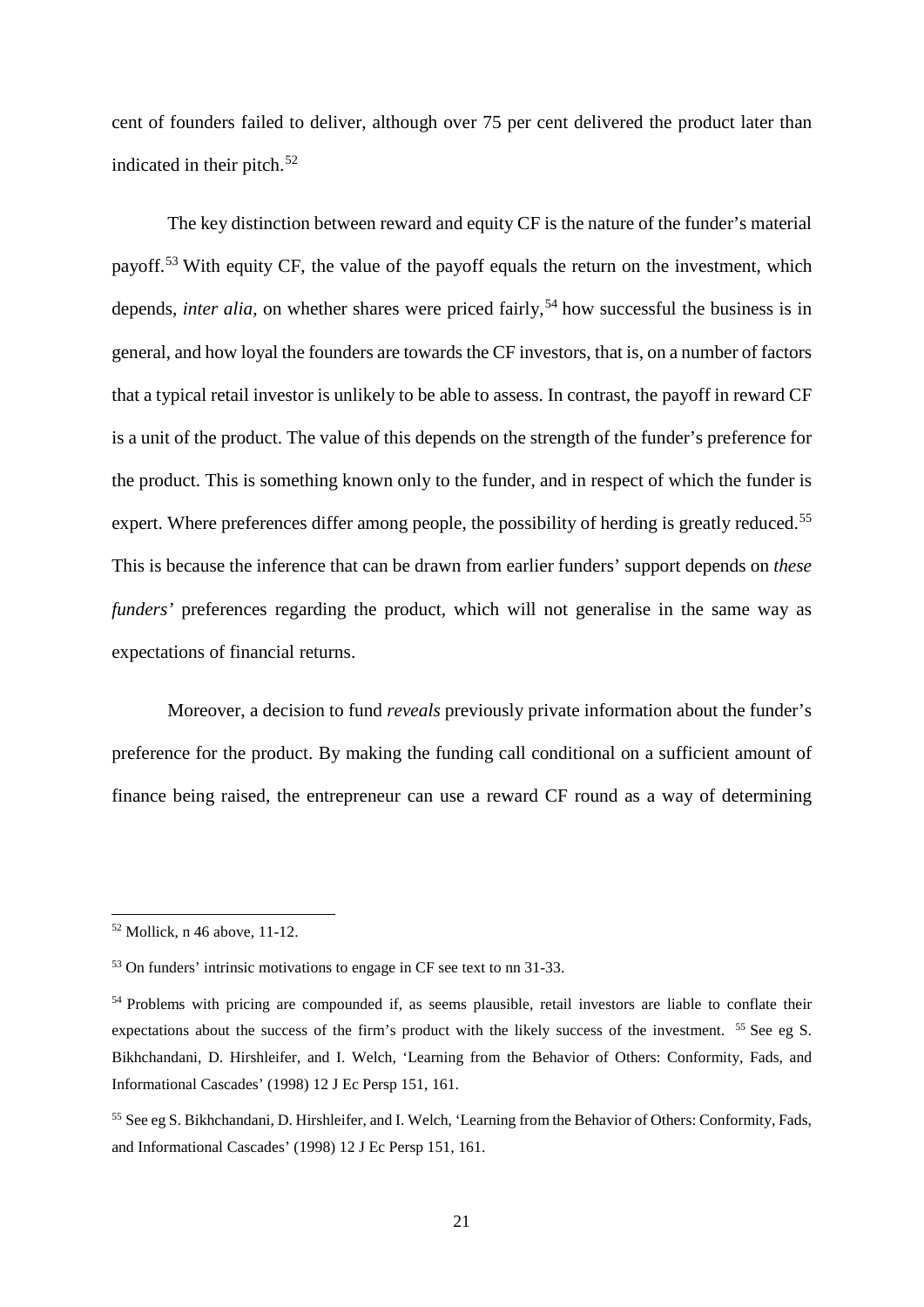<span id="page-21-3"></span>whether or not there is sufficient demand for the product.<sup>[56](#page-21-0)</sup> Thus the entrepreneur gets a 'forward' picture of the putative product market *and* raises funding at the same time.

Of course, a decision to fund reflects not only the funder's preference for the product, but also their assessment of the likelihood that it will be delivered. In fact, the decision to fund itself increases the chances of the product reaching the market, which has informational value for later backers.

To conclude, the synergy between product and capital markets that reward CF entails makes it a much more informative funding technique than equity CF. It also makes it much more difficult to conclude that funders are getting a poor return: the natural inference from funding is that funders want the product so much they are prepared to take the risk of nondelivery.

#### **A Regulating crowdfunding in the UK and US**

**.** 

Having described the features of the two types of CF contract for start-up firms, we now consider how they are regulated. In so doing, we focus on the UK and the US. The UK's regulation of equity CF is of relevance not just for the domestic market, but potentially also as a model for other jurisdictions. Much of the content of UK securities law is derived from EU legislation,<sup>[57](#page-21-1)</sup> and more than half of all the equity CF platforms operating in the EU are based in the UK.<sup>[58](#page-21-2)</sup> In turn, the US, home to the world's largest venture capital investment community

<span id="page-21-0"></span><sup>56</sup> See A. Agrawal, C. Catalini and A. Goldfarb, 'Some Simple Economics of Crowdfunding' (2014) 14 *Innovation Policy and the Economy* 63, 68.

<span id="page-21-1"></span><sup>&</sup>lt;sup>57</sup> While the UK's membership of the EU is now foreshortened, most of the relevant EU law rules have been enacted as part of UK domestic law, or look likely to be so enacted as part of the process of exiting. We therefore expect them to remain relevant for at least the foreseeable future.

<span id="page-21-2"></span><sup>58</sup> ESMA, *Investment-Based Crowdfunding: Insights from Regulators in the EU,* ESMA/2015/856 Ann 1 (2015), 2.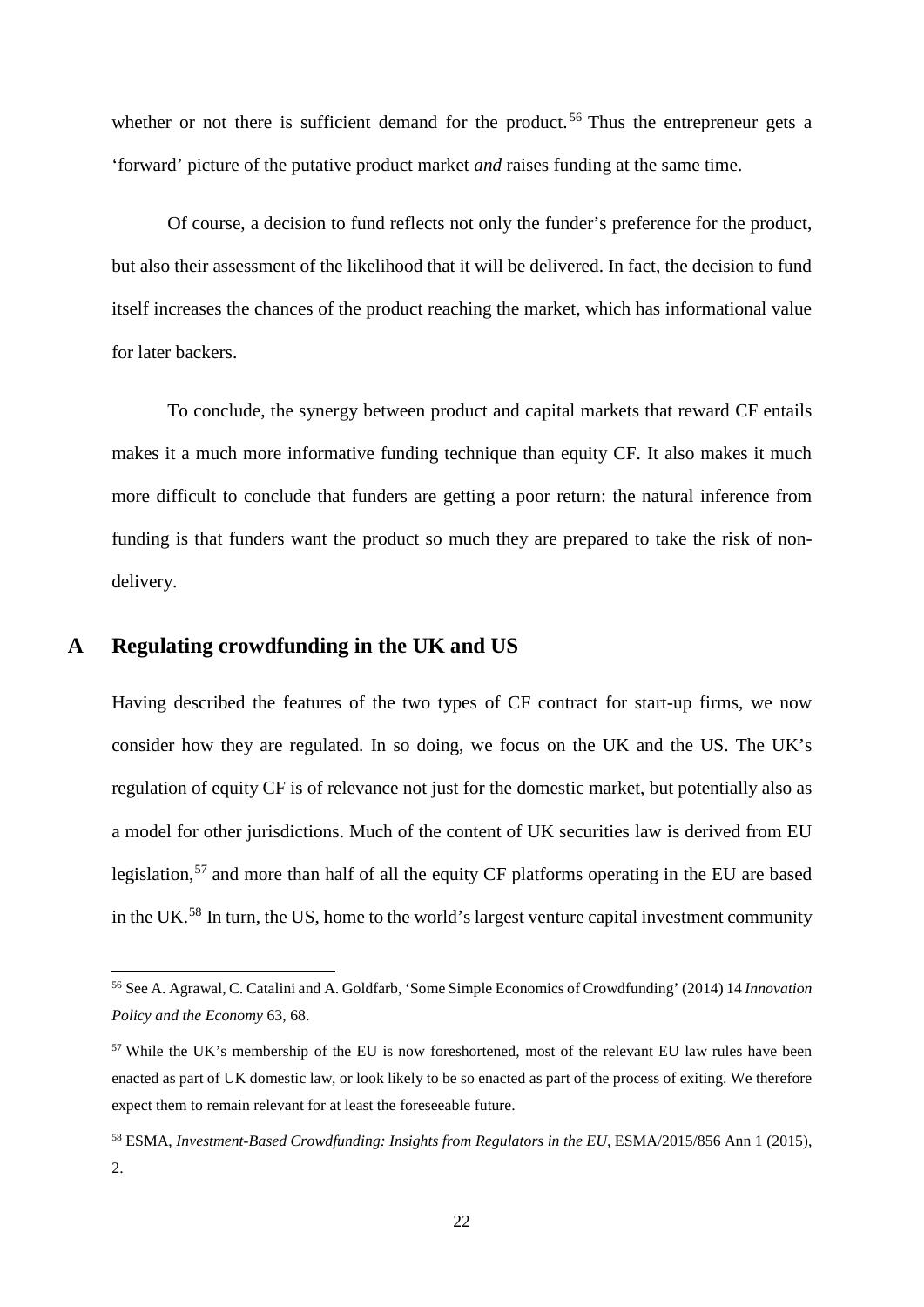and capital markets, has long been acknowledged to be a leader in the provision of finance for innovation.

These two countries have taken very different approaches to the regulation of CF. The UK, making use of an exemption to EU securities laws permitting a 'small offering exemption', imposes no detailed disclosure obligations on equity CF. On the other hand, the US applies burdensome disclosure regulations to equity CF—albeit watered down for small firms—as it does to all issues of securities to the public. Yet when we turn to reward CF, a battery of consumer protection laws—mainly derived from the EU *acquis*—are applicable in the UK, whereas there is no equivalent in the US.

## B Equity CF

The UK has implemented in full an optional exemption under the EU's Prospectus Directive for securities offerings amounting to less than  $\epsilon$  million by a single firm in a 12-month period.<sup>[59](#page-22-0)</sup> This facilitates CF offerings by exempting relevant issuers from the obligation to prepare a prospectus—a very significant saving in compliance costs.<sup>[60](#page-22-1)</sup>

<span id="page-22-3"></span>Nevertheless, portals offering equity CF in the UK must be authorised by the FCA, because they carry out financial promotions and arrange deals in investments. [61](#page-22-2) This requirement is grounded in EU law: under the Markets in Financial Instruments Directive ('MiFID'), all firms engaged in the business of receiving and transmitting orders relating to

<span id="page-22-0"></span><sup>59</sup> Financial Services and Markets Act 2000 ('FSMA'), s 85(5)(a), Sch 11A, para 9; Prospectus Directive 2003/71/EC [2003] OJ L 345/64 (as amended) (the 'Prospectus Directive'), Art 1(2)(h). The exemption is permissive, thus granting member states discretion to regulate smaller offerings.

<span id="page-22-1"></span><sup>&</sup>lt;sup>60</sup> See, text to [n 19](#page-7-4) above.

<span id="page-22-2"></span><sup>61</sup> FSMA ss 19, 21; Financial Services and Markets Act 2000 (Regulated Activities) Order 2001, SI 2001/554, Art 25.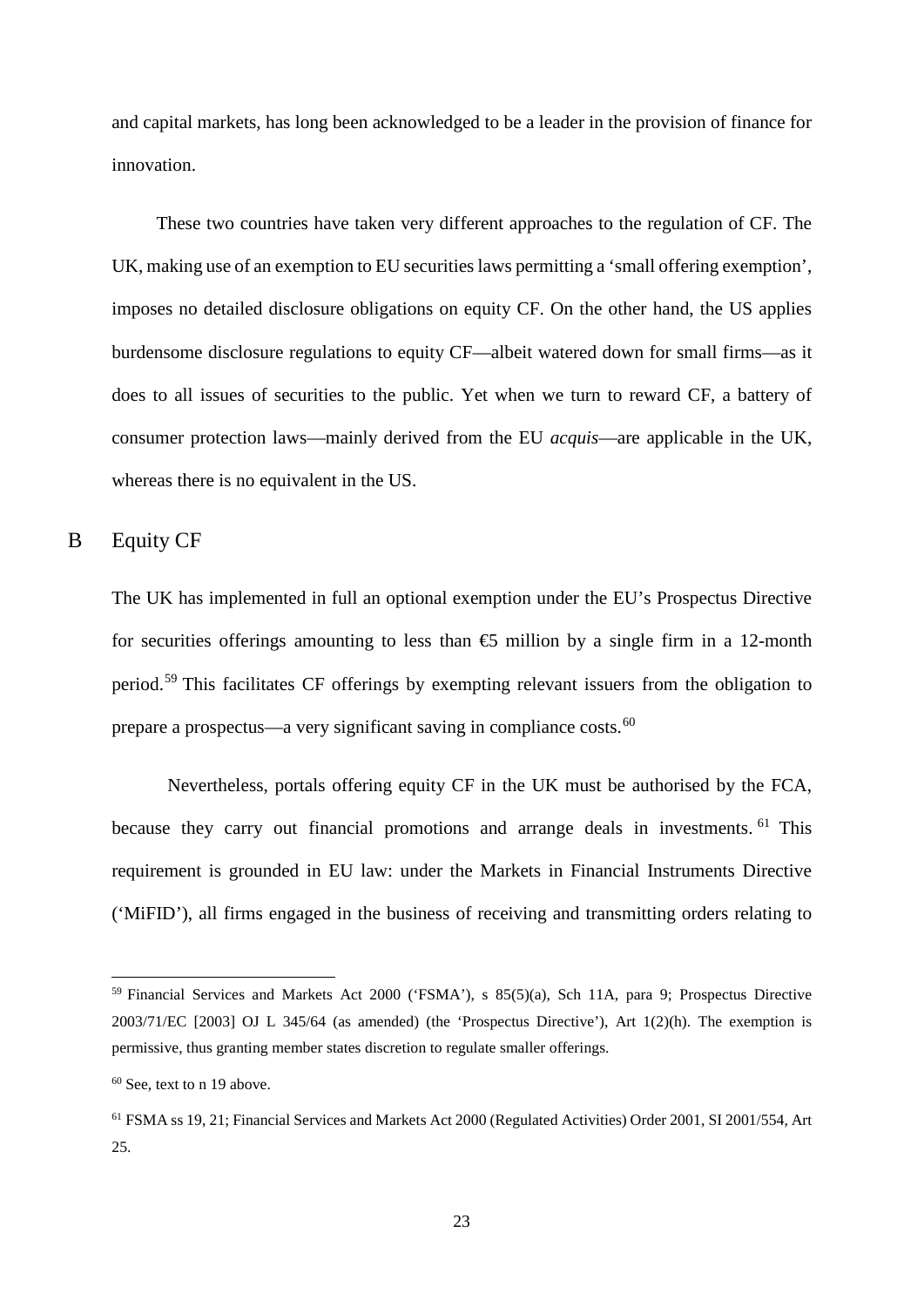<span id="page-23-0"></span>financial instruments must be authorised by the national competent authority,  $62$  and equity CF offerings, provided they are in principle transferable, fall within the definition of 'financial instruments'.[63](#page-23-2)

The FCA introduced specific investor protection rules for equity CF platforms in 2014, regularising what had until then been an *ad hoc* approach to authorisation.<sup>64</sup> Pursuant to the MiFID regime, these rules subject authorised CF platforms to conduct of business obligations. There is a general obligation to ensure that financial promotions offered on the platform, which of course include founders' pitches, are 'fair, clear and not misleading', [65](#page-23-4) and a requirement that the platform (or the investor's financial adviser) assess whether CF securities are appropriate for an investor client, by determining whether the investor has the 'necessary knowledge and experience to understand the risks involved'.<sup>[66](#page-23-5)</sup> In practice, this is met by requiring investors to answer a simple automated test about the characteristics of equity CF investments, for which guidance is provided.

<span id="page-23-1"></span><sup>62</sup> Markets in Financial Instruments Directive ('MiFID') 2004/39/EC [2004] OJ L145/1, Art 5(1) (requirement for authorisation), Art 4(1)(2) and Annex I, Section A ('investment services and activities'). From 1 January 2018, Markets in Financial Instruments Directive (recast) ('MiFID II') 2014/65/EU [2014] OJ L 173/349, Arts 5(1), 4(1)(2) and Annex I, Section A. See also ESMA, 'Opinion: Investment-based Crowdfunding', ESMA/2014/1378, 18 December 2014, 13-15.

<span id="page-23-2"></span><sup>63</sup> MiFID, Annex I, Section C ('financial instruments' includes 'transferable securities', in turn defined in Art 4(1)(18)); see similarly MiFID II, Annex I Section C and Art 4(1)(44). While in some member states, CF platforms have avoided this obligation by marketing only non-transferable securities (see ESMA, n [62](#page-23-0) above, 14), the UK implementation as 'financial promotions' (n [61](#page-22-3) above) also encompasses these.

<span id="page-23-3"></span><sup>64</sup> See FCA, *The FCA's Regulatory Approach*, n [7](#page-2-5) above.

<span id="page-23-4"></span><sup>65</sup> FCA, *Conduct of Business Sourcebook* ('COBS') 4.2.1R. This implements MiFID, Art 19(2) (MiFID II, Art  $24(3)$ ).

<span id="page-23-5"></span><sup>66</sup> COBS 4.7.7(3), 4.7.8(2), 10.2. The 'appropriateness' obligation implements MiFID, Art 19(5) (MiFID II, Art  $25(3)$ ).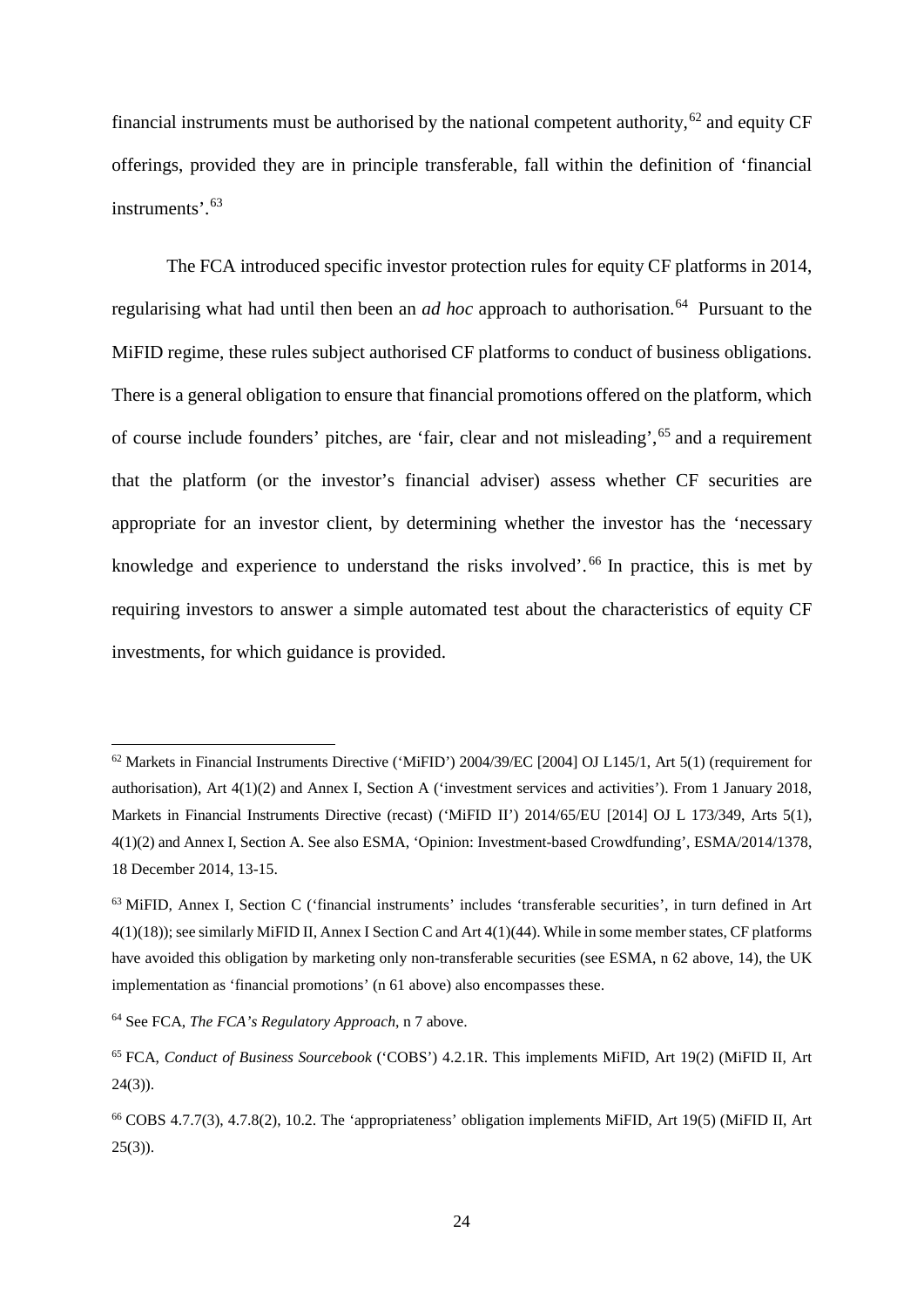In addition, the FCA introduced restrictions on the extent to which individuals may invest in equity CF. Equity CF securities may only be offered to sophisticated investors or to retail investors who certify that they have not invested, and will not invest, more than 10 per cent of their net assets in non-readily realisable securities.<sup>[67](#page-24-0)</sup>

<span id="page-24-5"></span>The starting point for equity CF in the US was, in contrast to the UK, a securities law regime that until recently had no exemption for small offers. Title II of the JOBS Act of 2012 removed obstacles to the setup of equity CF platforms, but limited access to accredited investors (high net worth individuals).<sup>68</sup> Then, under Title III of the JOBS Act,<sup>[69](#page-24-2)</sup> Congress inaugurated a 'small offering' regime for firms raising no more than \$1 million over a 12 month period,  $70$  and directed the SEC to pass associated rules. The SEC did not adopt its final 'Regulation Crowdfunding' ('Regulation CF') until October 2015, which came into force in May 2016.<sup>71</sup>

In some respects, the conditions for issuing under Regulation CF echo the regulatory treatment of equity CF in the UK. In particular, equity CF transactions must be conducted through an intermediary registered with the SEC, as either a broker or a new type of regulated entity called a 'funding portal', which must take steps to ensure investors understand the risks

<span id="page-24-0"></span><sup>67</sup> COBS 4.7.7(2), 4.7.9-4.7.10.

<span id="page-24-1"></span><sup>68</sup> Individuals are 'accredited investors' if they have net worth (excluding their home) exceeding \$1m, or annual income exceeding \$200,000 (or \$300,000 jointly with their spouse): SEC Regulation D, Rule 501 (17 CFR § 230.501). Such persons are presumed to be able to afford access to financial advice.

<span id="page-24-2"></span><sup>69</sup> Jumpstart Our Business Startups Act, Pub L. No. 112–106, 126 Stat. 306 (2012) (the 'JOBS Act'). Title III of the JOBS Act may also be cited as the 'Capital Raising Online While Deterring Fraud and Unethical Non-Disclosure Act of 2012' or the 'CROWDFUND Act'.

<span id="page-24-3"></span><sup>&</sup>lt;sup>70</sup> Securities Act of 1933 § 4(a)(6).

<span id="page-24-4"></span><sup>71</sup> See n [8](#page-2-6) above.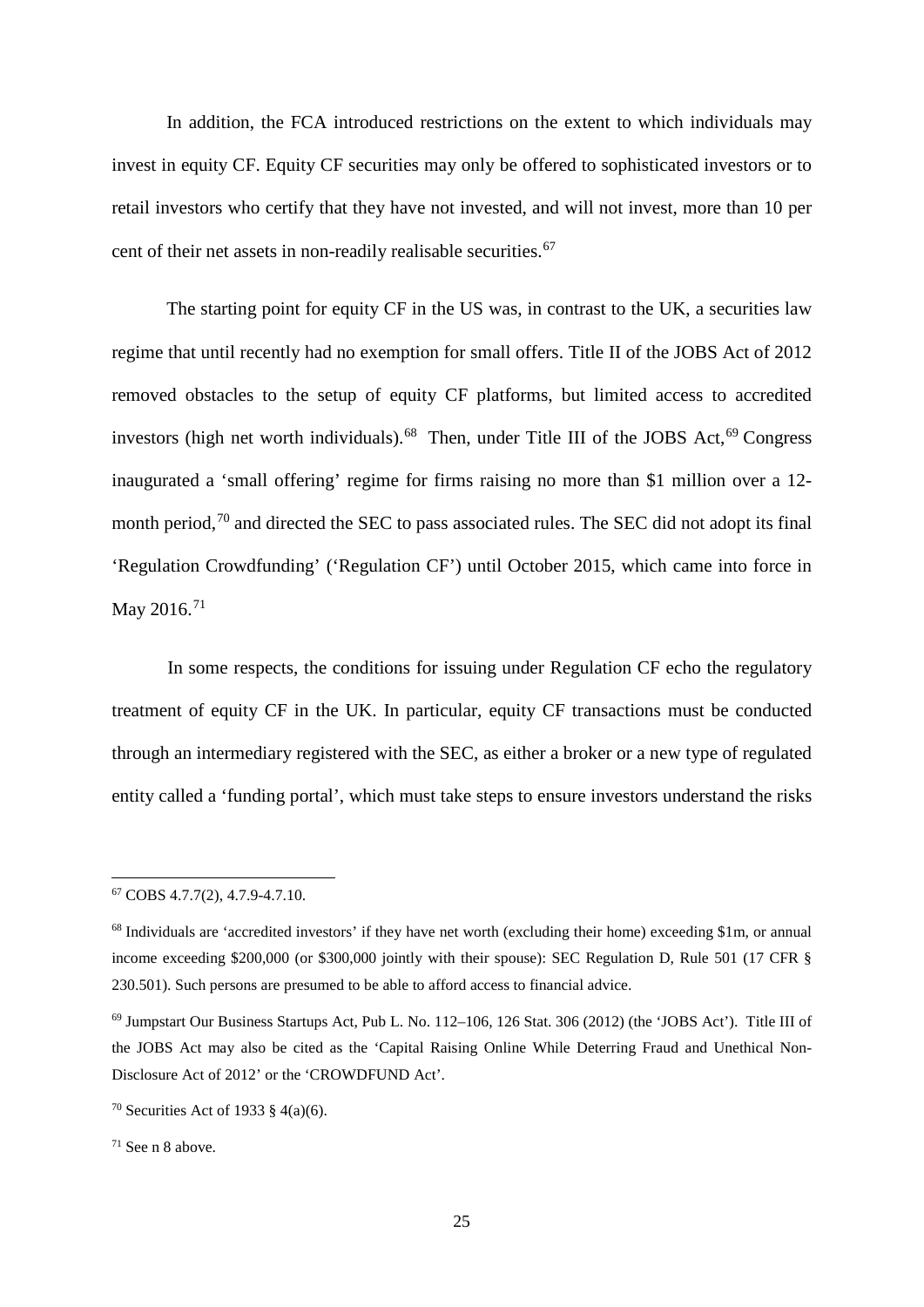involved.[72](#page-25-0) Intermediaries must have a reasonable basis for believing that issuers on their platform are in compliance with relevant regulations, and must deny access to issuers they believe may present potential for fraud.<sup>[73](#page-25-1)</sup> To avoid conflicts of interest, an intermediary's directors, officers and partners are prohibited from taking any financial interest in issuers using its services.[74](#page-25-2)

There are also quantitative restrictions on the exposure of retail investors, although in contrast to the UK rules—these restrict the amount that may be invested *per issuer*, [75](#page-25-3) as opposed to in the asset class as a whole. In order to prevent evasion of the foregoing restrictions, securities issued in a CF transaction may not be transferred by a purchaser within a year, although they are freely transferable thereafter.<sup>[76](#page-25-4)</sup>

Where US regulatory environment for equity CF differs most significantly from the UK is as regards mandatory disclosure. US equity CF issuers must file an extensive list of disclosures with the SEC, and also make them available to potential investors via the CF platform.[77](#page-25-5) They must also provide a complete set of financial statements, prepared under US

<span id="page-25-0"></span><sup>&</sup>lt;sup>72</sup> Securities Act of 1933 §§ 4(a)(6)(C), 4A(a). As of the time of writing, 27 funding portals had registered with the SEC. See [https://www.finra.org/about/funding-portals-we-regulate.](https://www.finra.org/about/funding-portals-we-regulate)

<span id="page-25-1"></span><sup>&</sup>lt;sup>73</sup> Securities Act of 1933 § 4A(a)(5). The intermediary is entitled to rely on representations from the issuer, absent knowledge or indications to the contrary.

<span id="page-25-2"></span> $74$  ibid § 4A(a)(11).

<span id="page-25-3"></span><sup>&</sup>lt;sup>75</sup> ibid § 4(a)(6)(B). For an investor whose annual income and net worth are both below \$100,000, the maximum that may be invested in a single issuer is \$2,000 or 5 per cent of annual income or net worth, whichever is greater. If either the investor's annual income or net worth exceeds \$100,000, a limit of 10 per cent of annual income or net worth, whichever is greater, but not to exceed \$100,000, applies.

<span id="page-25-4"></span><sup>&</sup>lt;sup>76</sup> ibid § 4(a)(3). See also SEC, n [8](#page-2-4) above, 71475. There are exceptions for resales to the issuer or to accredited investors.

<span id="page-25-5"></span><sup>&</sup>lt;sup>77</sup> Securities Act of 1933 § 4A(b)(1)(A)-(H). These include information on directors, officers and principal shareholders; the issuer's business and business plan; the purpose and use of proceeds of the offering; the price of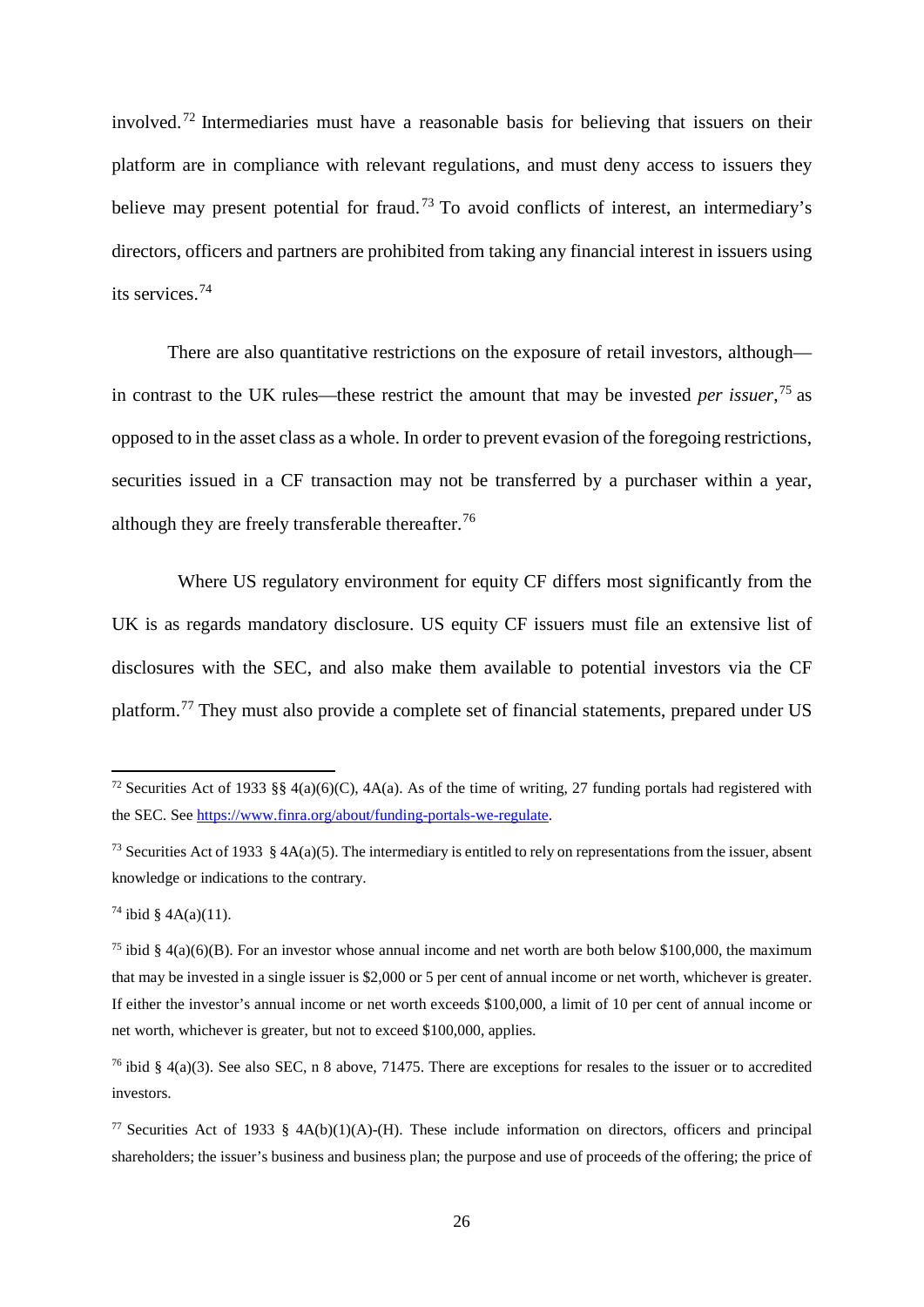GAAP, for the previous two years or the period since formation, whichever is shorter, and provide a narrative discussion of its historical results, liquidity and capital resources.  $^{78}$  $^{78}$  $^{78}$  The degree of required external scrutiny of the financial statements increases with the size of the offering: the smallest issues (up to \$100,000) need only be certified by the issuer's CEO, whereas larger issues (above \$500,000) must be fully audited.<sup>[79](#page-26-1)</sup> Having completed an equity  $CF$  issue, there is then an ongoing obligation to file annual reports with the SEC. $80$ 

Crowdfunding investors may bring actions against issuers for material misstatements or omissions in the offering documents.<sup>[81](#page-26-3)</sup> Depending on the circumstances, CF intermediaries may also be treated as 'issuers' for the purposes of liability.<sup>[82](#page-26-4)</sup> Intermediaries consequently conduct due diligence on potential issuers before deciding whether to allow them to list their securities for sale on their platform.

The SEC's own estimates of compliance costs suggest that Regulation CF may not be appealing for issuers seeking to raise smaller amounts. The agency estimated that the fixed costs for required filings would be \$6,460 and that intermediaries would charge between five and 15 per cent of the amount raised: for a \$100,000 offering, such costs and fees may be as

the securities or the method of its determination; the target offering amount and the deadline to reach it; the ownership and capital structure of the issuer; and any risk factors related to the offering. SEC rules additionally mandate disclosure of fees paid by the issuer to the intermediary; material risk factors affecting the issuer's business; the material terms of its debt; and certain related-party transactions (ibid  $\S$  4A(b)(1)(I), 17 CFR  $\S$ 227.201).

<span id="page-26-0"></span><sup>&</sup>lt;sup>78</sup> Securities Act of 1933 §  $4A(b)(1)(D)$ .

<span id="page-26-1"></span> $79$  ibid. Issues of between \$100,000 to \$500,000 must be reviewed by an independent public accountant.

<span id="page-26-2"></span> $80$  ibid § 4A(b)(4).

<span id="page-26-3"></span> $81$  ibid  $§$  4A(c).

<span id="page-26-4"></span><sup>&</sup>lt;sup>82</sup> The SEC has pointedly declined to exclude CF intermediaries from the definition of 'issuers': see SEC, n [8](#page-2-4) above, 71477-71479.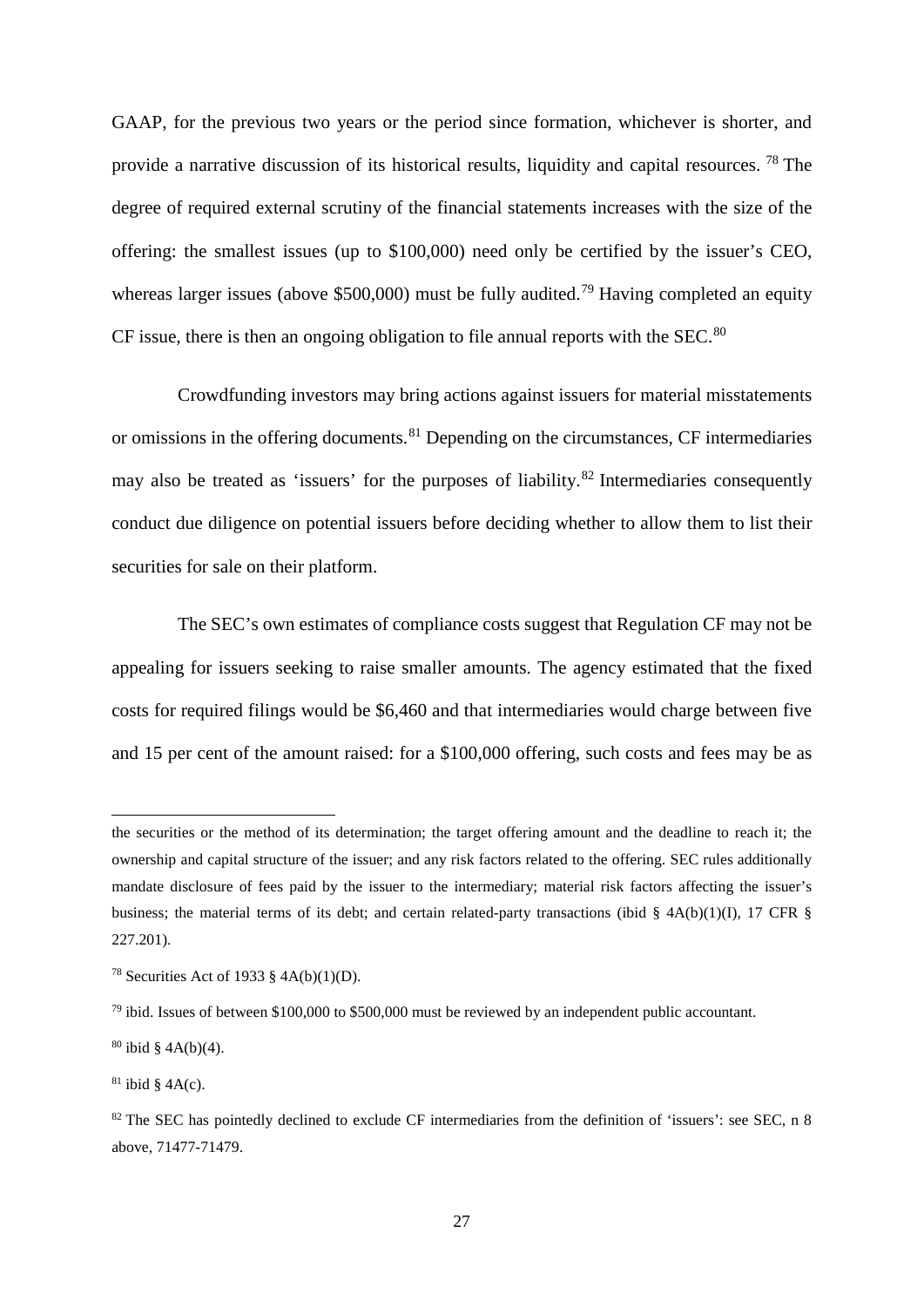high as 21.5 per cent of the capital raised.<sup>[83](#page-27-0)</sup> This contrasts unfavourably with the costs of an equity CF offer in the UK or a reward CF offer in the US, where platform and payment service provider fees are in the region of eight to ten per cent of the funds raised.<sup>[84](#page-27-1)</sup> These additional costs will make US equity CF offerings less attractive to founders.<sup>[85](#page-27-2)</sup> A total of \$12.5 million is estimated to have been raised under Regulation CF in the first six months of its operation.<sup>[86](#page-27-3)</sup> This looks very modest when it is borne in mind that approximately \$600 million was raised in US reward CF in the corresponding period of the previous year.  $87$ 

To summarise, the US imposes a much more onerous regulatory regime for equity CF than does the UK. Raising equity CF from retail investors was not permitted at all in the US until May 2016. Going forwards, the contrast between the regulation of equity CF in the UK and US turns on the application of mandatory disclosure. The more onerous US rules have inhibited the development of the equity CF market, and appear to make equity CF issues more

<span id="page-27-0"></span><sup>83</sup> See SEC, 'Proposed Rules: Crowdfunding' (2013) 78 *Federal Register* 66436, 66521.

<span id="page-27-1"></span><sup>&</sup>lt;sup>84</sup> See eg Crowdcube, 'Crowdcube Fees', available at https://www.crowdcube.com/pg/crowdcubefees-34: Kickstarter, 'FAQ: What are the fees?', available at [https://www.kickstarter.com/help/faq/kickstarter+basics?ref=footer.](https://www.kickstarter.com/help/faq/kickstarter+basics?ref=footer)

<span id="page-27-2"></span><sup>&</sup>lt;sup>85</sup> For example, in the case described in the text, the equity actually contributed to the issuer's operations would only be \$78,540 and it would need to increase in value by \$21,460 (27.3 per cent) before it would even reach investors' break-even valuation of \$100,000. Because fees are a fixed cost, they consume a smaller fraction of larger offerings: for a \$1 million offering, anticipated costs would be between 8.5-18.5 per cent of the offering.

<span id="page-27-3"></span><sup>86</sup> A. Wan, 'A Comparison of Reg CF and Reg A-Plus', Law360.com, 14 March 2017 [\(https://www.law360.com/articles/901763/a-comparison-of-reg-cf-and-reg-a-plus\)](https://www.law360.com/articles/901763/a-comparison-of-reg-cf-and-reg-a-plus).

<span id="page-27-4"></span><sup>&</sup>lt;sup>87</sup> Globally \$2,055m was raised by way of reward CF during 2015, or \$514m per quarter (Table 1 above). The US accounts for around 60 per cent of global CF activity (Massolution, [n 24](#page-9-3) above, 58).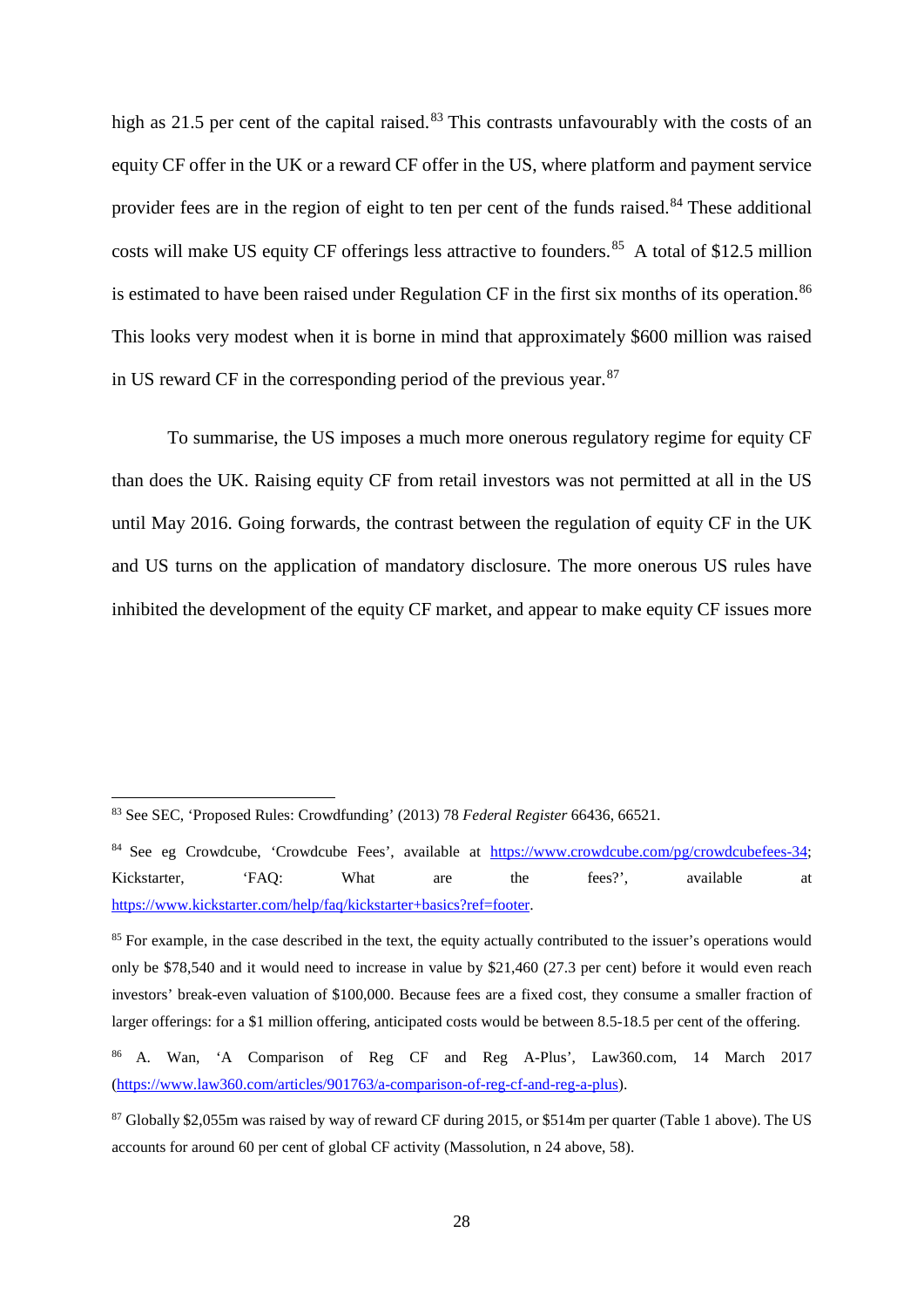costly in that country going forwards.<sup>[88](#page-28-0)</sup> However—as we shall see—when we turn to reward CF, this jurisdictional pattern of regulatory intensity and market success is reversed.

#### B Reward CF

**.** 

Reward CF contracts are (conditional) undertakings to transfer title to future goods, or to provide future services.<sup>[89](#page-28-1)</sup> Although the funder bears part of the risk of business failure, these contracts are neither designed to be cash-settled nor involve the funder receiving a return that varies with the profitability of the business. Consequently they are not classified as 'financial instruments' or 'securities'. [90](#page-28-2) As a result, reward CF is not regulated as a public offer by the FCA in the UK or as a securities offering by the SEC in the US.<sup>[91](#page-28-3)</sup> Rather, offerings of this type are subject to general contract law and consumer protection obligations, because entrepreneurs raising funds are doing so in the course of their business, whereas reward backers are typically acting as individuals outside the course of their business.

Contract law is a matter for state law in the US, although all states have adopted the Uniform Commercial Code, which governs sales contracts. This provides standard remedies

<span id="page-28-0"></span><sup>&</sup>lt;sup>88</sup> The extent to which such higher regulatory costs impact the level of equity CF raised is of course also a function of other factors affecting demand for funding, including stronger markets for venture capital and angel investment.

<span id="page-28-1"></span><sup>&</sup>lt;sup>89</sup> See eg UK platform Crowdfunder,<http://www.crowdfunder.co.uk/rewards-page> (distinguishing reward from donative CF: 'pre-sell your product … [e]veryone wants something for their money').

<span id="page-28-2"></span><sup>90</sup> For the EU, see MiFID, Art 4(1)(17) and Annex I, Part C (defining 'financial instruments') (see similarly MiFID II, Art  $4(1)(15)$  and Annex I, Part C); for the US, see Securities Act of 1933 § 2(a)(1) (defining 'security') and *United Housing Foundation, Inc v Forman* 421 US 837 (1975), 852-53 ('[W]hen a purchaser is motivated by a desire to use or consume the item purchased … the securities laws do not apply').

<span id="page-28-3"></span><sup>91</sup> FCA, *Call for Input,* n [7](#page-2-5) above, 6 n 2.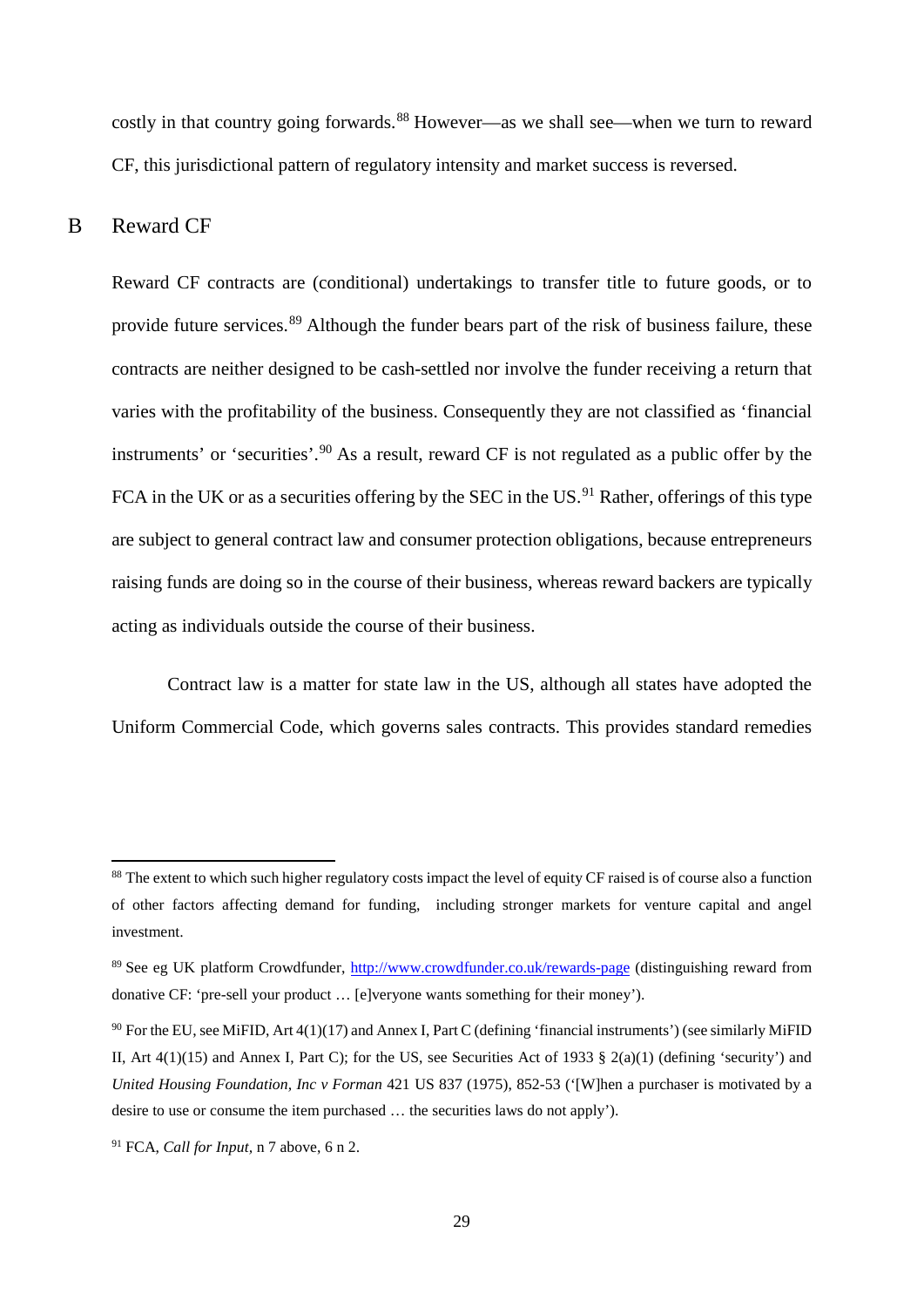for late delivery and delivery of goods not matching their description or fitness for purpose.  $92$ However, parties may waive such protections by express contractual provision.<sup>[93](#page-29-1)</sup>

States typically also have consumer protection laws, albeit rather narrower in their scope and less coherent in their organisation than the regime established in the EU. For example, New York, which is the governing law for Kickstarter's *Terms of Use*,<sup>[94](#page-29-2)</sup> has general provisions requiring agreements governing consumer transactions to be written in 'plain language' and not in very small print,<sup>[95](#page-29-3)</sup> which appear to be readily met by Kickstarter's terms.

Many states also have general provisions prohibiting 'deceptive acts or practices' in consumer transactions.<sup>[96](#page-29-4)</sup> These provisions may be invoked to protect citizens of the state in question who entered into reward CF transactions under the laws of other states. For example, in *State of Washington v Altius Management LLC*, [97](#page-29-5) the Attorney General of Washington State successfully obtained a default judgment under Washington's equivalent general prohibition<sup>[98](#page-29-6)</sup> against a firm and its owner that had failed to deliver rewards (or even communicate) over a period of several years since running a successful funding campaign on Kickstarter. Kickstarter's *Terms of Use* at the time stipulated that founders of commercial projects were

<span id="page-29-0"></span><sup>92</sup> UCC §§ 2-313, 2-314, 2-601.

<span id="page-29-1"></span><sup>93</sup> ibid, §§ 2-303, 2-316, 2-317.

<span id="page-29-2"></span><sup>94</sup> Kickstarter, *Terms of Use*, n [47](#page-18-3) above, clause 17.

<span id="page-29-3"></span><sup>95</sup> NY General Obligations Law § 5-702; NY Civil Practice Law and Rules § 4544.

<span id="page-29-4"></span><sup>96</sup> NY General Business Law § 349.

<span id="page-29-5"></span><sup>97</sup> King County Superior Court, Washington State, 22 July 2015.

<span id="page-29-6"></span><sup>&</sup>lt;sup>98</sup> Revised Code of Washington § 19.86.020 (prohibiting 'unfair or deceptive acts or practices in the conduct of any trade or commerce'). The Attorney General represented Washington State citizens who had backed the defendant's Kickstarter campaign.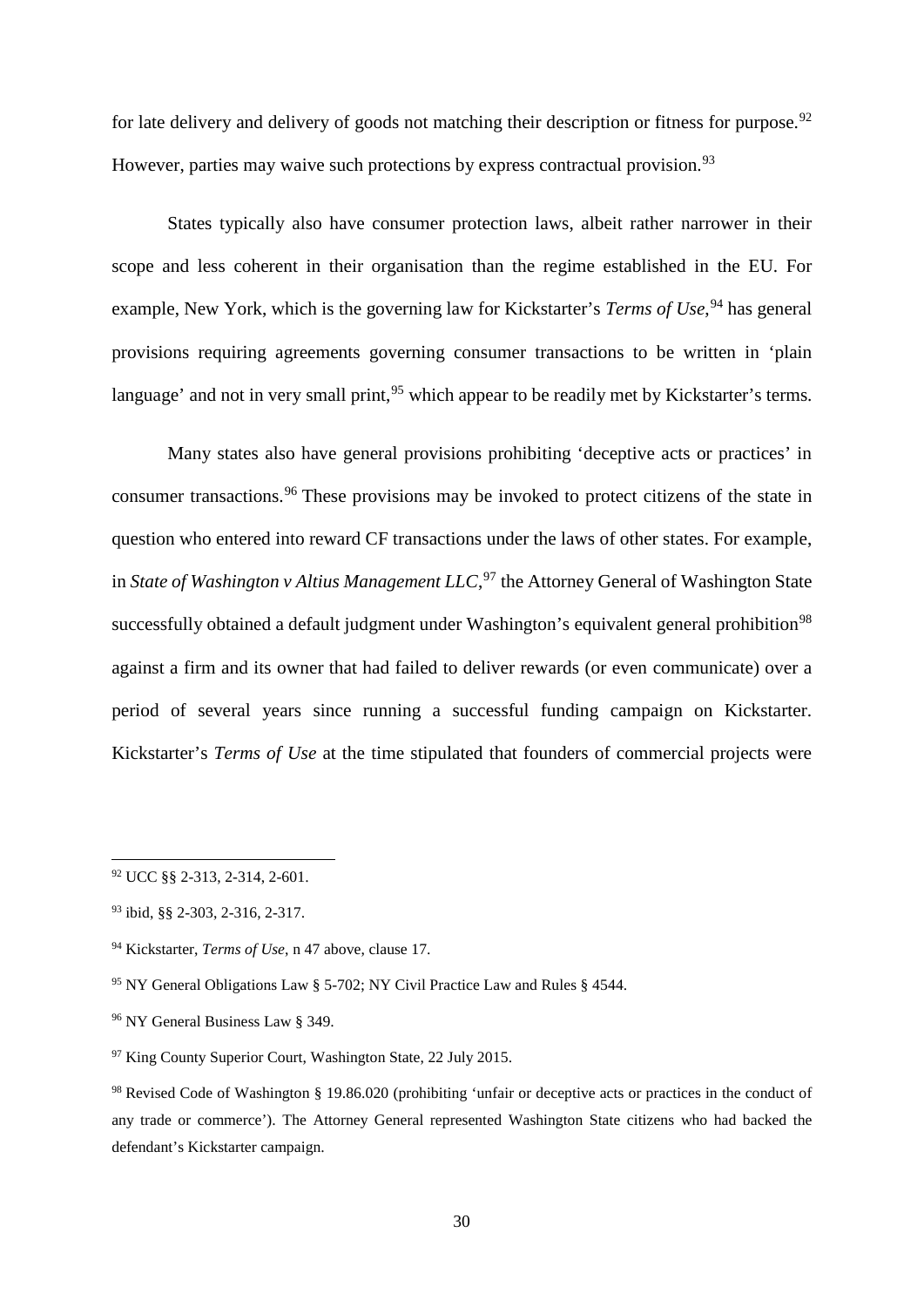required to offer a refund if they were unable to fulfil rewards,<sup>[99](#page-30-0)</sup> and the judge reasoned that failure to do so violated the statute. However, Kickstarter subsequently modified its terms, as discussed above, <sup>[100](#page-30-1)</sup> to make clear that non-delivery would not be a breach provided the founder can account for how the money has been spent in pursuit of the project. The resulting position appears to be that misrepresentation or, *a fortiori*, fraud, may violate such statutes, but that delivery failures, whether explained by reference to technological impossibility or even in the presence of a pattern of timely and open communications with funders and best-effort, but fruitless attempts to deliver on the promises, will not.

Matters are very different in the UK (and indeed the EU more generally), where several mandatory rules of consumer contract law appear to be applicable to reward CF agreements. First, founders offering their products as rewards are likely to find that funders will enjoy nonwaivable rights to a refund after delivery of goods or commencement of a service if they are unhappy with the quality of what they receive. The most extensive such entitlement is the unconditional 'right to cancel' under the Consumer Contracts (Information, Cancellation and Additional Charges) Regulations 2013 (the 'CCRs'),  $^{101}$  $^{101}$  $^{101}$  which implement the EU's Consumer Rights Directive.<sup>[102](#page-30-3)</sup> The CCRs grant consumers purchasing under a distance sales contract an unconditional right to cancel within 14 days of receipt of the goods, whereupon the supplier

<span id="page-30-4"></span><span id="page-30-0"></span><sup>99</sup> Kickstarter, *Terms of Use* October 2012 (applicable to projects launched before 18 October 2014), available at <https://www.kickstarter.com/terms-of-use/oct2012?country=US> ('Project Creators are required to fulfil all rewards of successful fundraising campaigns or refund any Backer whose reward they do not or cannot fulfil').

<span id="page-30-1"></span><sup>100</sup> See, text to nn [47](#page-18-3)[-49](#page-19-3) above.

<span id="page-30-2"></span><sup>101</sup> SI 2013/3134. The CCRs replaced the earlier Consumer Protection (Distance Selling) Regulations 2000, SI 2000/2334.

<span id="page-30-3"></span><sup>102</sup> 2011/83/EC [2011] OJ L304/64. This replaced Directive 97/7/EC on the protection of consumers in respect of distance contracts and directive 85/577/EC to protect consumers in respect of contracts negotiated away from business premises.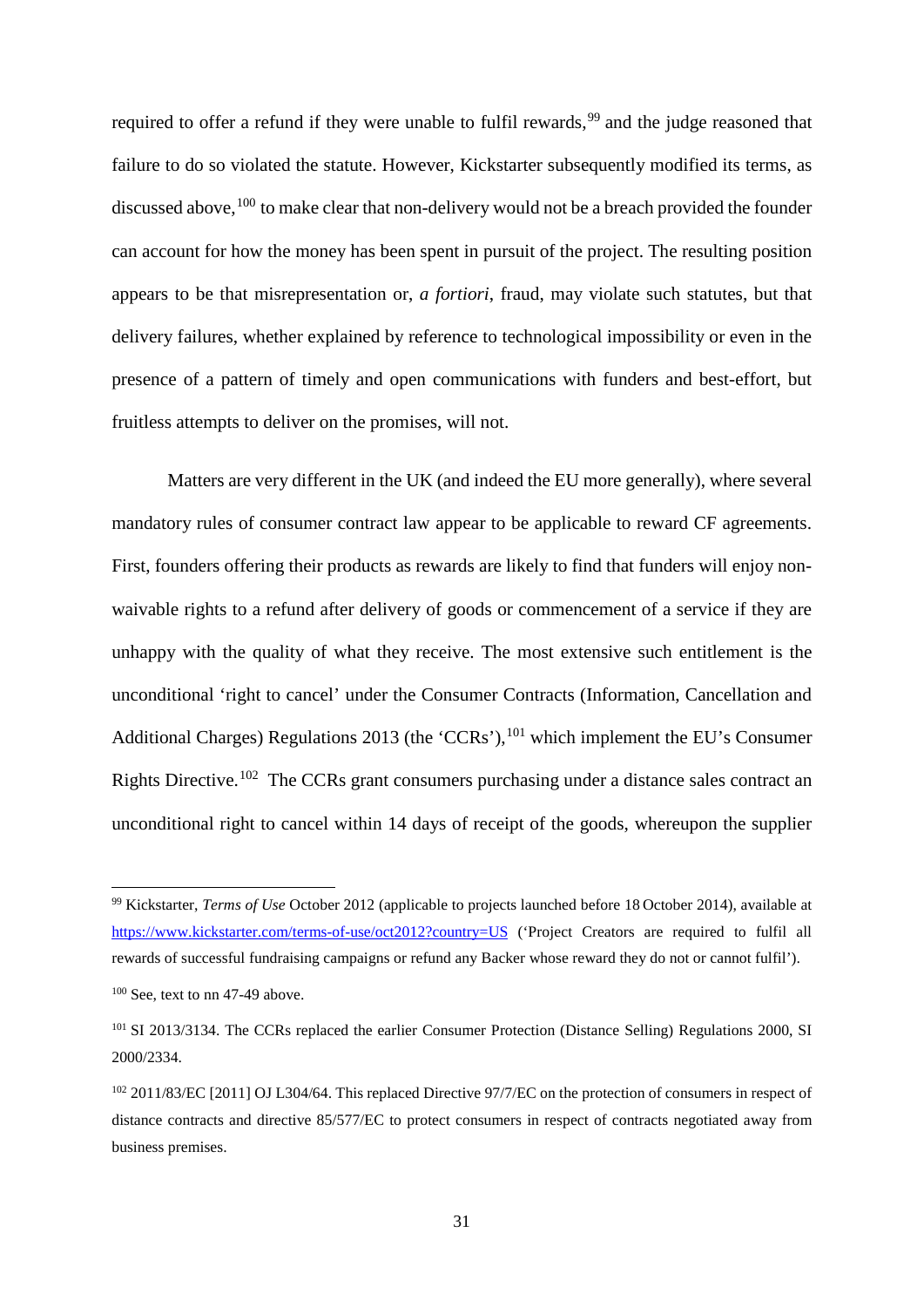must reimburse the amount paid by the consumer.<sup>[103](#page-31-0)</sup> A 'sales contract' is defined as 'a contract under which a trader ... agrees to transfer the ownership of goods to a consumer and the consumer pays or agrees to pay the price', including any contract that has both goods and services as its object', <sup>[104](#page-31-1)</sup> which would seem apt to cover many cases of reward CF. Although financial services contracts, defined as 'services of a banking, credit, insurance, personal pension, investment or payment nature,' are excluded from the CCRs, <sup>[105](#page-31-2)</sup> a typical reward CF arrangement would not fall within the scope of this exclusion.<sup>[106](#page-31-3)</sup> There may also be similar, albeit more circumscribed, mandatory cancellation rights available for longer periods under the Consumer Rights Act 2015,<sup>[107](#page-31-4)</sup> or the Unfair Trading Regulations 2008 (the 'UTRs').<sup>[108](#page-31-5)</sup>

<span id="page-31-1"></span><sup>104</sup> CCRs, [n 101](#page-30-4) above, r 5.

<span id="page-31-2"></span> $105$  ibid, r 6.

<span id="page-31-0"></span><sup>&</sup>lt;sup>103</sup> CCRs, n [101](#page-30-4) above, rr 4-6 and Part 3. This right to cancel is subject to an exclusion for 'goods that are made to the consumer's specifications or are clearly personalised' (ibid, reg  $28(1)(b)$ ), which might exempt some, but by no means all, instances of reward CF. There is also an exclusion for goods and services for which 'the price is dependent on fluctuations in the financial market which cannot be controlled by the trader' (ibid, reg 28(1)(a)), which does not on its face extend to reward CF.

<span id="page-31-3"></span><sup>&</sup>lt;sup>106</sup> While parties might in theory seek to engage the exemption by structuring reward CF arrangements as loans from the funder to the founder, which the latter then repays in kind, it is doubtful whether a court would accept such a label as denying the transaction the status of a 'sales contract', and the consumer the associated protection (see generally *Snook v London and West Riding Investments Ltd* [1967] 2 QQB 786, 802; *Street v Mountford*  [1985] AC 809, 826-827; *Welsh Development Agency v Export Finance Co Ltd* [1992] BCLC 148, 160-163; *Bankway Properties Ltd v Pensfold-Dunsford* [2001] EWCA Civ 528, [2001] 1 WLR 1369 at [42]-[44]; *Autoclenz Ltd v Belcher* [2011] UKSC 41, [2011] IRLR 820 at [23]-[29]).

<span id="page-31-4"></span><sup>&</sup>lt;sup>107</sup> Sections 3, 9 and 20 (consumer contracts 'for a trader to supply goods', including not only 'sales' but also contracts for 'transfer of goods', confer on consumers the right to reject goods and receive refund within 30 days of receipt if goods not of satisfactory quality given their marketing).

<span id="page-31-5"></span><sup>108</sup> SI 2008/1277 (implementing the EU's Unfair Commercial Practices Directive 2005/29/EC [2005] OJ L149/22), Part 4A rr 27A, 27E, 27J-27K (contracts for sale or supply of goods or services by trader to consumer, giving consumer right to unwind contract and receive refund within 90 days of receipt of goods or commencement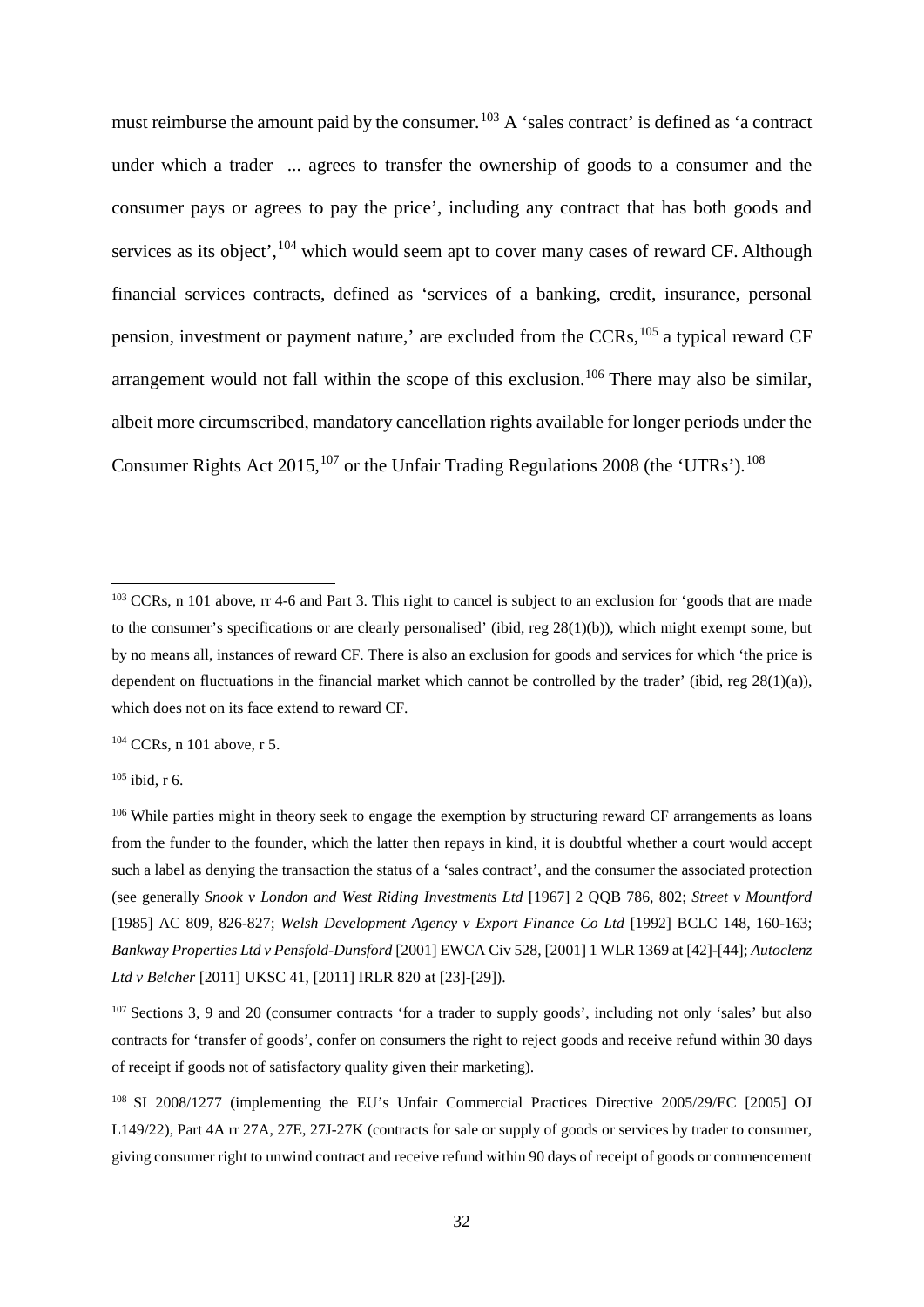Second, the UTRs make it a criminal offence of strict liability, punishable by up to two years' imprisonment, for sellers to make misleading statements or to omit material information in relation to consumer contracts.<sup>[109](#page-32-0)</sup> The consequence of this is likely to be an increase in the cost of producing materials describing reward CF offers so as to avoid potential criminal liability.

Third, the Consumer Rights Act, which implements the Unfair Contract Terms Directive, <sup>[110](#page-32-1)</sup> provides for substantive control of 'fairness' of non-core terms in contracts between businesses and consumers. While specification of the main subject matter and the price are excluded from such scrutiny, $111$  terms purporting to exclude liability for non-delivery or late delivery are not. Attempts by an entrepreneur to make a funder bear the risk of outright non-delivery might well be seen as creating an unfair 'imbalance' in the contract—the consumer having paid the 'price' but the entrepreneur purporting to be relieved of the obligation to deliver. [112](#page-32-3) However, late delivery, given the context, is more likely to be something it would be reasonable to provide for as a contingency.<sup>[113](#page-32-4)</sup>

of service, if funder relied on seller's misleading statement about product, plus damages for reasonably foreseeable consequential loss).

<sup>109</sup> UTRs, regs 5-6, 9-10, 13.

<sup>110</sup> Council Directive 93/13/EEC [1993] OJ L95/29.

 $111$  Consumer Rights Act 2015 s 64(1).

<span id="page-32-1"></span><span id="page-32-0"></span><sup>&</sup>lt;sup>112</sup> See ibid Sch 2, para 7 (terms permitting trader to retain sums paid by consumer where trader dissolves the contract are presumptively unfair).

<span id="page-32-4"></span><span id="page-32-3"></span><span id="page-32-2"></span><sup>113</sup> See ibid Sch 2, para 13 (terms permitting trader to alter characteristics of goods *without a valid reason* presumptively invalid) (emphasis added). <sup>114</sup> The UK agency that has jurisdiction to enforce violations of consumer contract law, the Competition & Markets Authority, makes no mention of having undertaken any enforcement or investigation activity in relation to reward CF: see CMA, *Consumer Outcomes Secured by the CMA since April 2014*, available at [https://www.gov.uk/government/publications/consumer-enforcement](https://www.gov.uk/government/publications/consumer-enforcement-outcomes/consumer-outcomes-secured-by-the-cma-since-april-2014)[outcomes/consumer-outcomes-secured-by-the-cma-since-april-2014.](https://www.gov.uk/government/publications/consumer-enforcement-outcomes/consumer-outcomes-secured-by-the-cma-since-april-2014) A similar jurisdictional divide is also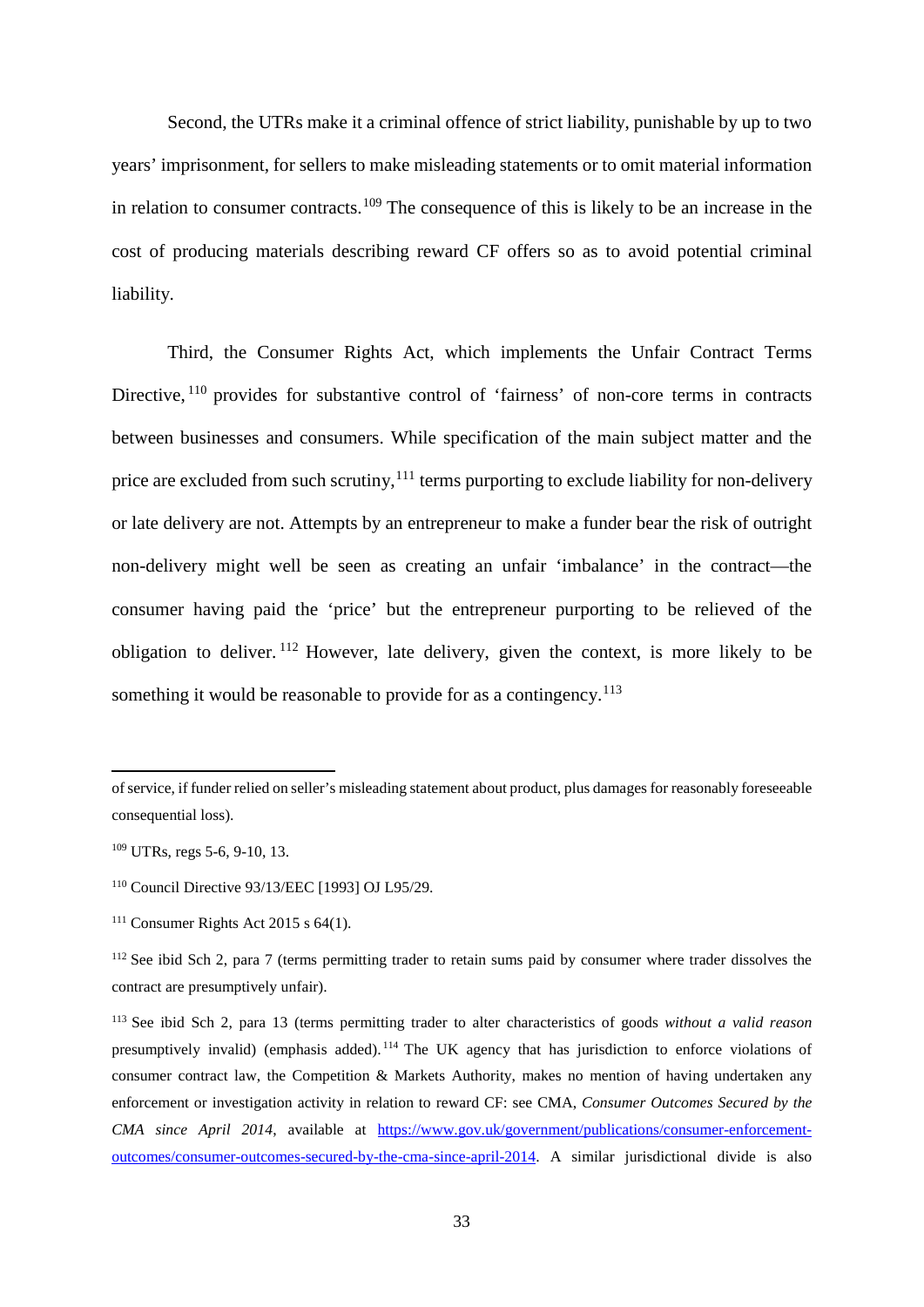The foregoing points have not received express attention from regulators in the UK, also because reward crowdfunding falls outside the FCA's jurisdiction.<sup>[114](#page-33-0)</sup> The net effect of these provisions, and especially the right to cancel under the CCRs, appears to upset the risksharing in reward CF described above: [115](#page-33-1) the entrepreneur now bears all the risk that the product does not turn out satisfactorily. This is likely to make reward CF considerably less appealing in the UK than the US for an entrepreneur considering funding options. While there may be other explanations, this variation in treatment is consistent with data on the use of reward CF, which, according to the estimates reported in Table 1, appears to be under-used in the UK relative to the global norm.

Yet, US-based platforms such as Kickstarter accept funding (and projects) from most countries in the world, so UK funders or founders wishing to pursue reward CF might do so by using a US platform instead. While the relevant terms of use will contain jurisdiction and choice of law clauses in favour of a US state—New York, in the case of Kickstarter<sup>[116](#page-33-2)</sup>—this seems unlikely to escape the consumer safeguards built into the EU's private international law

apparent at the EU level, with DG FSMA having responsibility for, and considering regulating, equity CF but consumer contracts being a matter for DG Justice and Consumers, which has not issued any guidance about reward CF. In some other EU Member States, however, the position may be different.

<span id="page-33-0"></span> $114$  The UK agency that has jurisdiction to enforce violations of consumer contract law, the Competition & Markets Authority, makes no mention of having undertaken any enforcement or investigation activity in relation to reward CF: see CMA, *Consumer Outcomes Secured by the CMA since April 2014*, available at [https://www.gov.uk/government/publications/consumer-enforcement-outcomes/consumer-outcomes-secured](https://www.gov.uk/government/publications/consumer-enforcement-outcomes/consumer-outcomes-secured-by-the-cma-since-april-2014)[by-the-cma-since-april-2014.](https://www.gov.uk/government/publications/consumer-enforcement-outcomes/consumer-outcomes-secured-by-the-cma-since-april-2014) A similar jurisdictional divide is also apparent at the EU level, with DG FSMA having responsibility for, and considering regulating, equity CF but consumer contracts being a matter for DG Justice and Consumers, which has not issued any guidance about reward CF. In some other EU Member States, however, the position may be different.

<span id="page-33-1"></span><sup>&</sup>lt;sup>115</sup> See, text to nn [47](#page-18-3)[-49](#page-19-3) above.

<span id="page-33-2"></span><sup>116</sup> See Kickstarter, *Terms of Use*, n [47](#page-18-3) above, clause 17.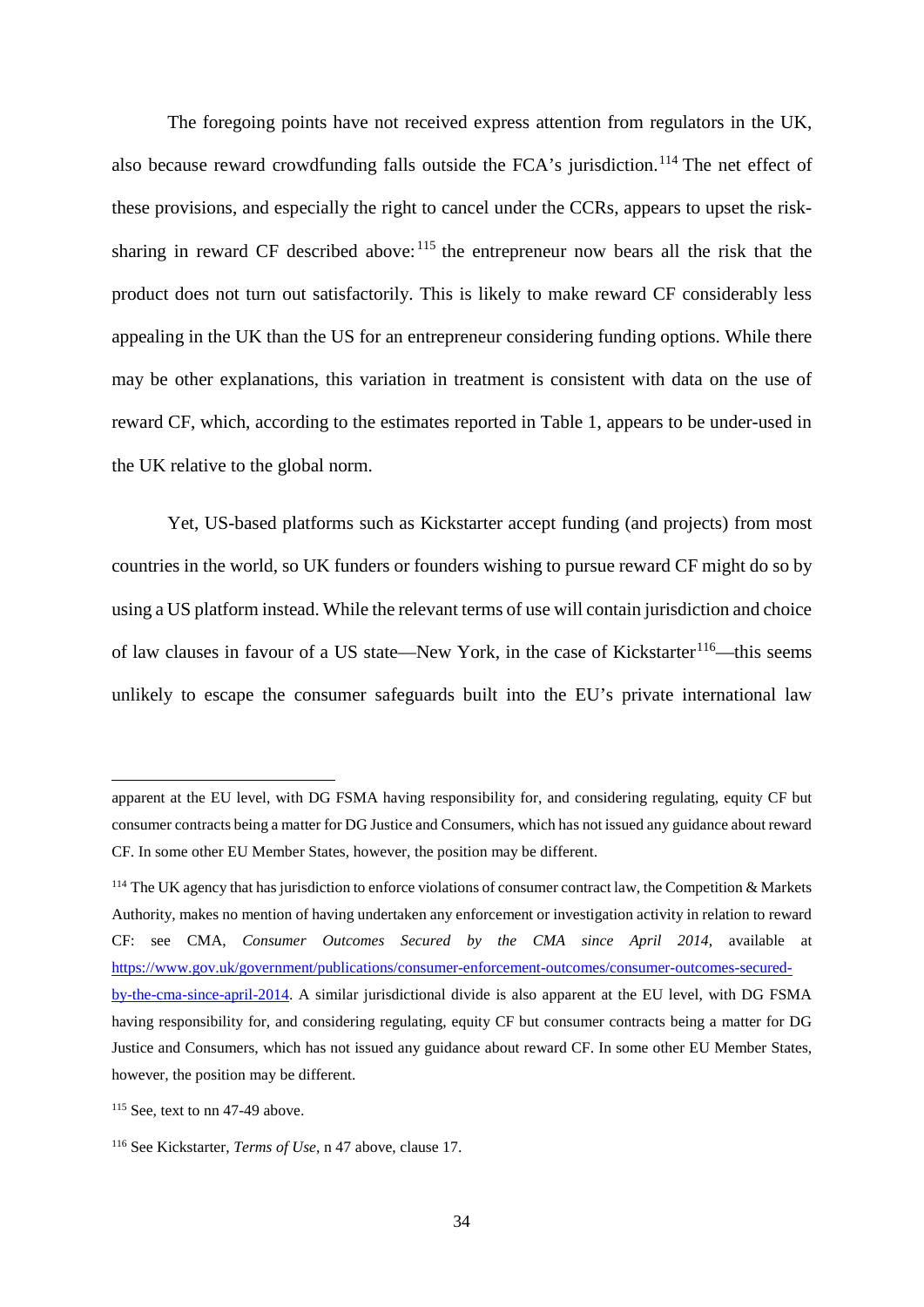framework. Where a trader 'directs [commercial] activities' to a consumer's country of residence, mandatory consumer protection rules of that jurisdiction's law will apply regardless of choice of law,  $117$  and the consumer is guaranteed the option to sue in the jurisdiction of her domicile, regardless of choice of forum.<sup>118</sup>According to the case law of the Court of Justice of the European Union, firms can 'direct commercial activities' to consumers in a particular country through a website, provided that the setup of the website contemplates transactions with consumers in that country (for example, by referencing it expressly).<sup>[119](#page-34-2)</sup> Where the parties are both domiciled in the EU, this would put a brake on UK founders evading the domestic consumer protection regime by seeking to raise reward CF on a US platform.<sup>[120](#page-34-3)</sup>

To conclude this section, we briefly review the main points of contrast. The UK's consumer protection framework makes it difficult to establish a risk-sharing agreement for reward CF, whereas the rules applicable in the US do not. In contrast, the mandatory disclosure obligations imposed by US securities law make it very expensive to launch equity CF campaigns there, whereas the exemption for small offers in the UK does not. The differences in regulation appear to matter on the ground, being aligned with relatively greater use of reward CF in the US, and equity CF in the UK. Yet can the very different treatment—within both the

<span id="page-34-0"></span><sup>&</sup>lt;sup>117</sup> Regulation (EC) No 593/2008 on the Law Applicable to Contractual Relations (Rome I) [2008] OJ L177/6, Art 6.

<span id="page-34-1"></span><sup>118</sup> Regulation (EU) No 1215/2012 on Jurisdiction and the Recognition and Enforcement of Judgments in Civil and Commercial Matters (recast) [2012] OJ L351/1, Arts 6(1), 17, 18.

<span id="page-34-2"></span><sup>119</sup> See Cases C-585/08 and C-144/09, *Pammer and Hotel Alpenhof GesmbH* ECLI:EU:C:2010:740; See also Case C-190/11, *Mühlleitner* ECLI:EU:C:2012:542.

<span id="page-34-3"></span><sup>&</sup>lt;sup>120</sup> However, difficulties with recognition and enforcement of judgments likely undermine the efficacy of such protection as regards founders based outside the EU. Consistently with this, we understand it is reasonably common for US founders to raise funds on Kickstarter from EU backers.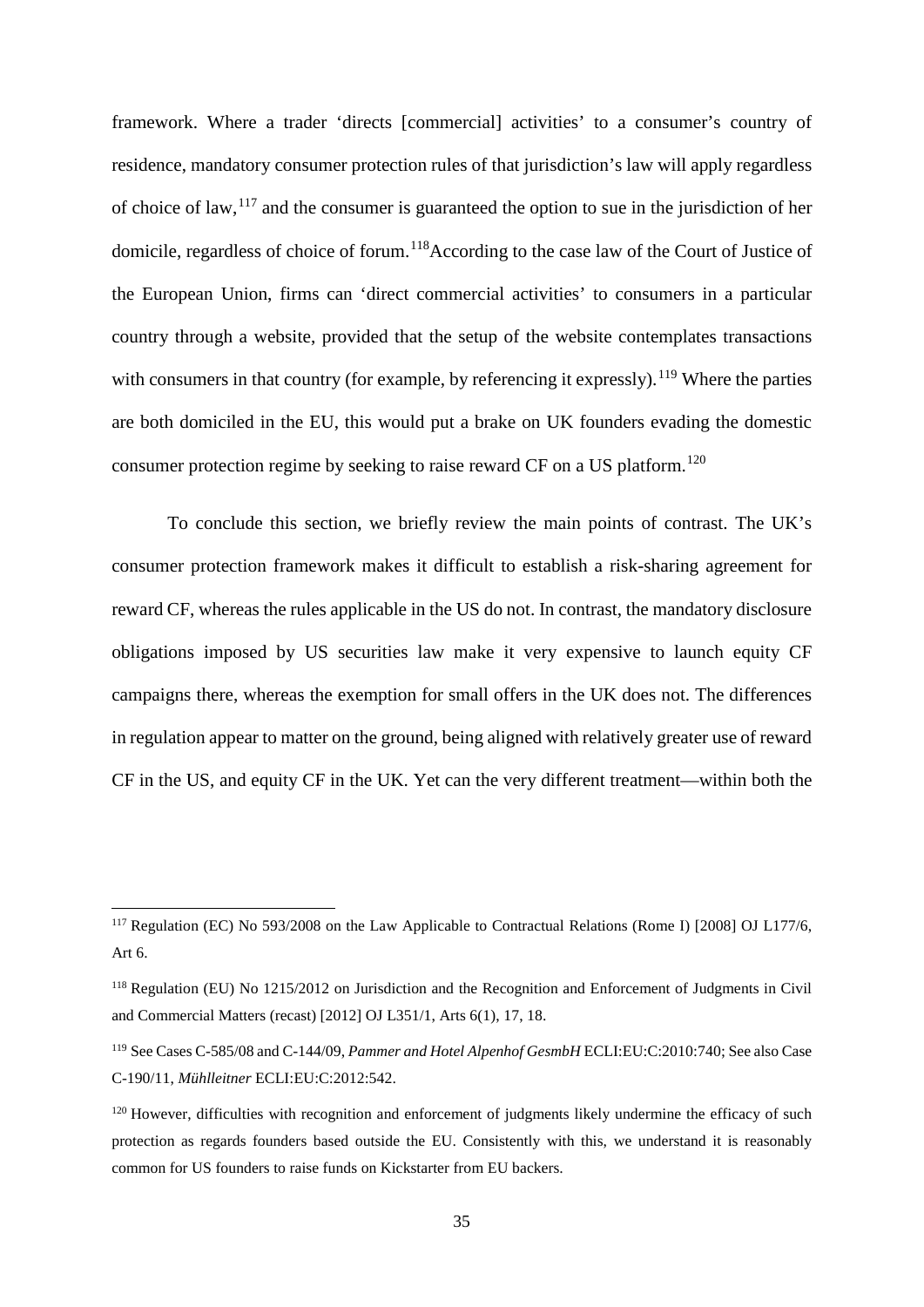UK and the US—of these functionally quite similar activities be justified? In the next section, we address CF regulation from a normative perspective.

## **A How should crowdfunding be regulated?**

From a legal perspective, CF sits in territory at the intersection of securities markets and consumer protection law. While these two fields pursue similar general regulatory goals protecting the interests of less informed parties—they do so by very different routes. As a novel practice, CF has found itself regulated by these existing bodies of rules. This treats CF as if it were analogous to longer-established—and better-understood—activities. However, these results are the product of inertia, rather than considered reflection. It is desirable to approach the regulation of a new practice such as CF from a *functional* perspective. This entails asking, first, what the practice seeks to achieve; and second, how regulation can improve it.<sup>[121](#page-35-0)</sup> The juxtaposition of securities and consumer law across the practice of CF permits us to evaluate the comparative efficacy of the regulatory tools used in these two domains.

#### B When is mandatory disclosure useful?

Mandatory disclosure is a cornerstone regulatory strategy in both securities and consumer laws, where it is often justified as a means of overcoming information asymmetry.<sup>[122](#page-35-1)</sup> However, a body of recent behavioural research makes clear that the context of disclosure matters greatly for its efficacy in improving outcomes for the recipients of information.<sup>[123](#page-35-2)</sup> What matters is not

<span id="page-35-3"></span><span id="page-35-0"></span><sup>&</sup>lt;sup>121</sup> For our application of this approach in other contexts, see Kraakman et al, n [36](#page-12-3) above, Ch 1; Armour et al, n [18](#page-7-3) above, Ch 3.

<span id="page-35-1"></span><sup>122</sup> See eg ibid, Ch 8 and 10.

<span id="page-35-2"></span><sup>123</sup> There is a wide literature. For surveys, see O. Ben-Shahar and C.E. Schneider, *More Than You Wanted to Know* (Princeton, NJ: Princeton UP, 2014), 68-9 and Armour et al, n [18](#page-7-3) above, 207-212. See also O. Bar-Gill, *Seduction by Contract: Law, Economics and Psychology in Consumer Markets* (Oxford: OUP, 2012), Ch 1; I. Ayres and A. Schwartz, 'The No-Reading Problem in Consumer Contract Law' (2014) 66 Stanf L Rev 545.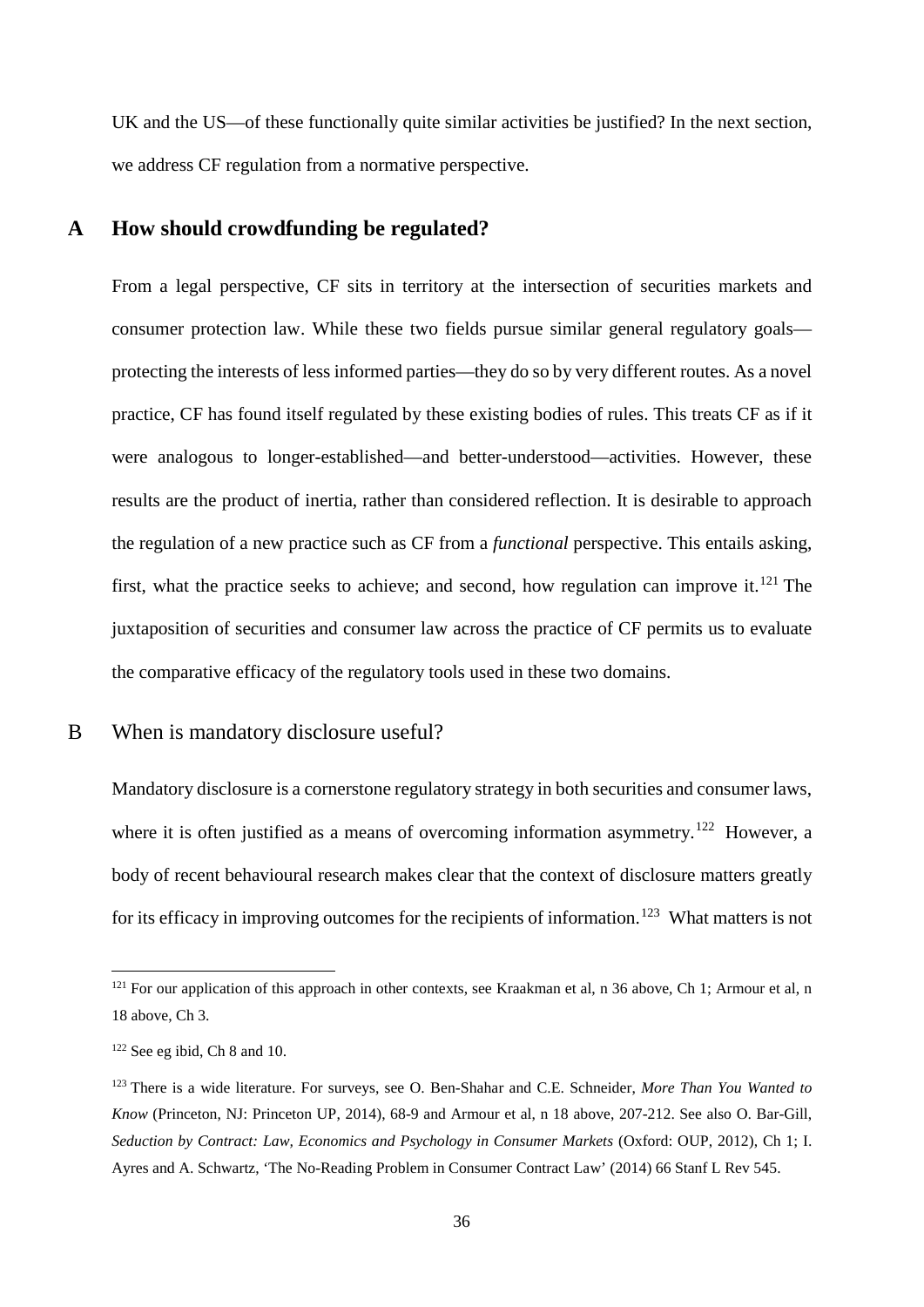so much whether disclosure is required, but rather *what* must be disclosed and *how* it must be conveyed. It is costly for most individuals to make sense of, and process, a large body of information: the simple fact of 'disclosure' does not equate to *comprehension* by the recipient. Indeed, the less sophisticated the individual, the greater the cost of comprehension. The problem of 'comprehension cost' is compounded by a common decision-making bias that leads individuals to over-estimate costs and benefits that are to be incurred immediately, as opposed to at some point in the future.<sup>124</sup> This bias can lead people to defer indefinitely engagement with disclosures that they perceive will cost them time to comprehend.<sup>125</sup>

The implication of these findings is that to be effective, disclosures must be designed with considerable sensitivity to the context. Simply mandating the disclosure of large amounts of information does little, if anything, to improve consumers' decision-making if it is beyond their ability to comprehend. And, as such, disclosures are costly to produce. Ben-Shahar and Schneider argue that in many circumstances the exercise is 'worse than useless'.<sup>[126](#page-36-2)</sup> There are, however, circumstances in the context of both securities markets and consumer transactions in

<span id="page-36-0"></span> $124$  Individuals who exhibit this bias behave as if they discount the value of things happening in the future (and as between different times in the future) at a dramatically higher rate than those occurring immediately. They are said by economists to exhibit a 'hyperbolic' discount function: see G. Ainslie, 'Specious Reward: A Behavioural Theory of Impulsiveness and Impulse Control' (1975) 82 *Psychological Bulletin* 463; R.H. Thaler, 'Some Empirical Evidence on Dynamic Inconsistency' (1981) 8 Econ Lett 201; D Laibson, 'Golden Eggs and Hyperbolic Discounting' (1997) 112 QJE 443. This bias is not simply a behavioural phenomenon, but appears to have neurological foundations, as different parts of the brain are triggered in relation to decisions involving short-term rewards than for those assessing longer term options: See S.M. McClure, D.I. Laibson, G. Loewenstein and J.D. Cohen, 'Separate Neural Systems Value Immediate and Delayed Monetary Rewards' (2004) 306 *Science* 503; S.M. McClure, K.M. Ericson, D.I. Laibson, G. Loewenstein and J.D. Cohen, ' Time Discounting for Primary Rewards' (2007) 27 *Journal of Neuroscience* 5796.

<span id="page-36-1"></span><sup>125</sup> See Armour et al, n [18](#page-7-3) above, 210.

<span id="page-36-2"></span><sup>126</sup> Ben-Shahar and Schneider, n [123](#page-35-3) above.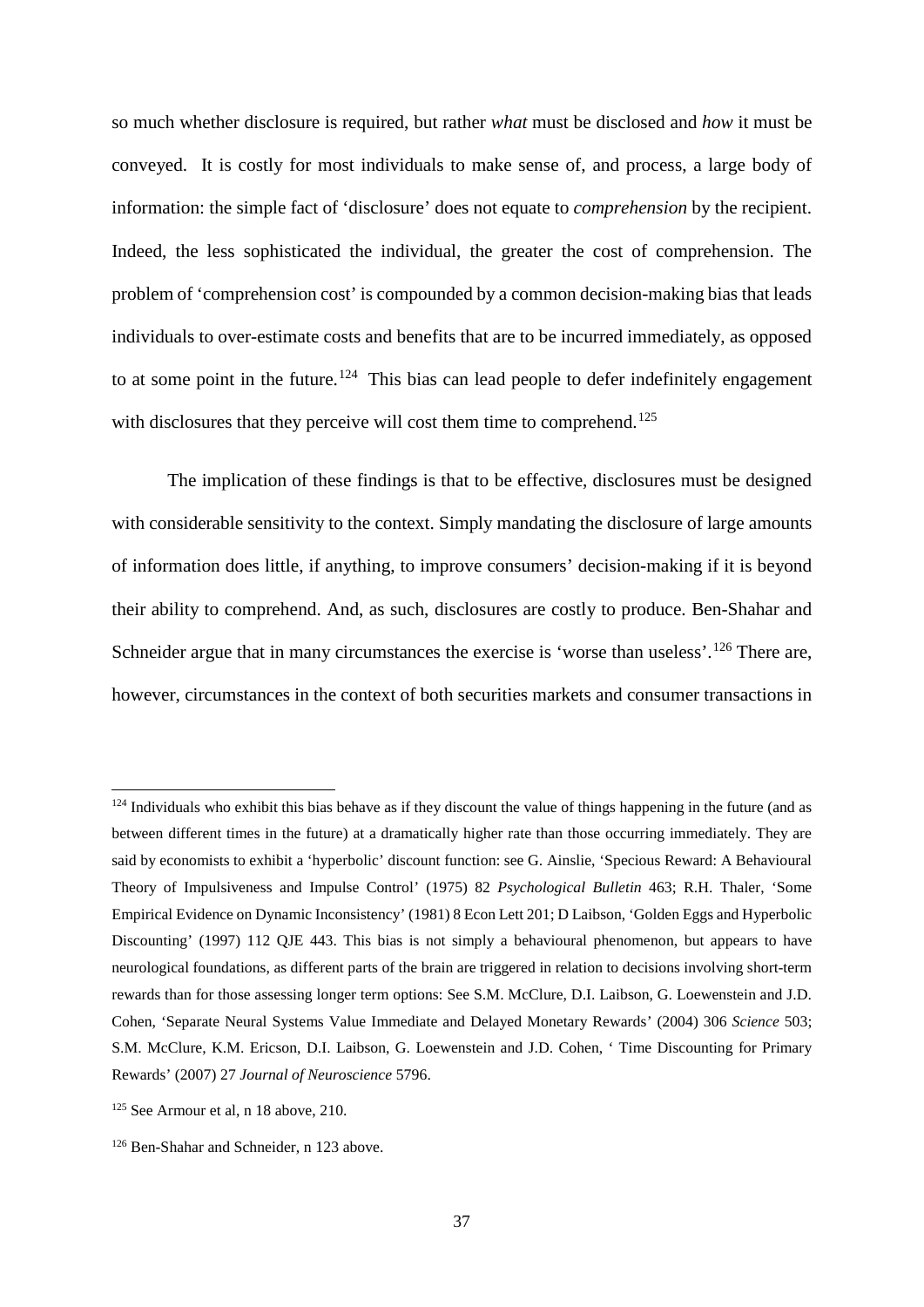which mandating disclosure can demonstrably improve outcomes. We shall consider whether these are relevant for CF.

#### B Securities markets and mandatory disclosure

As we have seen, the question of whether to require CF issuers to make extensive financial and other disclosures, similar to issuers in regulated securities markets, marks the biggest difference between US and UK regulation of equity CF. Although such information is too extensive to be read or analysed by the vast majority of retail investors, sophisticated professional investors do process and use it. Having large amounts at stake, it is rational for professional investors to invest time in analysing pertinent information. Moreover, such investors are typically selected, trained, and remunerated so as to minimise decisional biases.<sup>[127](#page-37-0)</sup>

That disclosed information benefits sophisticated investors does not itself justify *mandating* such disclosure. Indeed, precisely because such investors can ask questions for themselves, disclosure is generally not mandated for financial products exclusively marketed to them.<sup>128</sup> However, in regulated securities markets, the benefits of disclosure go beyond just the sophisticated investors who analyse the information. The market price moves in response to their trading activity, and thereby comes to reflect all publicly available information.<sup>[129](#page-37-2)</sup>

<span id="page-37-1"></span><span id="page-37-0"></span><sup>&</sup>lt;sup>127</sup> See eg Z. Shapira and I. Venezia, 'Patterns of Behaviour of Professionally Managed and Independent Investors' (2001) 25 J Bank & Fin 1573; L. Feng and M.S. Seasholes, 'Do Investor Sophistication and Trading Experience Eliminate Behavioural Biases in Financial Markets?' (2005) 9 Rev Fin 305.

<span id="page-37-2"></span><sup>128</sup> See Armour et al, n [18](#page-7-3) above, 223-225.

<span id="page-37-3"></span><sup>129</sup> See eg Z. Goshen and G. Parchomovsky, 'The Essential Role of Securities Regulation' (2006) 55 Duke LJ 711.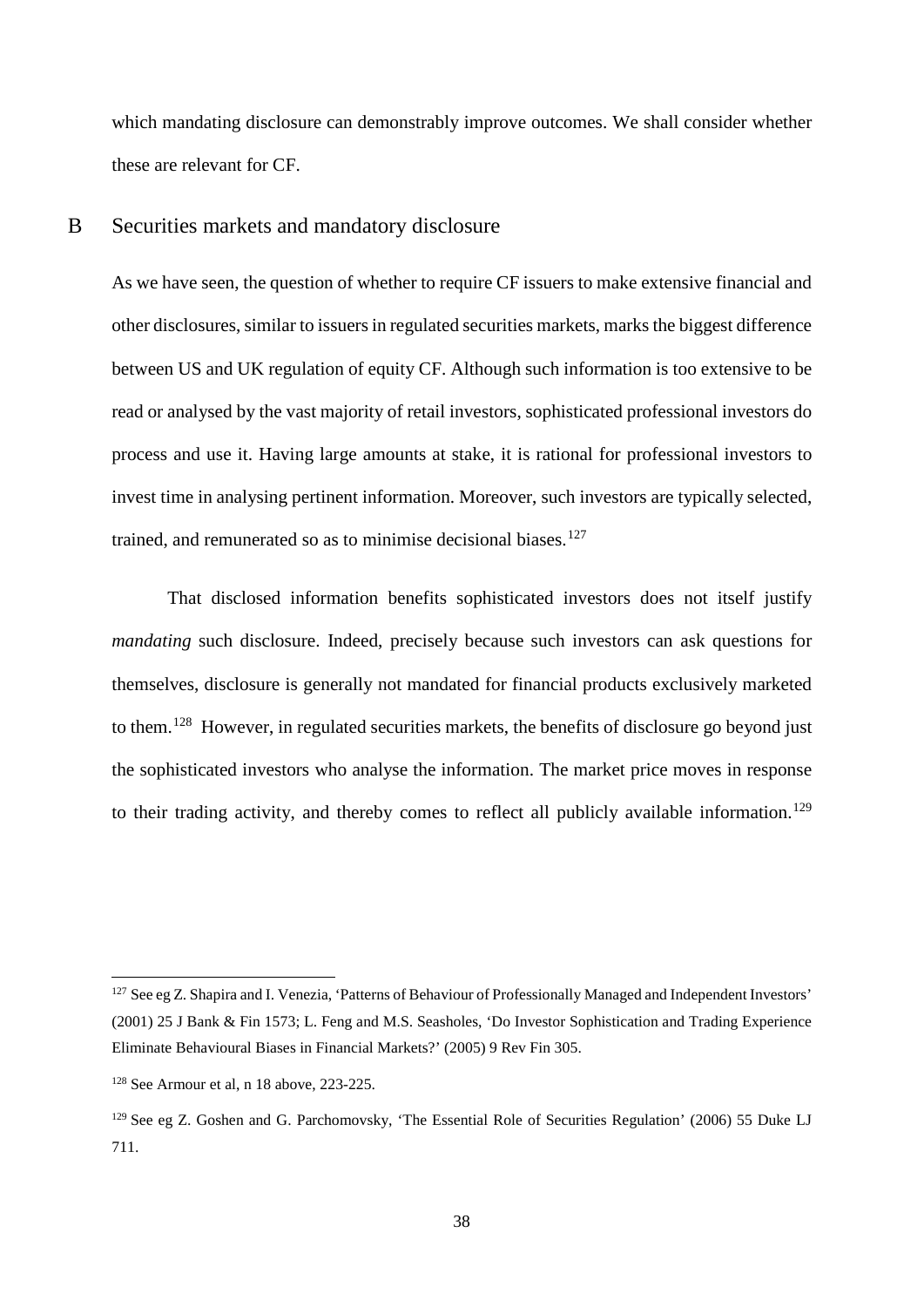Retail investors are thereby *indirectly* benefited by disclosure: they trade at the same price as if they had read the information.<sup>[130](#page-37-3)</sup>

This makes *mandatory* disclosure easier to justify as a tool to protect retail investors. [131](#page-38-0) Yet, things look different in the case of equity CF: here, market mechanisms do not operate to aggregate information from sophisticated investors' decisions into prices. As we saw earlier, equity CF offerings involve investors deciding sequentially about whether to invest at a price that does not change over the period of the offer. Subsequent investors receive only a very limited signal: that earlier investors (if any) chose to invest. This implies that the earlier investors thought the security was worth more than the price, but gives no indication of by how much, or how many other investors thought it was worth less than the price. A market in which the security traded would, in contrast, capture this sort of information. However, equity crowdfunders operate in a *primary* market with no information input from sophisticated traders. What is worse, herding—which our analysis suggests is likely in equity CF—implies that subsequent investors disregard any analysis of their own in favour of that implied by the investment decisions of earlier investors.

These features of the equity CF marketplace imply that disclosed information will only benefit retail investors if it happens to have been read and analysed by the earliest investors in an offer, and even then only to a very limited extent. In turn, this suggests that mandating

<sup>130</sup> See eg M.B. Fox, L.R. Glosten and G.V. Rauterberg, 'The New Stock Market: Sense and Nonsense' (2015) 65 Duke LJ 191, 221-225; Armour et al, n [18](#page-7-3) above, 160-167.

<span id="page-38-0"></span><sup>&</sup>lt;sup>131</sup> A full account of the extent to which a *mandatory* disclosure system is necessary to ensure that prices in regulated securities markets accurately reflect all available information inthe presence of market failures such as positive externalities and information asymmetries is beyond the scope of our current enquiry. See generally L. Enriques and S. Gilotta, 'Disclosure and Financial Market Regulation', in E. Ferran, N. Moloney and J. Payne (eds), *The Oxford Handbook on Financial Regulation* (Oxford: OUP, 2015), 520-525; Armour et al, n [18](#page-7-3) above, 164-167.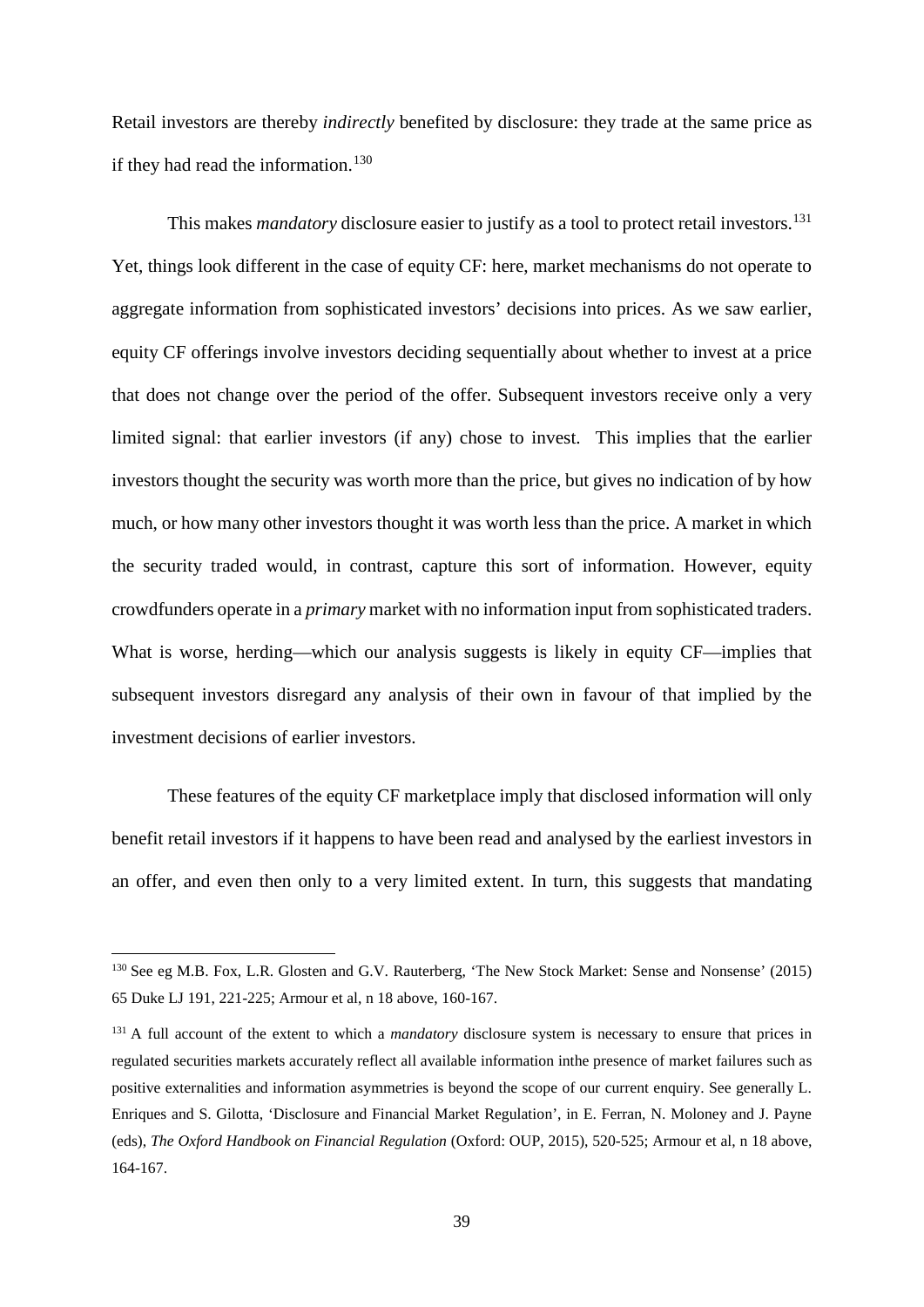extensive disclosure of information by CF issuers—as is the case in the US—is likely to generate more costs than benefits. This is not to say that *no* disclosure is desirable for equity CF offers. Rather, the structure just described suggests that information about the identity of earlier investors may potentially be very useful for subsequent investors to determine the strength of the signal given by their support. Moreover, it also raises a more fundamental question, which we will address shortly, as to whether equity CF investment should be permitted at all, given such serious market flaws.

### B Consumers and structured disclosure

Disclosure is also widely used as a regulatory strategy for consumer finance. In this context, because there is only a primary market between the consumer and the vendor firm, disclosures must be understood by the consumer to be effective. There has consequently been a recent shift in policy towards mandating the information provision in a manner that consumers can readily comprehend. [132](#page-39-0) Such 'structured' disclosure implies a very different style of information provision than the extensive disclosure statements mandated by securities law.<sup>[133](#page-39-1)</sup>

<span id="page-39-4"></span><span id="page-39-3"></span>The structured disclosure approach has much to commend it in theory. However, because of the highly contextual nature of the behavioural cues followed by unsophisticated investors, its success or otherwise is highly context-specific.<sup>134</sup> An illustrative case study is

<span id="page-39-1"></span><span id="page-39-0"></span><sup>&</sup>lt;sup>132</sup> See generally FCA, 'Applying Behavioural Economics at the Financial Conduct Authority', Occasional Paper No 1 (2013); J. Niemann, 'Behavioural Economics and the CFPB', *Consumer Financial Protection Bureau Journal*, 22 September 2015. See also Bar-Gill, n [123](#page-35-3)**[Error! Bookmark not defined.](#page-35-3)** above, 32-41.

<span id="page-39-2"></span><sup>133</sup> See eg Armour et al, [n 18](#page-7-3) above, 256-261.

<sup>&</sup>lt;sup>134</sup> The FCA's ongoing programme of field and laboratory experiments with different forms of structured disclosures provides numerous examples: see eg FCA, *Stimulating Interest: Reminding Savers to Act When Rates Decrease,* Occasional Paper No 7 (2015); FCA, *Attention, Search and Switching: Evidence on Mandated*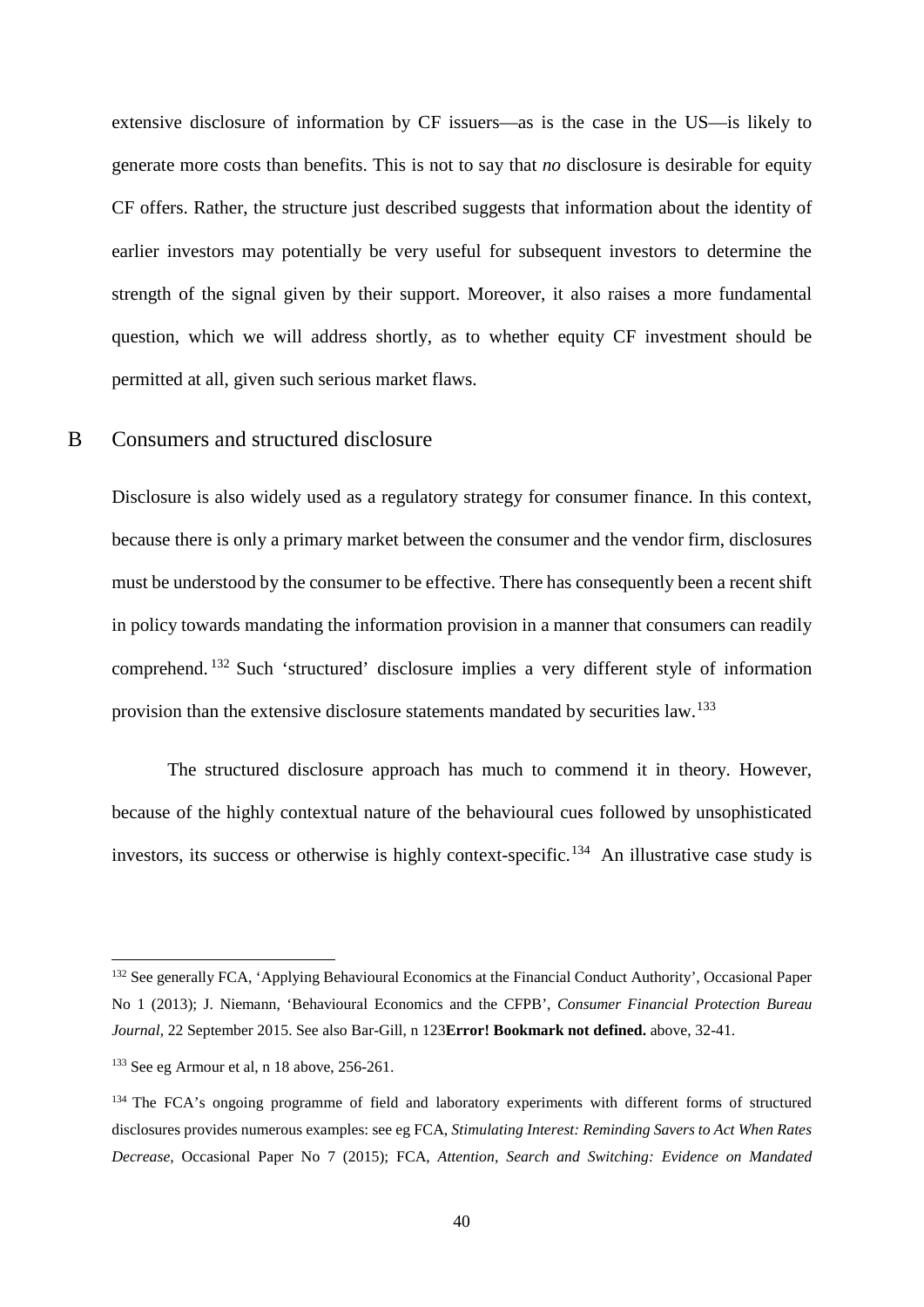Laibson et al's experiment on the impact of 'summary prospectuses' on retail investor decision-making as regards investment choices in mutual funds.<sup>[135](#page-40-0)</sup> In this context, investors choose to buy shares directly from the mutual fund, and so their decision is analogous to funders selecting equity CF pitches. The authors reported that summary prospectuses—which were intended to make the information easier for retail investors to digest—brought no measurable improvement in substantive choices.  $136$  To be sure, there is evidence that changes to the way in which information is presented can have real effects on consumer behaviour.  $137$  Yet, the lesson emerging from the experimental literature is that consumer-oriented disclosures cannot be effectively designed in the abstract; this must be done on the basis of evidence of actual consumer behaviour. For this reason, the UK's FCA has embarked on a programme of using behavioural economics experiments in the design of information regulation for consumer financial products.[138](#page-40-3)

It may in principle be possible for structured disclosure to be beneficial to CF funders. For example, the FCA are considering introducing a mandatory 'risk warning' to be given to

<span id="page-40-0"></span>*Disclosure from the Savings Market,* Occasional Paper No 19 (2016); FCA, *Full Disclosure: A Round-up of FCA Research into Giving Information*, Occasional Paper 23 (2016).

<sup>&</sup>lt;sup>135</sup> J. Beshears, J.J. Choi, D. Laibson and B.C. Madrian, 'How Does Simplified Disclosure Affect Individuals' Mutual Fund Choices?' in D.A. Wise (ed), *Explorations in the Economics of Aging* (Chicago: University of Chicago Press, 2011), 75.

<span id="page-40-2"></span><span id="page-40-1"></span><sup>&</sup>lt;sup>136</sup> The substantive choices in both cases reflected an excessive focus on past returns and insufficient attention to fees, which would impair the investors' returns.

<sup>137</sup> M. Mercer, A.R. Palmiter and A.E. Taha, 'Worthless Warnings? Testing the Effectiveness of Disclaimers in Mutual Fund Advertisements' (2010) 7 J Emp Leg Stud 429 (SEC's mandated warning that 'past returns do not guarantee future performance' has no impact on retail investor decision-making; however, a more extensive warning—'past returns usually do not persist'—did have an effect on investors' decisions).

<span id="page-40-4"></span><span id="page-40-3"></span><sup>138</sup> See [n 134](#page-39-3) above.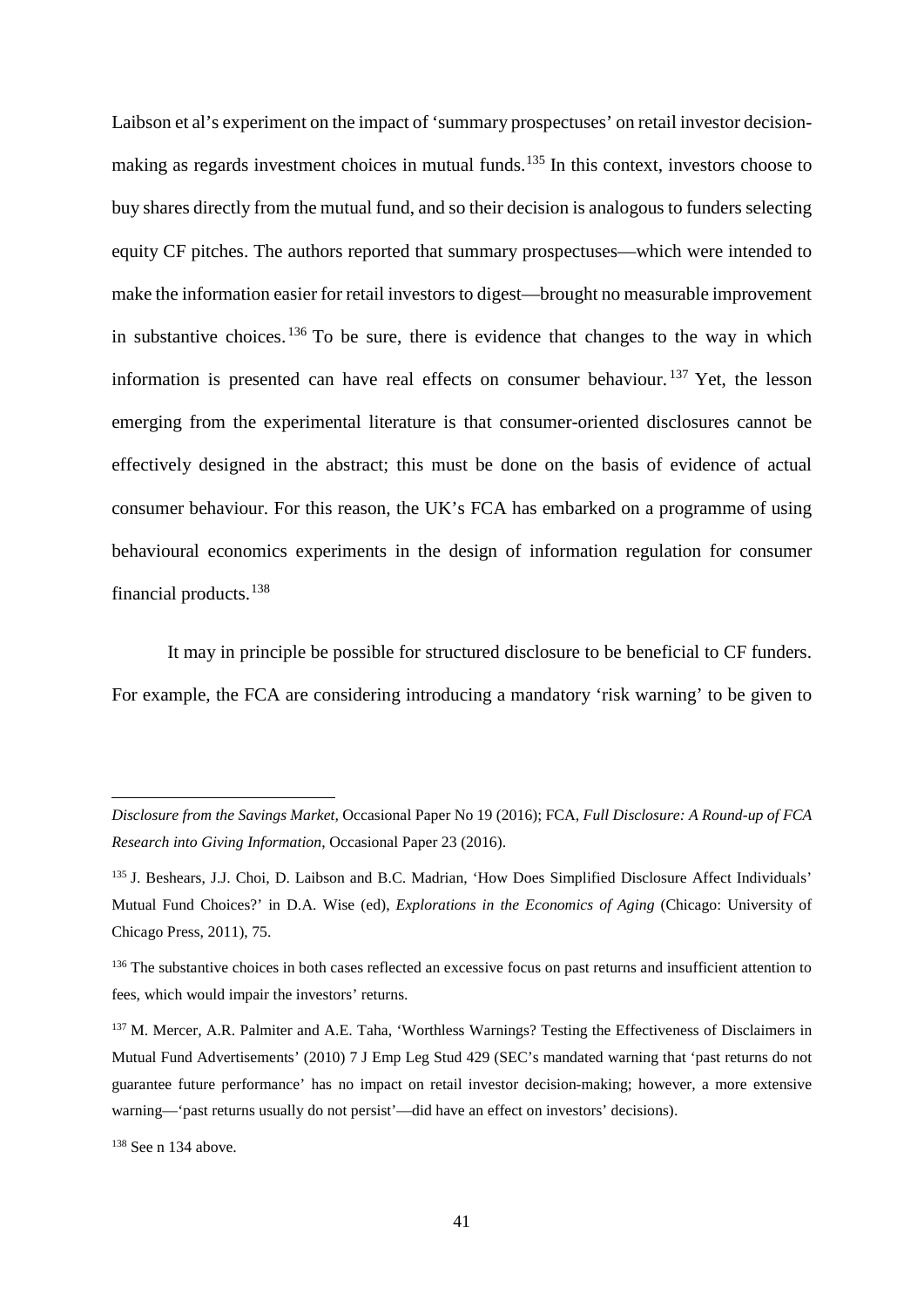investors in equity CF, drawing attention to the high risk of losing their capital.<sup>[139](#page-40-4)</sup> If such risk warnings are shown to be efficacious, a similar message might also usefully be mandated in relation to reward CF, explaining the difference from an ordinary contract of sale. However, to avoid incurring compliance costs for no benefit, regulators should only pursue such steps on the basis of evidence as to efficacy.

#### B Intervention beyond disclosure?

Recent regulatory policy in consumer finance has emphasised that even structured disclosure is not always a solution to the problems of consumer decision-making, and that other—more interventionist—measures may sometimes be justified.<sup>[140](#page-41-0)</sup> Potential regulatory strategies range from—at the least interventionist—the imposition of default rules beneficial to the consumer's position, through the imposition of mandatory rules to—at the most interventionist—outright prohibition of certain types of transaction. It is a simple insight that the more interventionist the regulatory technique, the greater the harm done if it is mis-specified. Inappropriately restricting a valuable practice can be just as harmful as failing to restrict an exploitative practice. The rapidly-growing body of experimental literature relating to consumer protection policy indicates, however, that successful regulatory interventions are often highly contextspecific. Considerable information must be gathered before an appropriate intervention can be designed.

Viewed from a consumer protection perspective, five features of CF offers are particularly salient. First, these are obviously very risky contracts for retail funders, who are also likely to be mistakenly optimistic about the prospects of particular firms, and consequently overinvest. Yet this in itself is not problematic. Provided funders can be restrained from risking

<sup>139</sup> FCA, *Interim Feedback,* n [7](#page-2-5) above, 34.

<span id="page-41-0"></span><sup>&</sup>lt;sup>140</sup> See sources cited n [132](#page-39-4) above.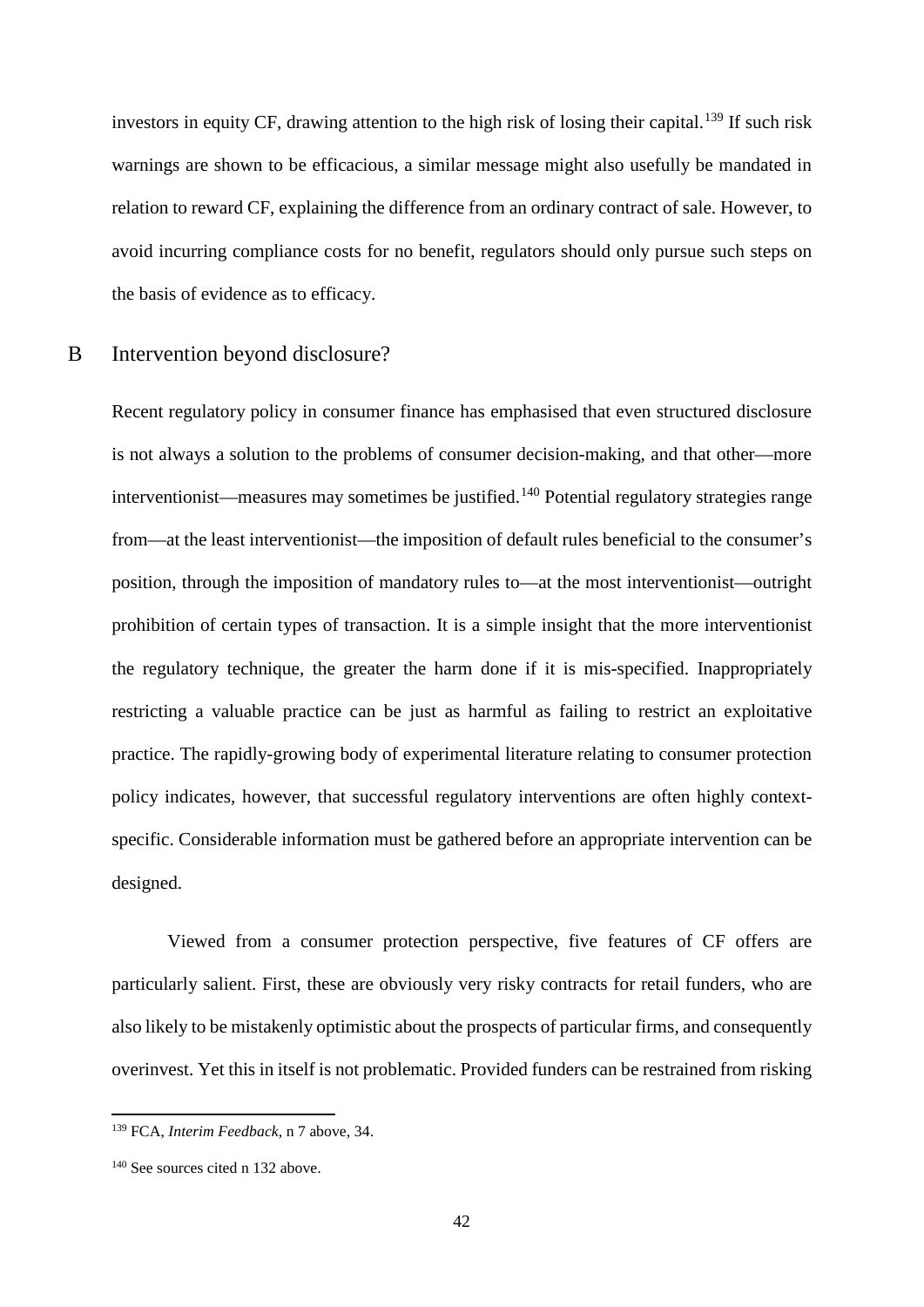resources they cannot afford to lose, and are encouraged to diversify, exposure of this sort tracks investment risk generally. In this regard, limitations on the amount that retail investors may stake in equity CF, as employed in the UK, seem a particularly worthwhile policy.

Second, there appears to be little risk that consumer-funders' mistakes will be systematically exploited. A concern underpinning many consumer protection laws is that of 'imbalance' between the parties. A business firm usually enjoys economies of scale in designing the terms of a transaction, leading to advertising and standard terms designed to make the product appealing to consumers' biases. Market competition encourages firms to seek to take advantage of these errors as a way of selling more product. Quite apart from the unfairness of this dynamic, the prospect of such exploitation deters consumers from participating in markets, and the resources invested by firms in developing and marketing products that are not actually desired by consumers are wasted. However, in the context of CF, an entrepreneur is unlikely to be able to devote significant time to the design of a financing contract, and so is unlikely to be able to use this to exploit funders effectively. More plausibly, the portal may be able to capture economies of scale in the design of CF contracts. This implies that the focus of regulatory engagement should be vis-à-vis the portal rather than as between the entrepreneur and the funder. This is a component of equity CF regulation in both the UK and the US. However, UK consumer protection legislation—inappropriately in our view fastens on the contract between entrepreneurs and reward CF funders.

Third, the problems of market failure appear greater in relation to equity than reward CF. The information needed to evaluate an equity investment is greater than for a purchase decision; the reward CF process actually *reveals* new information about consumer demand for the product; and herding problems are less in relation to reward than equity CF. This implies that—contrary to the regulatory pattern in the UK—the potential for regulation to improve market functioning may be lower in relation to reward than equity CF.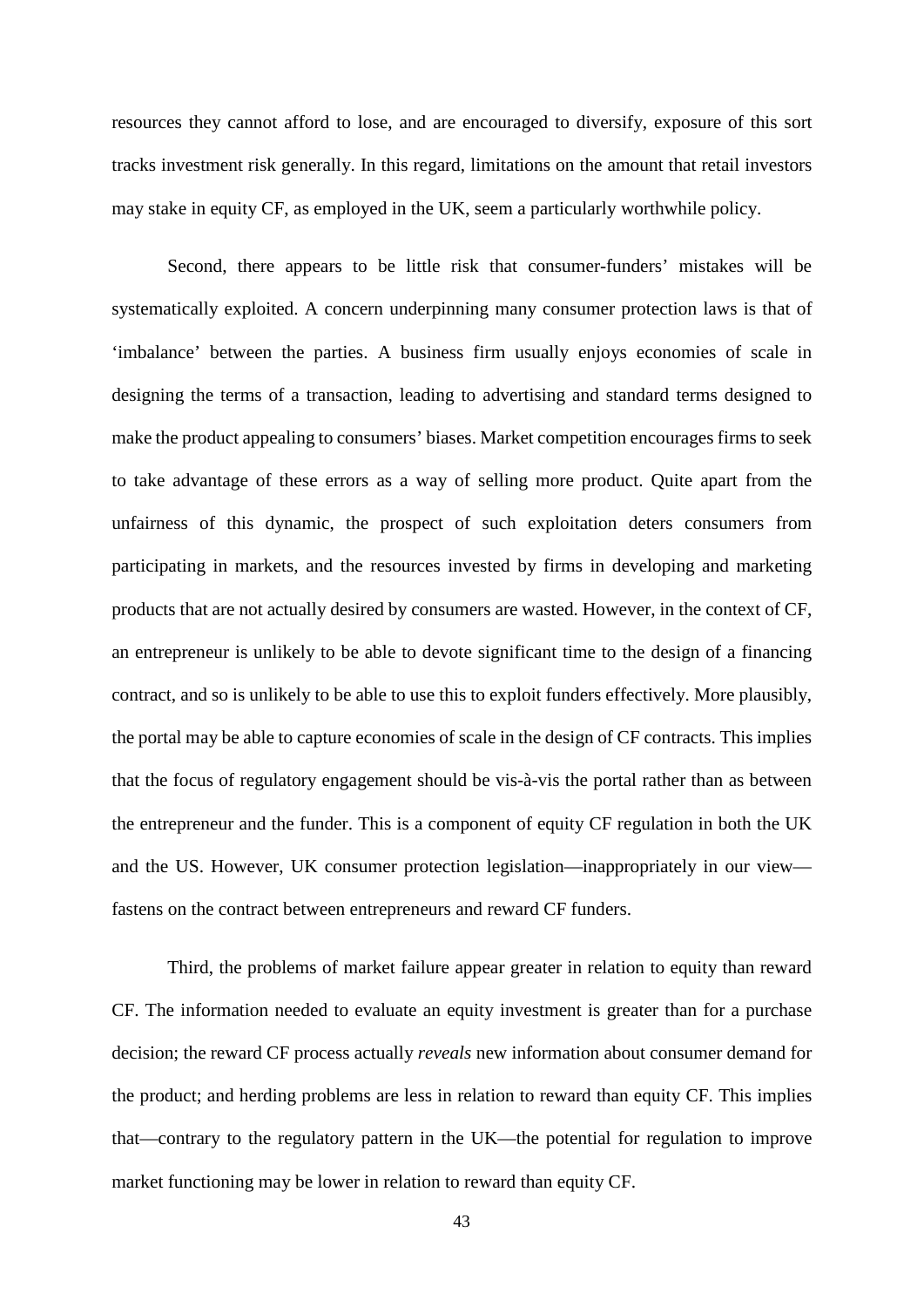Fourth, CF funding may be socially valuable despite market imperfections. This is most obvious with reward CF, where successful funding generates valuable information regarding the market for the firm's products. Even for equity CF, however, there may be valuable projects which, without this source of finance, would not get funded.<sup>141</sup> Lack of hard assets may restrict access to debt finance; capital-raising on public markets is very expensive; and VC finance is geographically restricted—and involves a transfer of control that may be unpalatable to many entrepreneurs.<sup>[142](#page-43-1)</sup> Moreover, reward CF may be unsuitable for larger capital calls—beyond a certain scale, it may cannibalise the 'regular' market for the firm's product.<sup>[143](#page-43-2)</sup> Given these constraints on alternative funding sources, there is no reason to think that seeking equity CF should be construed as an adverse signal of a firm's quality.<sup>[144](#page-43-3)</sup> Regulation that makes this type of funding more difficult to raise may consequently have real social costs. It is therefore important to ensure that CF regulation actually serves to address extant market failures.

Fifth, while it may well be possible to design a more nuanced intervention that protects CF funders without restricting the practice itself, too little is currently known about how CF works for regulators to be able to select a policy instrument appropriately. There is consequently a risk of unnecessary restrictions being imposed. The way in which the UK's consumer protection regime imposes a mandatory cancellation option into reward CF contracts

<span id="page-43-0"></span><sup>141</sup> R. Nanda and M. Rhodes-Kropf, 'Financing Risk and Innovation' (2016) *Management Science* (advance publication).

<span id="page-43-1"></span><sup>&</sup>lt;sup>142</sup> See, text to nn [16](#page-6-7)[-17](#page-7-5) above. See also J.M. Fried and M. Ganor, 'Agency Costs of Venture Capitalist Control in Startups' (2006) 81 NYU L Rev 967.

<span id="page-43-2"></span><sup>&</sup>lt;sup>143</sup> Belleflamme et al, n [31](#page-11-3) above.

<span id="page-43-3"></span><sup>&</sup>lt;sup>144</sup> Cf M.B. Dorff, 'The Siren Call of Equity Crowdfunding' (2015) 39 J Corp L 493, 496-497. For similar concerns with regard to pre-crowdfunding direct internet offerings in the 1990s see S.J. Choi, 'Gatekeepers and the Internet: Rethinking the Regulation of Small Business Capital Formation' (1998) 2 *Journal of Small and Emerging Business Law* 27, 38-39.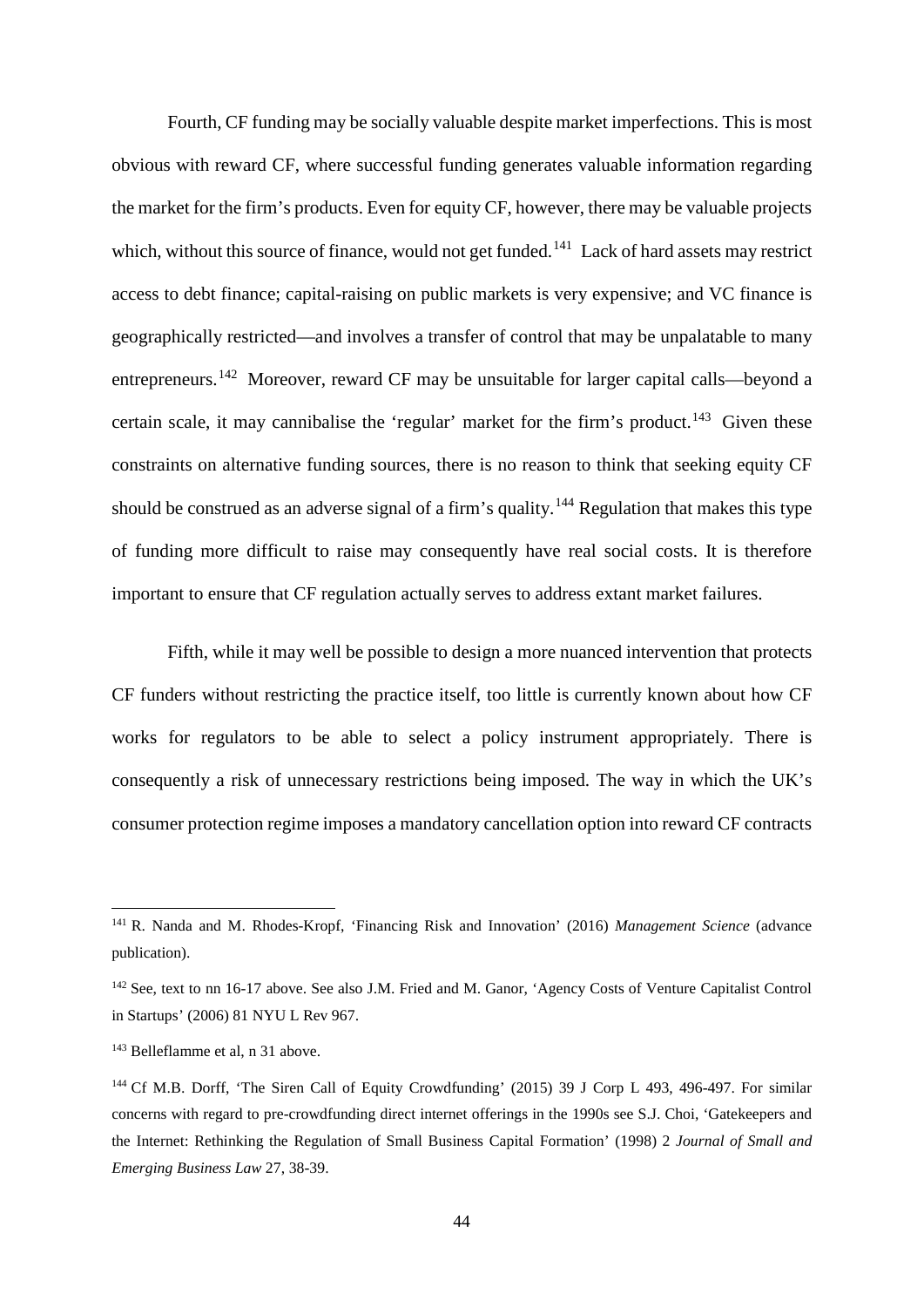appears to be a case in point. While intended to promote the interests of consumers, this provision seems entirely inappropriate for a context in which consumers undertake to share production risks with producers. Its consequence, it appears, is to restrict the raising of reward CF in the UK.

In the presence of a new practice such as CF, there may be much for regulators to gain from undertaking to review the marketplace regularly but to postpone decisions about intervention. Repeat players in the market, such as portals, have incentives to introduce safeguards that increase investment returns, to the extent that this stimulates demand for offerings. Such incentives can be further sharpened by the implicit threat of regulatory intervention. Market-designed safeguards can consequently substitute for—or at the very least inform—regulatory intervention. As an example of this, we explore in the next section mechanisms introduced by portals in order to reduce the risk of investment in equity CF, where funders are most exposed and existing regulatory strategies (in the form of disclosure) seem ineffective.

## **A Market-based safeguards for equity CF**

Where equity CF is permitted, market participants have experimented with mechanisms to reduce the risk that bad projects are funded and that investors become prey to fraudulent or opportunistic behaviour on the part of fundraisers. We divide these mechanisms into three categories: first, those that try to leverage more effectively the *collective* wisdom of the crowd, by reducing the possibility of inappropriate herding. Second, we consider the adaptation of contractual protection devices used by VCs and, to a lesser degree, angel investors. And third, we look at attempts to make equity CF make more use of customized versions of investor protection mechanisms used in traditional IPO markets.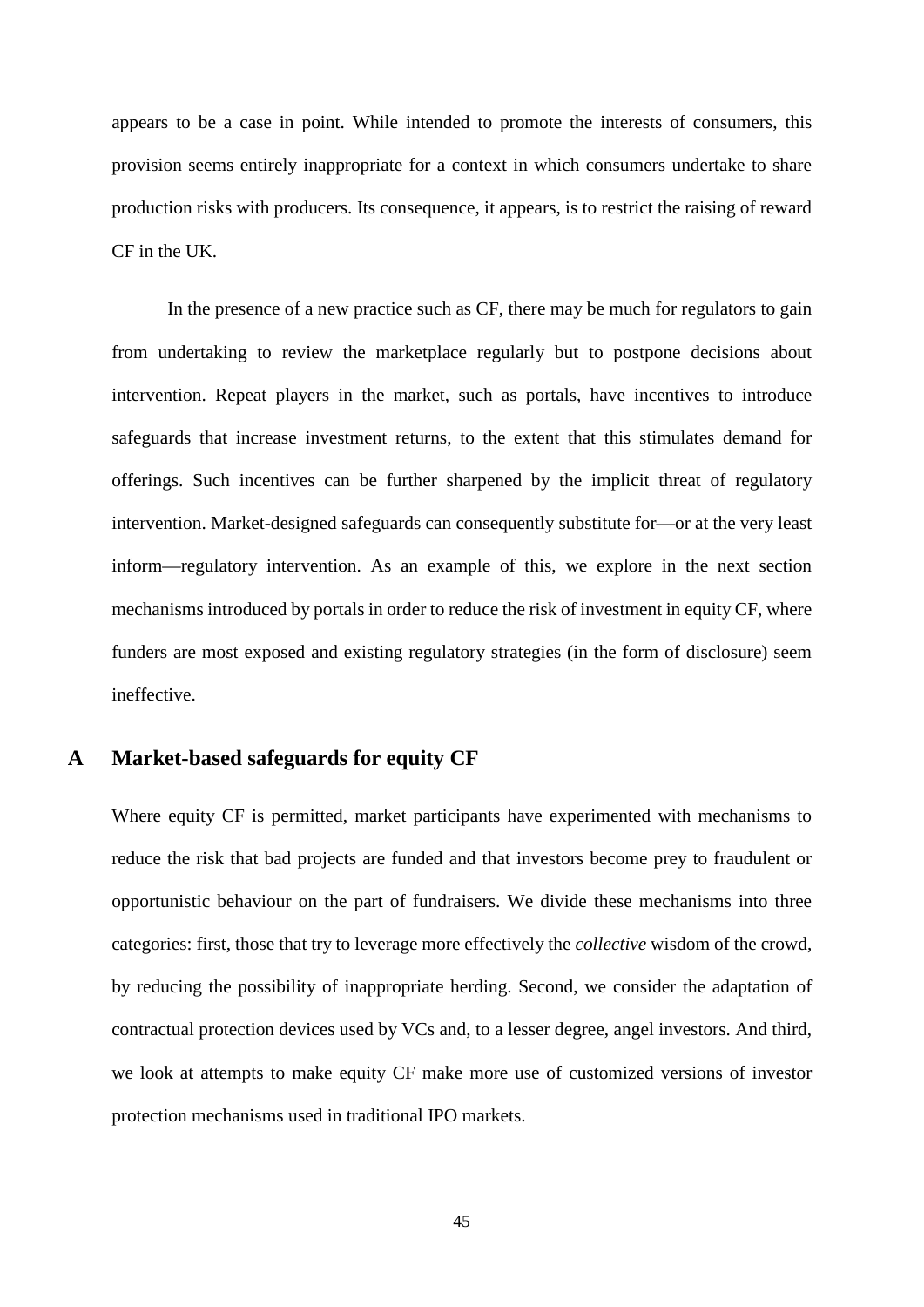#### B Leveraging the wisdom of crowds

<span id="page-45-0"></span>We have seen how the sequential arrival of investors in CF campaigns is prone to herding.<sup>[145](#page-45-1)</sup> This is driven by subsequent investors' inability to distinguish between prior investors who have positive information and those who have simply followed the herd. One way to mitigate this is to reveal more granular information about the attributes of (prior) investors. This makes it easier for non-expert investors to identify which of the already-committed investors are making investments on the basis of their own analysis of information, and which are simply drawing inferences from prior investors' decisions.

<span id="page-45-3"></span>A simple mechanism along these lines, commonly used in practice, is to let potential funders know not only the aggregate amount of funding pledged by prior investors, but also the individual distribution. The intuition is that the more a single investor pledges, the more careful her due diligence will have been.<sup>[146](#page-45-2)</sup> Even more nuanced inferences can be drawn if details of early investors' other interactions on the platform are made known to subsequent investors. This allows subsequent investors to draw inferences about the nature and quality of prior investors' expertise. For example, Appbackr, a US platform specialising in smart phone apps, makes available via user profiles information about investors' other on-platform investments and whether they have themselves launched an app. Kim and Viswanathan report that apps for which early backers have greater numbers of prior investments in the platform signalling expertise in investing in the sector—or have themselves launched an app on the

<span id="page-45-1"></span><sup>145</sup> Above, text to nn [39](#page-14-2)[-42.](#page-15-3)

<span id="page-45-2"></span><sup>&</sup>lt;sup>146</sup> A study of German equity CF platforms finds that, where such information is made available, large investments by a single investor are positively correlated with the number of subsequent investments later the same day: L. Hornuf and A. Schwienbacher, 'Funding Dynamics in Crowdinvesting', Working Paper (2015), 18.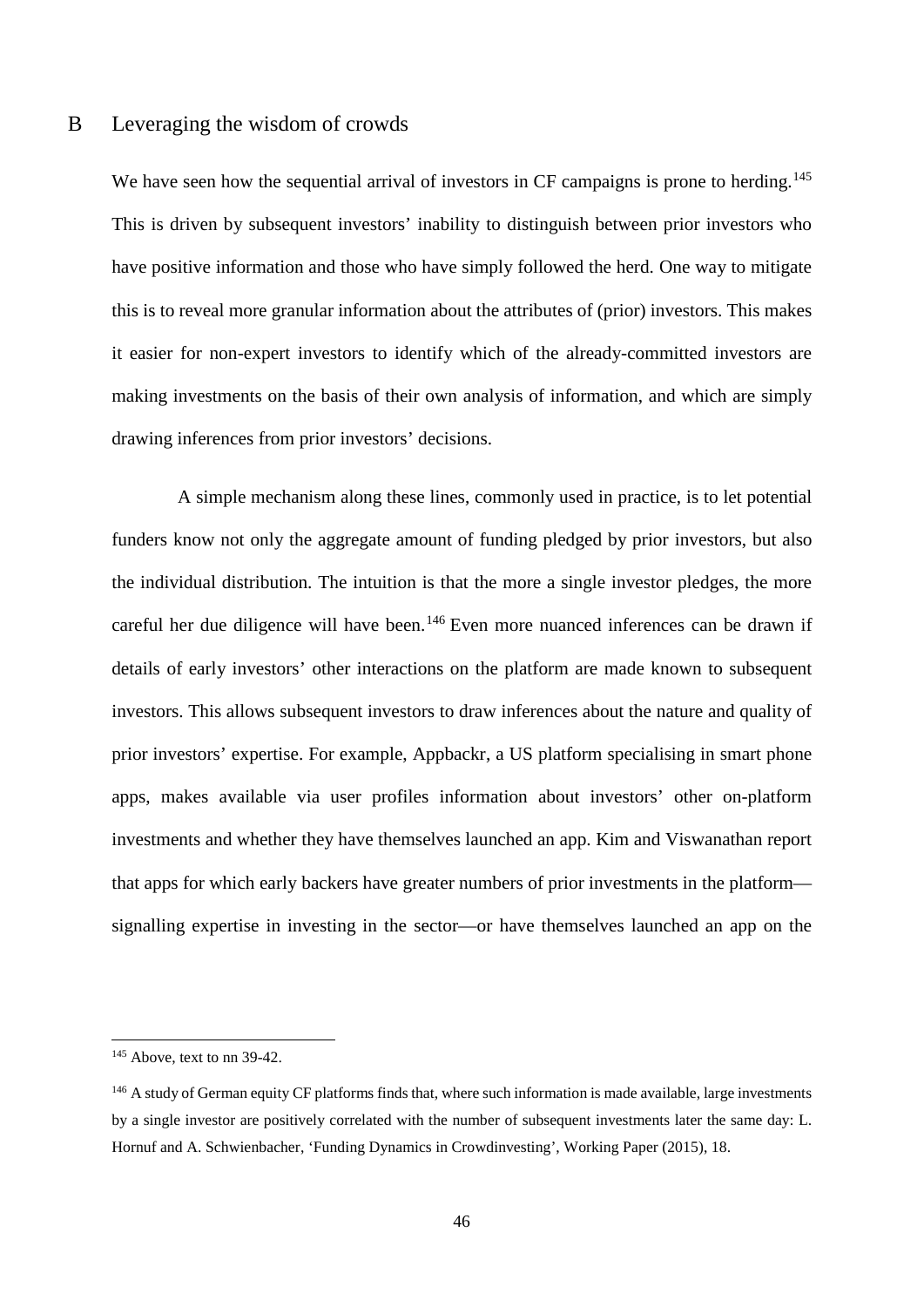platform—signalling expertise in app development—are more likely to be successful both in raising subsequent funding and, ultimately, as business ventures.<sup>[147](#page-46-0)</sup>

Another—surprisingly powerful—tool is to facilitate what might be called 'crowd due diligence',<sup>[148](#page-46-1)</sup> through permitting would-be investors to pose questions to those seeking funding, the answers to which are then available to other potential investors. These Q&A fora can reveal useful information not only about the merits of the project, but also the attitude of the entrepreneur and the expertise of the investors asking the questions.<sup>[149](#page-46-2)</sup> Expert investors' presence on such web fora helps less sophisticated investors to make more informed choices.

A more radical step to limit the risk of herding would be to allow access only to funders who can be expected to conduct some form of due diligence themselves before investing. A mild way of screening for this is to impose a minimum investment amount per individual—as, for example, the German platform Innovestment has done.<sup>[150](#page-46-3)</sup> More drastic, and somewhat counter to the very idea of CF, is the solution of limiting access to the platform only

<span id="page-46-0"></span><sup>&</sup>lt;sup>147</sup> K. Kim and S. Viswanathan, 'The "Experts" in the Crowd: The Role of "Expert" Investors in a Crowdfunding Market', working paper, City University of Hong Kong / University of Maryland (2016). Interestingly, the effect of early backers having development expertise is most significant for apps seeking funding at the pre-launch stage, where technical viability may not yet be clear, whereas the effect of their investment expertise is most significant at the post-launch stage. See also Vismara, n [44](#page-16-2) above (on the UK equity CF platform Crowdcube the presence of early investors who consent to making their other investment choices public increases take-up of offers with subsequent investors).

<span id="page-46-1"></span><sup>&</sup>lt;sup>148</sup> See Agrawal et al, n [56](#page-21-3) above, 83-85.

<span id="page-46-2"></span><sup>149</sup> An example of such Q&As section for a specific pitch can be found at [http://tinyurl.com/l85nxxl.](http://tinyurl.com/l85nxxl)

<span id="page-46-3"></span><sup>&</sup>lt;sup>150</sup> The minimum thresholds vary between  $\epsilon$ 500 and  $\epsilon$ 25,000: see L. Hornuf and A. Schwienbacher, 'Should Securities Regulation Promote Crowdinvesting?', working paper, SSRN (2015), 29-30.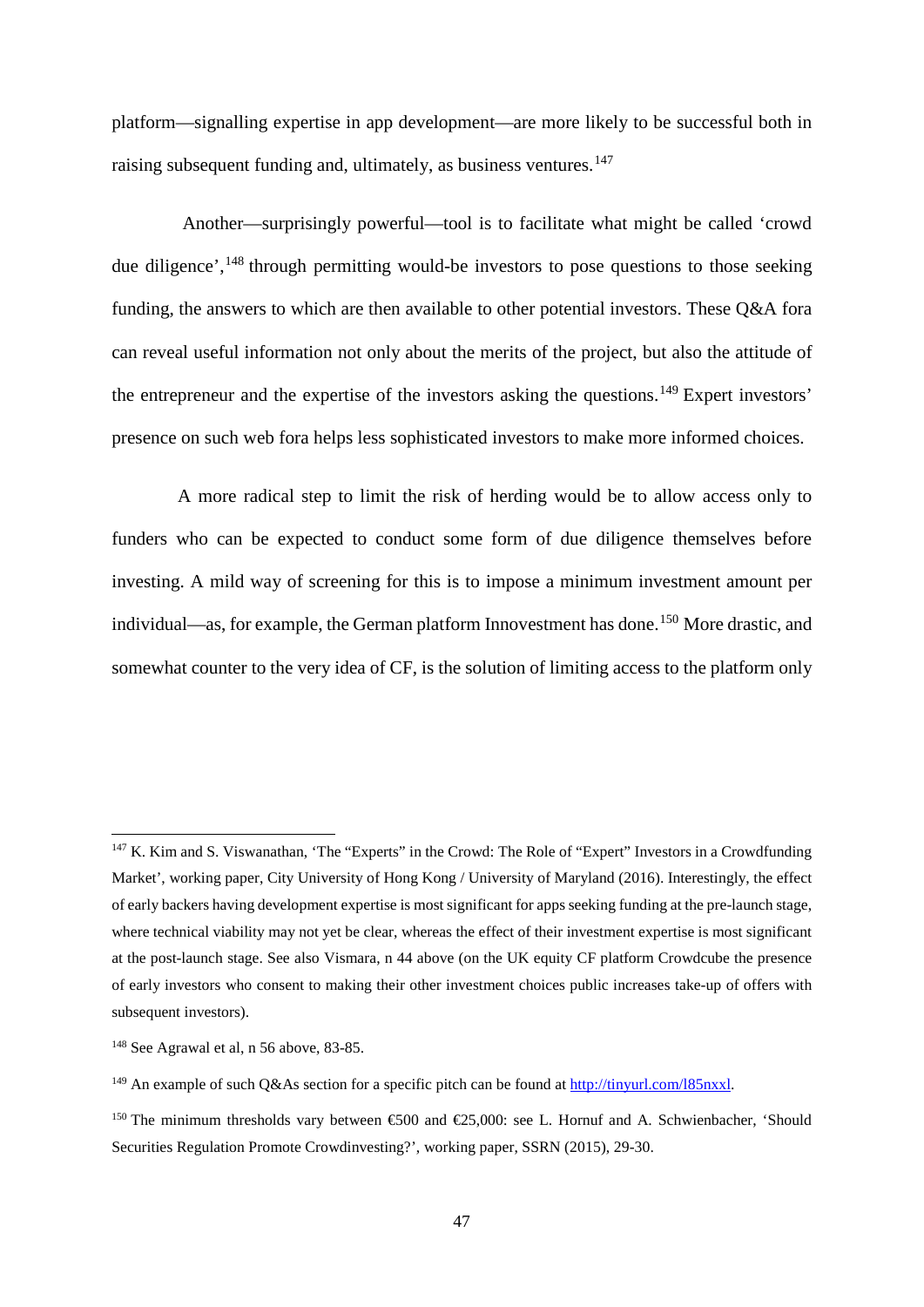<span id="page-47-0"></span>to expert investors. For example, AngelMD is a US investment platform which allows medical professionals to invest in medical start-ups. [151](#page-47-1)

Finally, it may also be worth exploring mechanisms that seek to harness more clearly the analytic efforts of sophisticated investors for the benefit of retail investors. One such approach would be to designate a portion of an issue as available only to sophisticated investors, the funding decisions of which would then be clearly visible to retail investors, and more informative than simply an aggregated picture of all funding decisions. One might also imagine two-stage CF campaigns, in which in the first phase, only experts or experienced investors may invest, followed by the retail crowd once the experts have had the chance to signal.

#### B Replicating sophisticated contractual protection

**.** 

Crowdfunders invest in companies that are at a similarly early stage of development to firms that raise VC or angel finance. But unlike VCs and angels, crowdfunders are unable to bargain for protection or to be meaningfully involved in the business so as to monitor the entrepreneur. However, equity CF platforms may play a role here. To start with, they may (and usually do) screen offerings themselves, much like individual members of angel investor pools do for the entire pool.<sup>[152](#page-47-2)</sup> That said, there is no evidence that platform screening is as reliable as an angel

<span id="page-47-1"></span><sup>&</sup>lt;sup>151</sup> See [https://www.angelmd.co/investor\\_faqs.](https://www.angelmd.co/investor_faqs) The platform was established prior to the advent of retail equity CF in the US in May 2016, and so investors must also be 'accredited'—that is, wealthy (see n [68](#page-24-5) above). Accredited investors without medical qualifications may also join on an invitation-only basis.

<span id="page-47-2"></span><sup>152</sup> P. Belleflamme, N. Omrani and M. Peitz, 'The Economics of Crowdfunding Platforms' (2015) 33 *Information Economics and Policy* 11, 18.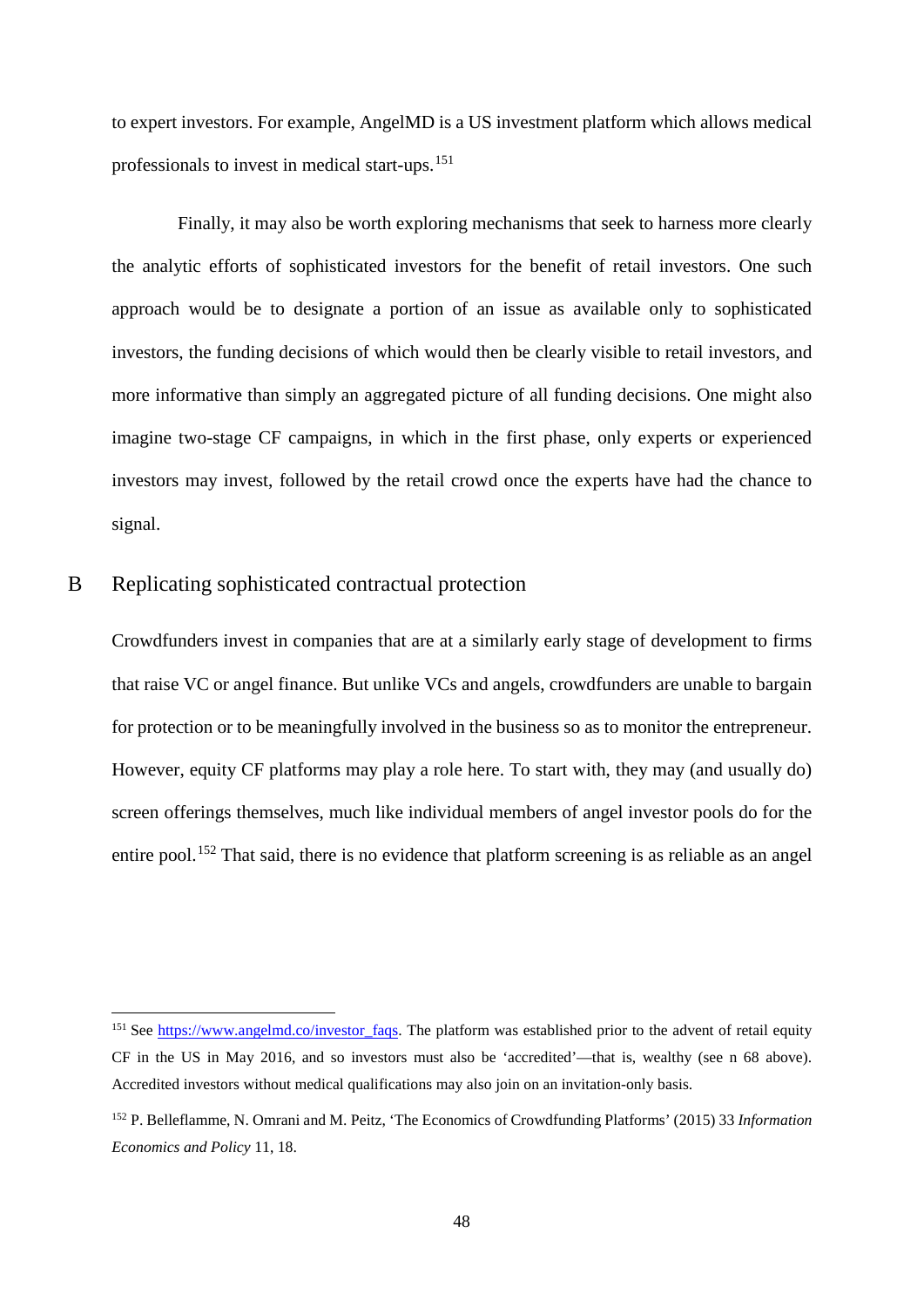investor's, because platforms' incentives to do so can be weaker. They receive a fee if the pitch is successful, but do not usually have a financial stake in the fundraising companies' success.<sup>[153](#page-48-0)</sup>

Because potential CF investors may be sceptical about a platform's ability or incentives to screen projects effectively, especially before the platform has established a reputation on the market, an alternative is to co-opt angel investors with an established track record to do the screening. For example, the UK platform SyndicateRoom, 'only list[s] companies that are already backed by professional "business angels", who are investing their own money and thus have taken an active role in evaluating the strength of the deal'.<sup>[154](#page-48-1)</sup> It then offers its members 'the "same share class and same price per share" if they decide to invest alongside these professionals'. [155](#page-48-2)

Another technique is to seek to deploy the kinds of contractual governance mechanisms used by VCs and angel investors. Generally, CF deals do not employ such mechanisms, because of the high coordination costs faced by investors.<sup>[156](#page-48-3)</sup> The desire to reduce coordination costs can leave funders exposed to entrepreneur opportunism: some CF deals provide funders with securities that lack voting rights and are subordinated to entrepreneurs' equity claims, in sharp contrast with VCs' practice of taking outsize control rights and liquidation preference. [157](#page-48-4) Some platforms, however, consciously market themselves as protecting crowdfunders by acting as their nominee in negotiating—and making use of—the

<span id="page-48-0"></span><sup>153</sup> ibid, 17.

<span id="page-48-1"></span><sup>154</sup> [https://www.syndicateroom.com/about-us/about-syndicateroom.aspx.](https://www.syndicateroom.com/about-us/about-syndicateroom.aspx)

<span id="page-48-2"></span> $155$  ibid.

<span id="page-48-3"></span><sup>&</sup>lt;sup>156</sup> See text to n [15](#page-6-8) above.

<span id="page-48-4"></span><sup>157</sup> See L. Hornuf and A. Schwienbacher, 'Crowdinvesting – Angel Investing for the Masses', in H. Landström (ed), *Handbook of Research on Venture Capital: Volume 3—Business Angels* (Cheltenham: Edward Elgar, 2016), 381.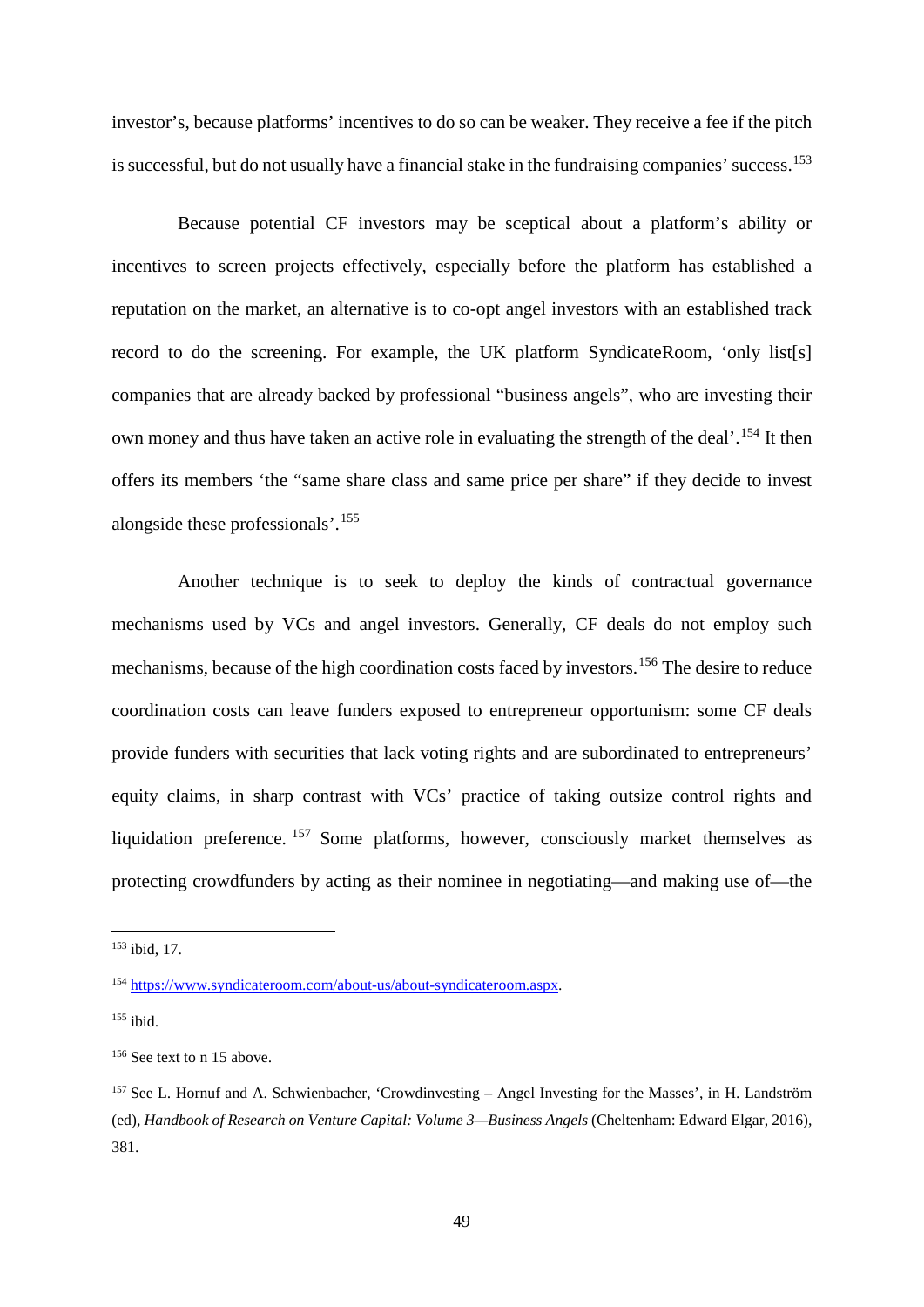typical contractual rights VCs reserve for themselves. For example, UK equity CF platform Seedrs makes a point of signing investment agreements in their capacity as crowdfunders' nominee. Such agreements grant investors pre-emption rights, tag-along rights, and negative control (veto rights) regarding important issues, 'such as the winding-up of the company, changing the business of the company, issuing preference shares, transferring assets out of the company, making certain loans, or increasing director salaries beyond an agreed level'. [158](#page-49-0) These rights are exercised by the platform on investors' behalf.<sup>[159](#page-49-1)</sup>

Similarly to angel investor syndicates, some continental European platforms, such as MyMicroInvest and Innovestment, [160](#page-49-2) use a special purpose vehicle to hold shares in the crowdfunded companies, while investors receive certificates in the vehicle. Others, like Seedrs, use a nominee structure, by which the platform has title over the funded companies shares and investors have beneficial ownership.<sup>[161](#page-49-3)</sup> In either case, coordination costs are reduced by having someone in charge of exercising funders' rights collectively.<sup>[162](#page-49-4)</sup>

## B Adapting IPO market institutions

As argued in section 2.3, equity CF investors' position is not unlike that of retail investors in an IPO, but with the additional risks stemming from the unavailability of the market (and legal)

<span id="page-49-0"></span><sup>158</sup> See K. Kerrigan, 'Protecting Small Investors in Equity Crowdfunding Rounds', Seedrs Blog, 17 March 2014, at https://www.seedrs.com/learn/blog/investors/trends-insights/small-investors-equity-crowdfunding.

<span id="page-49-1"></span> $159$  ibid.

<span id="page-49-2"></span><sup>160</sup>See<https://www.mymicroinvest.com/en/about/transaction>and https://www.innovestment.de/so-funktioniertdas-investieren/beteiligungsmodell/.

<span id="page-49-3"></span><sup>&</sup>lt;sup>161</sup> See J. Lynn, 'It isn't Nominal – Why a Nominee Structure is Vital in Equity Crowdfunding', Seedrs Blog, 4 February 2013, at https://www.seedrs.com/learn/blog/entrepreneurs/tips-tricks/nominee-structure-equitycrowdfunding.

<span id="page-49-4"></span><sup>&</sup>lt;sup>162</sup> Of course, this itself introduces a further layer of potential agency costs.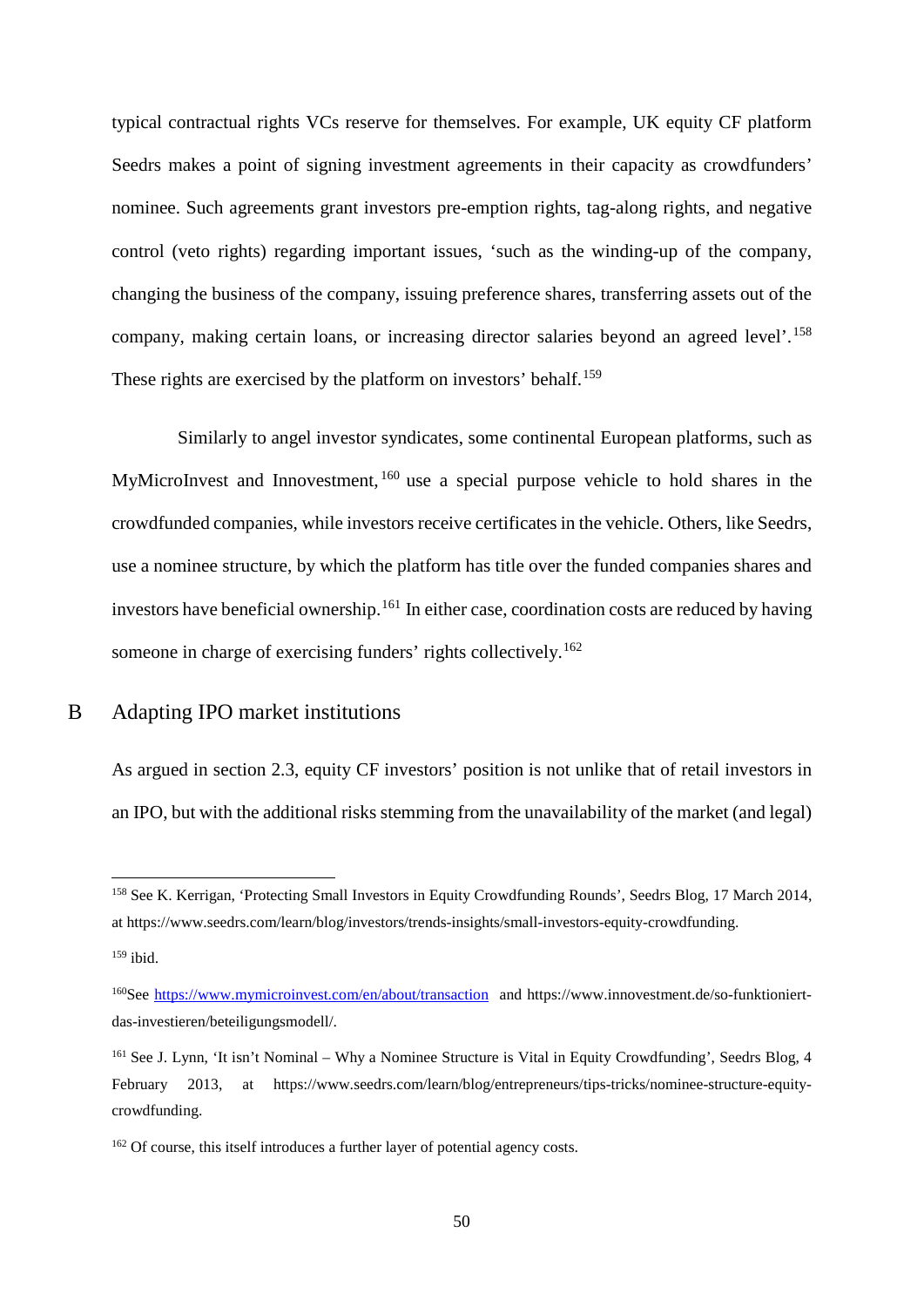institutions that have developed through the decades to protect the latter. This provokes consideration of the extent to which such institutions could be adapted to the equity CF context.

*Gatekeepers and disclosure.* IPO markets have long relied on gatekeepers to reduce the risk that investors are ripped off: underwriters, audit firms, lawyers, analysts, and the stock exchange lend their reputations to the issuer and, each in their own way, vouch for its quality.<sup>[163](#page-50-0)</sup> This means that, having agreed to assist in the IPO, gatekeepers have incentives to ensure that the issuer's quality is no lower than the public perceives it to be.<sup>[164](#page-50-1)</sup> Could gatekeepers play a role similar in equity CF offers?

The obvious candidate would be CF platforms. In the long run, platforms' business model is only viable to the extent that investors trust that the fundraisers using them are reliable. Clearly, platforms cannot tolerate a record of fraud, fundraisers' opportunistic behaviour, or even poor business projects. Some form of screening is therefore to be expected. In fact, most platforms positively market themselves as undertaking some 'due diligence' on the fundraisers and their pitch—that is, investigating the veracity of claims made.<sup>[165](#page-50-2)</sup>

**.** 

See Crowdcube, FAQs, at https://help.crowdcube.com/hc/en-us/articles/206234044-What-is-Crowdcube-sequity-crowdfunding-due-diligence-process-.

<span id="page-50-0"></span><sup>163</sup> See generally Armour et al, n [18](#page-7-3) above, 118-125.

<span id="page-50-1"></span><sup>&</sup>lt;sup>164</sup> See eg S.J. Choi and A.C. Pritchard, *Securities Regulation: Cases and Analysis*, 3<sup>rd</sup> ed (New York: Foundation Press, 2012), 702.

<span id="page-50-2"></span><sup>&</sup>lt;sup>165</sup> For instance, Crowdcube asserts:

<sup>&#</sup>x27;As a platform approved and regulated by the Financial Conduct Authority, we review and approve every pitch on the site to ensure that all the information presented to the crowd is fair, clear and not misleading. We conduct thorough due diligence on the company, its legal structure, financials and directors using leading third-party providers such as Creditsafe, Experian and Onfido. We also verify evidence supporting any claims being made by the business such as market size, contracts and partnerships to ensure the information provided is accurate. This process can take between 3-4 weeks, sometimes longer if the company or raise is complicated..'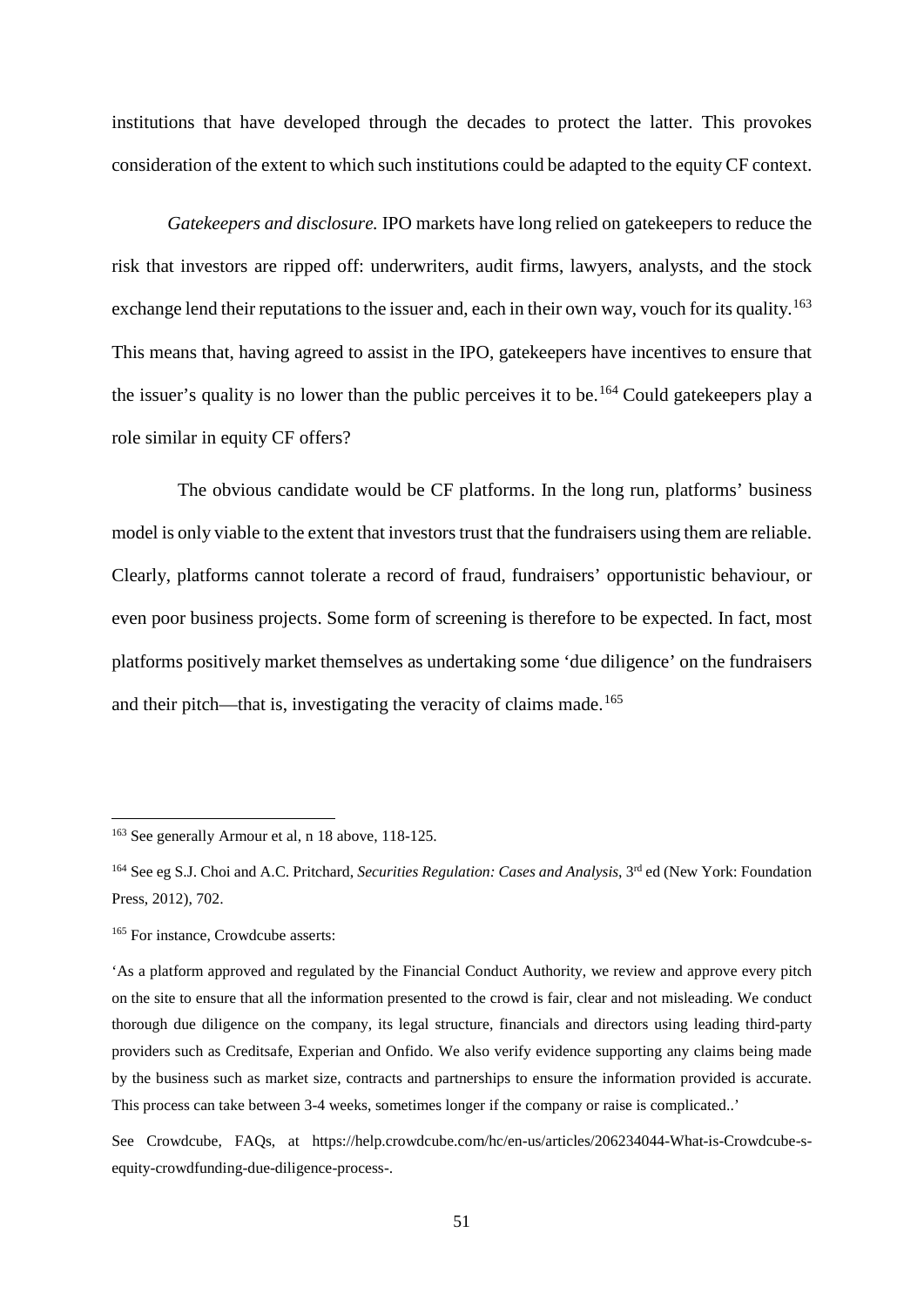One may wonder whether platform-mandated disclosures may serve investors as well as mandatory disclosures do in the IPO context. Generally speaking, an optimistic view would be that platforms will require disclosure of all essential items for potential investors, and possibly learn from the interactions between potential investors and issuers that occur on their websites to fine-tune required disclosures by including items that such interactions reveal to be valuable to investors.

Given the competition in the CF platforms market, however, a sceptic may take the view that platforms will impose less disclosure than investors would want, so as not to lose fundraising entrepreneurs to less demanding rivals. But loose standards will hurt the platform's reputation vis-à-vis investors: pleasing entrepreneurs from this perspective is definitely not in the *long-term* interest of the platform. Once again, with the industry in its infancy and hype about CF, there is a serious risk that some of the current players in the market are there to make a quick buck and run.

As hinted before, Q&A interactions between the crowd and the entrepreneur may unearth essential information. But investors should have a preference for platforms already requiring issuers to provide such information. In addition to relying on Q&A sections to supplement disclosure on a case-by-case basis, platforms can save potential investors' time by coming up with standardized questions for entrepreneurs that they may be required to answer should a given number of platform users find them of relevance.<sup>[166](#page-51-0)</sup> It would be then easy to incorporate the regularly popular questions among the standard required disclosures, possibly on an industry by industry basis.

<span id="page-51-0"></span><sup>&</sup>lt;sup>166</sup> S. Hanks, G. Romano and E. Tonelli, 'Madness of Crowds or Regulatory Preconception?: The Weak Foundation of Financial Crowdfunding Regulation in the US and Italy' (2014) 11 Eur Co Law 243, 257.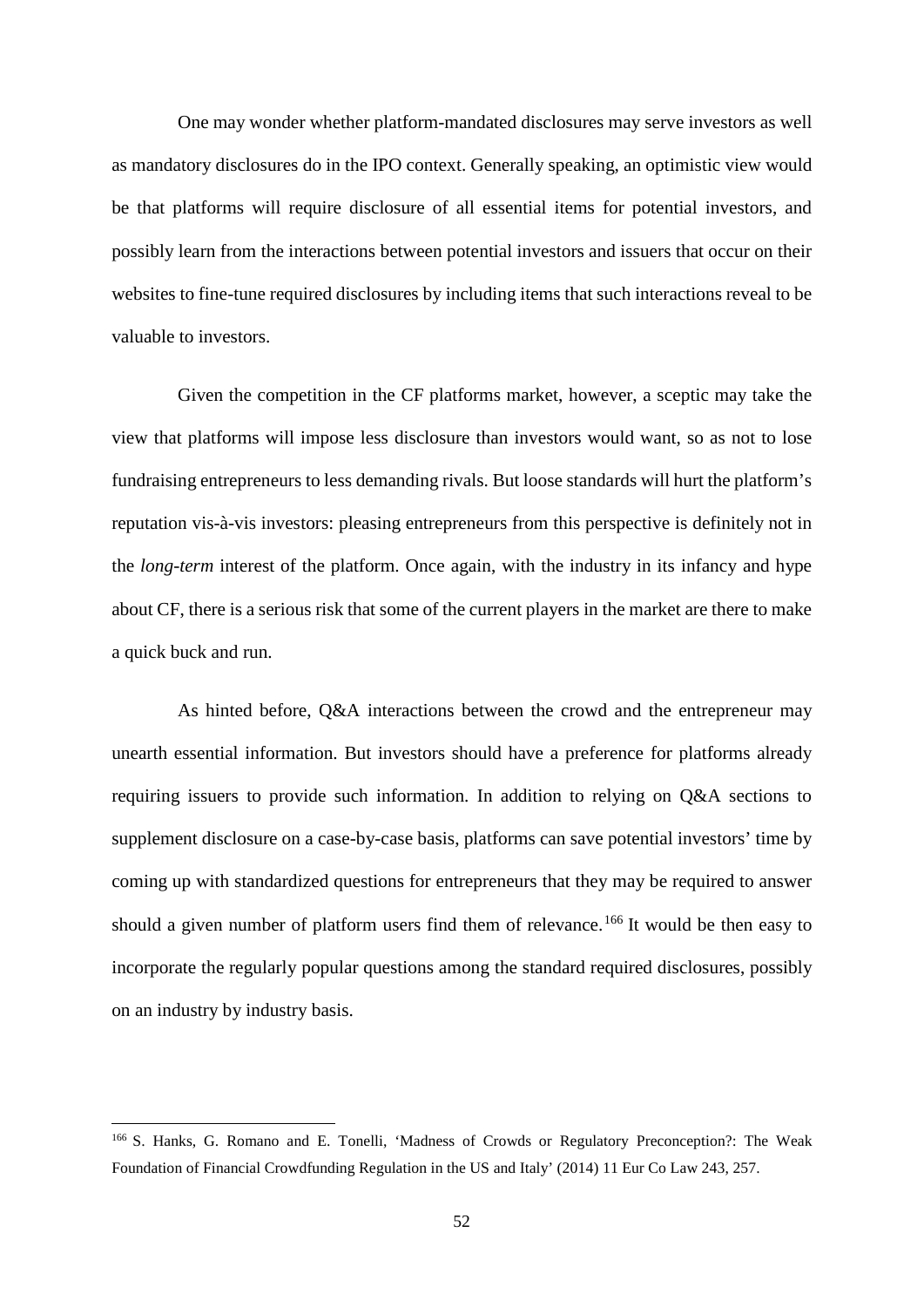*Pricing.* The second principal tool of investor protection is the pricing mechanism itself. Section 2.3 briefly contrasted the bookbuilding process in the IPO market with fundraisers' home-made pricing on CF portals. This is another area where market innovation is generating tools to protect investors, in this case by lowering the risk of unrealistic valuations of fundraisers' businesses.

Various platforms have devised arrangements aimed at improving the largely predominant home-made take-it-or-leave-it pricing model. Innovestment, a German CF platform, at one time used a multi-stage auction system to determine the offering price, <sup>[167](#page-52-0)</sup> but later abandoned it, due to investors' dissatisfaction with its complexity.<sup>[168](#page-52-1)</sup>

To our knowledge, in only one case—German platform Bergfürst—has there been a serious attempt to establish a secondary market in CF shares offered on a platform. Although Bergfürst has been active since 2012, it has only managed to have two companies traded on its market, suggesting that this is not a viable model for most equity-crowdfunded firms.<sup>[169](#page-52-2)</sup> The reasons for that appear to be two-fold. Firstly, equity CF offerings are often too small, and buyers too few, for a liquid market to develop. Secondly, many EU regulations, such as the Market Abuse Regulation, now apply to both regulated markets and multilateral trading

<span id="page-52-0"></span><sup>&</sup>lt;sup>167</sup> See Hornuf and Schwienbacher, n [146](#page-45-3) above, 7, for a description of the auction process.

<span id="page-52-1"></span><sup>&</sup>lt;sup>168</sup> Some investors did not understand how the process worked, and others did not like being left with no shares when bidding too low: phone conversation with Christine Friedrich, Managing Director of Innovestment GmbH (March 10, 2015).

<span id="page-52-2"></span><sup>169</sup> See https://de.bergfuerst.com/investitionsmoeglichkeiten/unternehmen (other investments available for trade on Bergfürst's platform are debt securities). Recently, though, Seedrs announced the launch of a secondary market for CF securities. See S. O'Hear, 'Equity crowdfunding platform Seedrs to launch secondary market', 7 May 2017, at https://techcrunch.com/2017/05/07/equity-crowdfunding-platform-seedrs-to-launch-secondary-market/. Notably, the pricing for individual trades would be made by Seedrs rather than left to investors' interactions.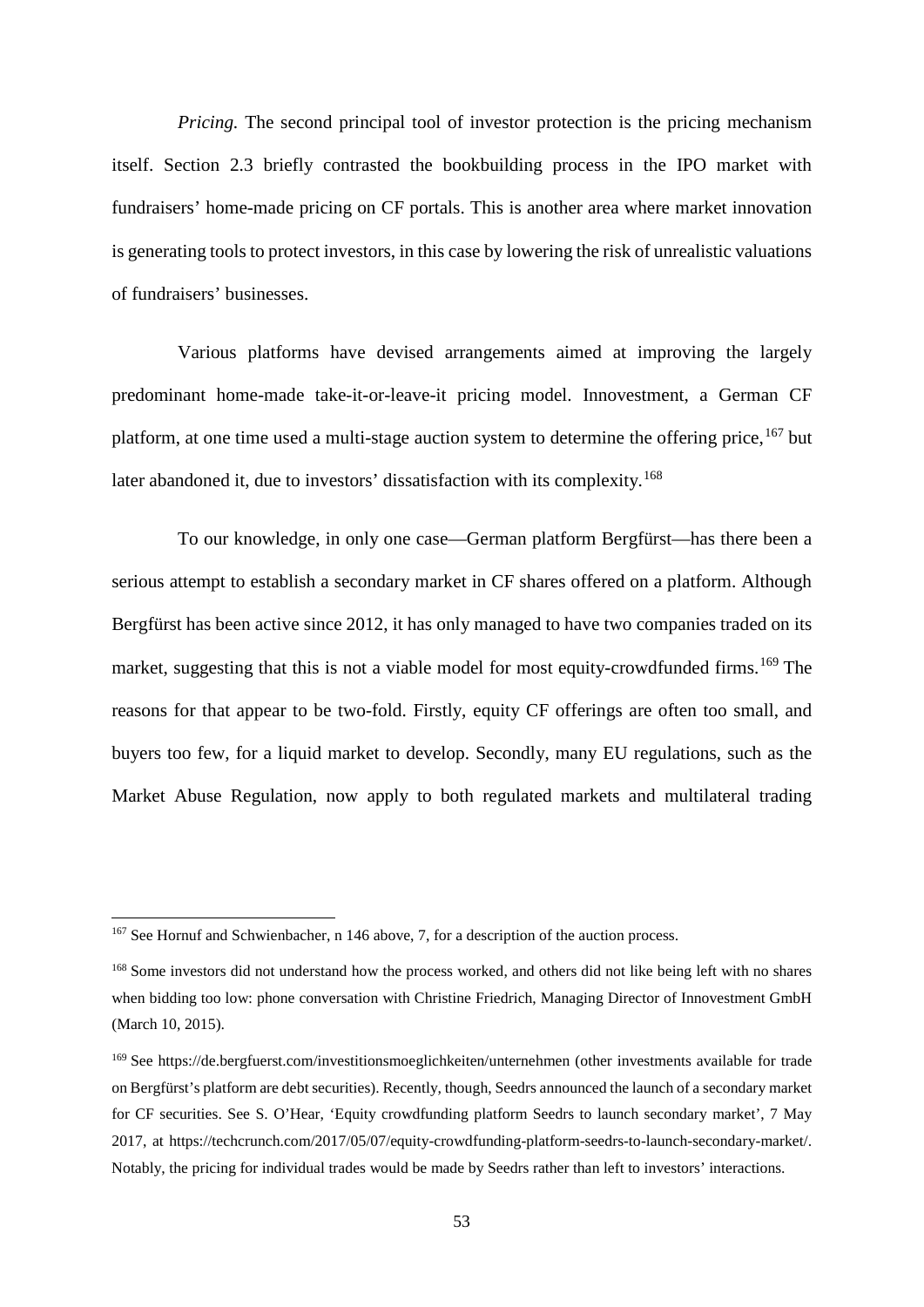facilities, so that accepting to have one's shares listed on one of these (which seems to be a condition, however insufficient, to ensure liquidity) entails significant compliance costs.

#### **A Conclusion**

Crowdfunding by start-up firms is big news. The practice has grown astonishingly rapidly in the past few years, but there are big regional differences in the way in which it is being used. Equity CF, where funders buy minority shares in the business, has grown much more rapidly in the UK than the US. In contrast, the geographic pattern for reward CF, where funders are promised units of the firm's future product, has been the reverse of this: far more rapid growth in the US than the UK.

It seems hard to resist the conclusion that regulation has been one of the factors behind this pattern of development. In the US, equity CF for retail investors has until very recently been prohibited. Although they seek to facilitate this form of fundraising, reforms introduced under the JOBS Act still impose onerous disclosure obligations on firms. In contrast, the UK regime, while placing restrictions on the amount individual investors can stake in the asset class, imposes no prospectus requirement on founders, but rather requires their promotions to be 'fair, clear and not misleading'.

Turning to reward CF, the pattern of regulatory burdens is reversed. The UK's consumer protection laws—derived from the EU *acquis*—appear prone to upset risk-sharing arrangements in reward CF. Most notably, consumers enjoy non-waivable rights to cancel distance selling contracts after receipt of the goods, meaning that reward funders do not bear any risk that rewards will not meet with their expectations. In contrast, US consumer protection laws focus on policing fraud, misrepresentation, and breaches of agreed undertakings.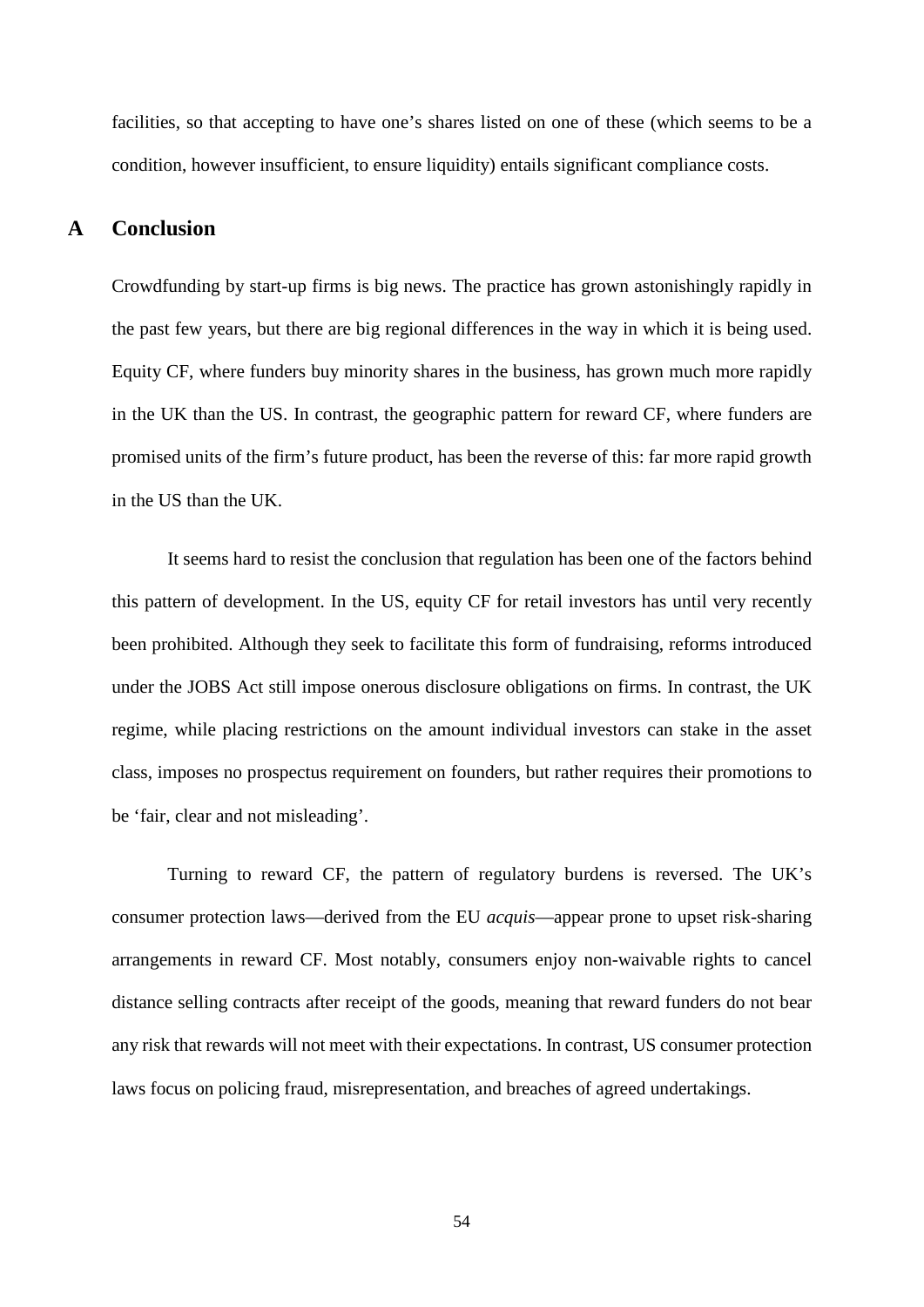While both forms of CF involve decisions being made by funders with very incomplete information, the interaction between funders yields effects that point in different directions. The promise of reward CF is that by committing funding, backers reveal their preferences regarding the proposed product, and a successful funding campaign thus generates *new* positive information about the viability of the project. In this respect, reward CF harnesses the 'wisdom of the crowd'. In contrast, the peril of equity CF is that funders making investment decisions in sequence are likely to 'herd' after early participants, such that the collective decision actually gets made on the basis of *less* information than the investors may have possessed at the beginning. This comparison of the functioning of the two funding markets suggests that regulatory scrutiny of equity CF should be comparatively more intensive than for reward CF: the opposite of the UK's current approach.

The inconsistencies in the treatment of CF stem from the application of pre-existing rules devised for different, albeit on their face formally similar phenomena, coupled with lawmakers' inertia. A functional approach to regulating CF, focusing on the extent to which particular interventions improve outcomes, highlights the inappropriateness of many of the current tools employed by regulators. There is no basis for assuming that retail funders will benefit, however indirectly, from lengthy mandatory disclosures, given that CF takes place in a primary market characterised by the absence of a bookbuilding process or similar auction mechanism to aggregate information from sophisticated investors. That makes the expense of a detailed mandatory disclosure regime for CF offerings unjustified. Similarly, while there may be a case for more nuanced interventions designed to protect consumers' interests, there is insufficient evidence at this early stage of the market's development to know what such measures should look like, and inappropriate mandatory rules can easily do more harm than good. That said, one measure that clearly does appear useful is restricting the extent of retail